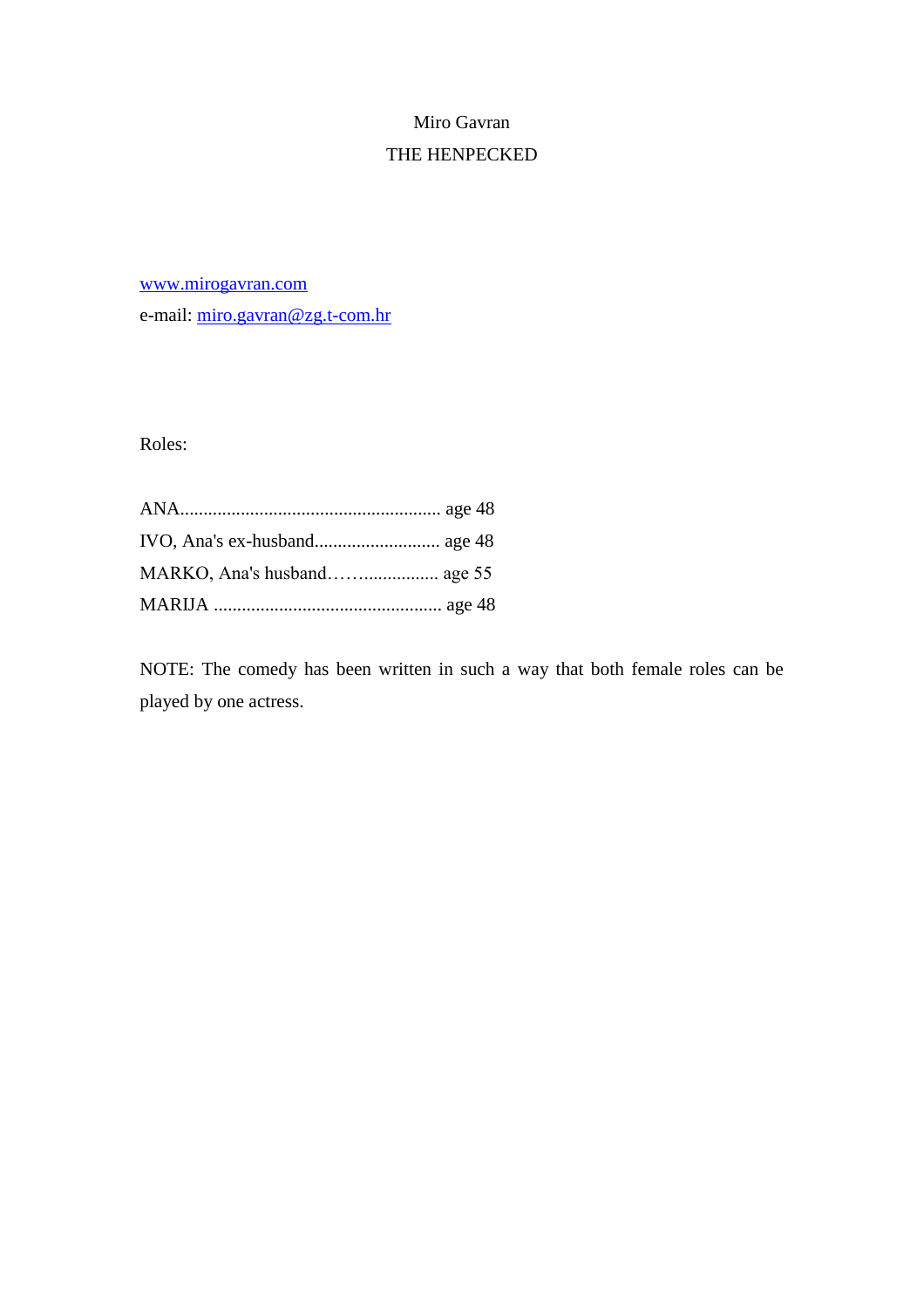#### ACT ONE

## Scene one

## (Ana, Marko)

*In front of us there is a spacious living room with a couch. In the background there is an average kitchen with a stove and a refrigerator. On the left side there are two doors - one leading to the bedroom, the other to the bathroom. On the right side there is just one door leading to the hallway. Enter Ana from the bedroom in a bathrobe. It is morning, she stretches and yawns.* 

ANA: Would you like some tea?

*Marko enters after her, also wearing a bathrobe. He stretches.*

MARKO: Sure.

*Ana goes to the stove and pours water in the teapot.*

ANA: What a beautiful Sunday morning!

MARKO: I just love sunny Sunday mornings. Especially after a great Saturday night.

We had such a good time last night in that restaurant.

ANA: Our first wedding anniversary deserved a celebration.

MARKO: It deserved a dinner in a fine restaurant.

ANA: Thank you, Marko, that dinner made me so happy. We haven't been out in a long time.

MARKO: We went to a basketball game a week ago.

ANA: A basketball game is not the same as dinner.

MARKO: Last night was special. I'm glad you liked my gift.

*Marko points at small dumbbells.*

ANA: I really did.

*Takes the dumbbells from Marko.*

ANA: And I'm glad you liked mine.

*Marko takes a pair of polka dot pajamas, just like a child's, out of the wrapping paper on the table*

MARKO: It was a pleasant surprise.

ANA: A surprise?!

MARKO: I mean, it made me happy.

ANA: I thought you'd like it. One should buy proper presents or none at all.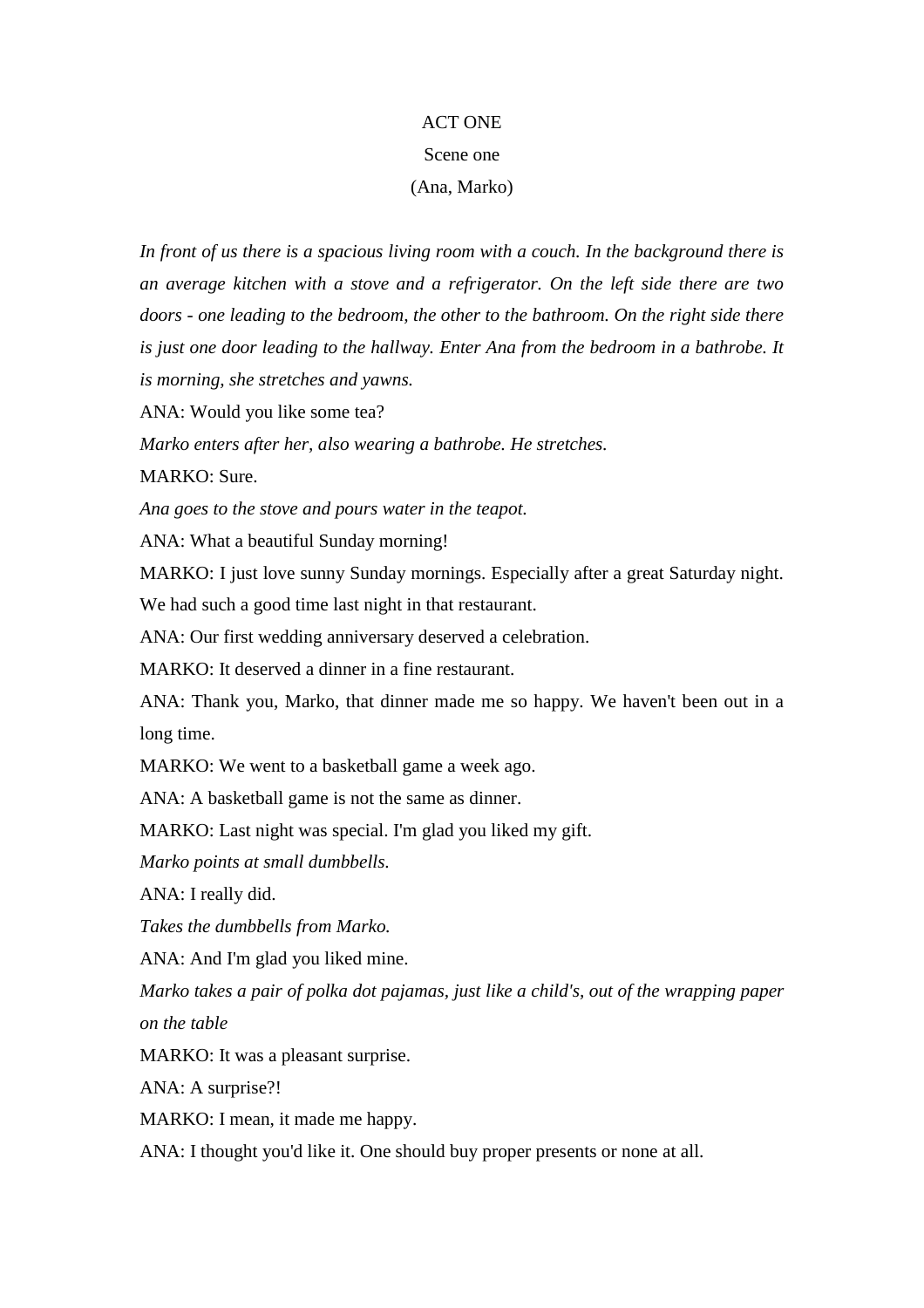MARKO: That's right, I agree. That's why I like it so much, and I'm glad you like mine too.

ANA: What kind of tea would you like, fruit flavored or green tea?

MARKO: Fruit's OK.

*Ana makes the tea and puts it on the table.*

MARKO: Yesterday was nice, but way too expensive.

ANA: What was?

MARKO: The dinner.

ANA: Oh, that…

MARKO: I thought it would be a hundred kunas less. But then again, it's a famous restaurant, everybody speaks highly of it.... I'm sure we'll never go there again, but I'm glad we've seen what it looks like.

ANA: It's not worth the money.

MARKO: I agree, but then again… I'm going downstairs to get today's newspapers from the mailbox.

ANA: You do that, I wonder what's new.

*As Marko exits, Ana goes to the phone and checks the answering machine.*

OFF 1st FRIEND: Hey, it's Suzana, we've just seen it on TV! Oh, Ana, it must have been a shock for you too! Call me when you get home! I can't believe it!

OFF 2nd FRIEND: Ana, pick up the phone, it's Milena! We just saw the news about Ivo and the bank. It's great! You must be so happy! Call me!

OFF 3rd FRIEND: Pick up, it's Dubravka! You must be watching the TV. This is horrible, nothing is like we thought it was! It was such an injustice, the way he…

*The answering machine stops. We hear a beep, then the voice of the answering machine speaker.* 

ANSWERING MACHINE SPEAKER: You have no more messages!

*As Marko enters the room holding Večernji list, he opens the sports section, and starts reading out loud:*

MARKO: Can you believe it, Chicago won by 15 points, even though three of their best players missed the game because of the injuries that…

*Ana goes over to him and yanks the newspapers from his hands.* 

ANA: Give it to me!

MARKO: Hey, what's wrong with you?!

ANA: Where are the Crime pages?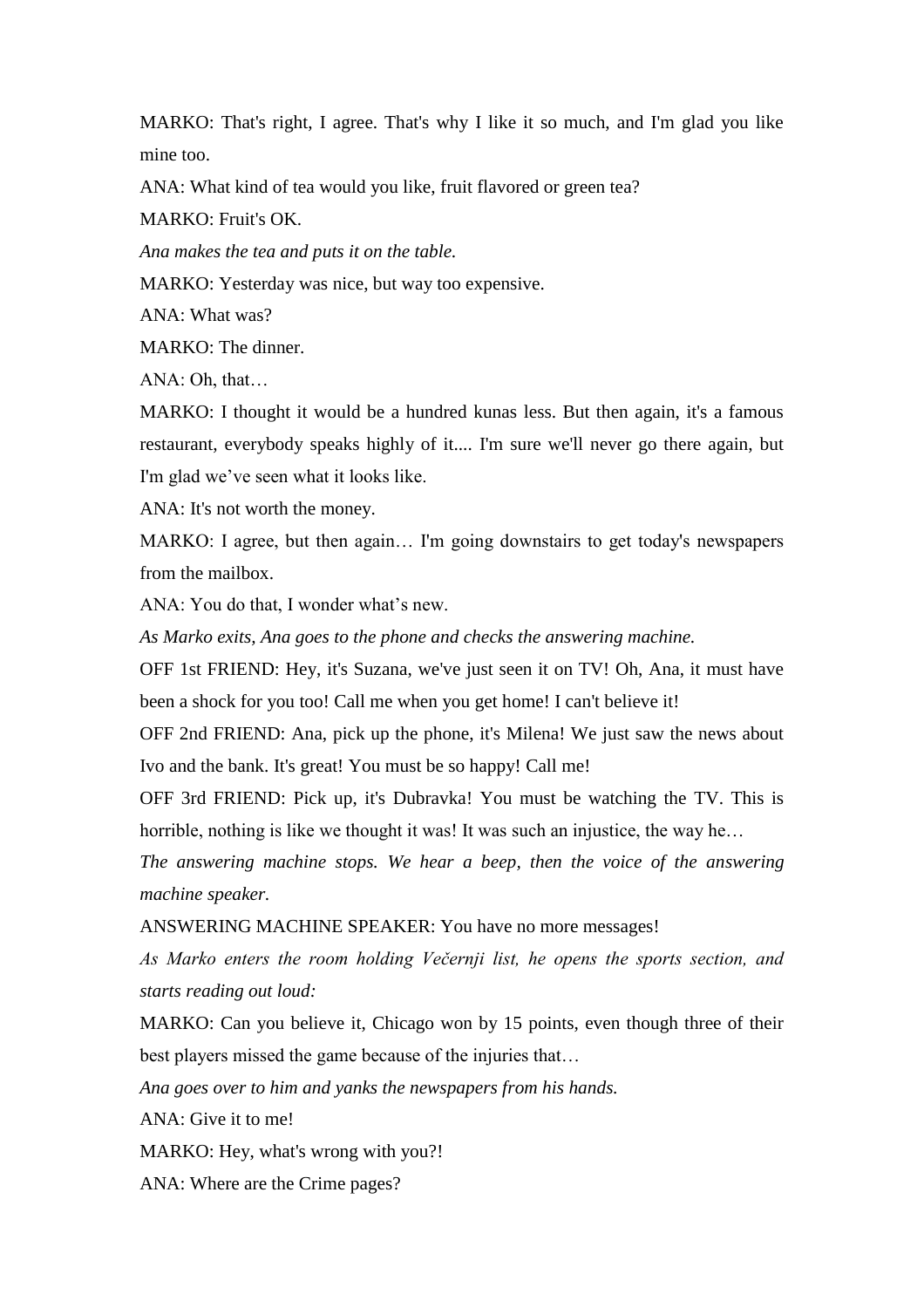## MARKO: Why? You never read the Crime pages!

ANA: Where is it?

*Flips through the newspapers hysterically.* 

MARKO: Back pages. Fifth or sixth page from the back. What happened?

ANA: Here's what happened: "Shift in the *Romabanka affair*"… "Owner of the Romabanka office in Zagreb, with head office in Sicily, whose eighteen-year-old daughter passed away tragically a month ago due to overdose, committed suicide the day before yesterday. He left a remorseful suicide note, in which he admitted that he had been fully responsible for the infamous *Romabanka affair*. According to what has been known so far, he personally directed the fraud with the assistance of two helpers from Romabanka, involving money transfer to Cyprus. In the note he deeply regrets putting the blame on Ivo Preradović, who was unjustly sentenced to five years in prison.

MARKO: Wait, this is about your ex...

ANA: Yes, it's about him. "The Italian police in Palermo have informed the police in Zagreb of the entire case, while the investigative judge of the County court of Zagreb announced that he would start a procedure, no later than Monday morning, for the renewal of the investigation and for releasing the wrongly accused bank clerk who is…"

MARKO: So he's not guilty?!

ANA: That's what he kept saying. Even the judge held it against him that he didn't plead guilty or showed any sign of remorse.

MARKO: But all the evidence was against him...

ANA: You see, it says here that he was framed. Those people did the money laundering, and blamed it all on him. Terrible!

MARKO: But how is that possible!?

ANA: Everything is possible in banking business.

MARKO: And now what?! Does it mean he is going to be released?

ANA: Horrible! Dear God! I figured he'd be behind bars for at least three more years.

MARKO: There's something about you, too.

ANA: What?

*Marko reads from the newspapers.*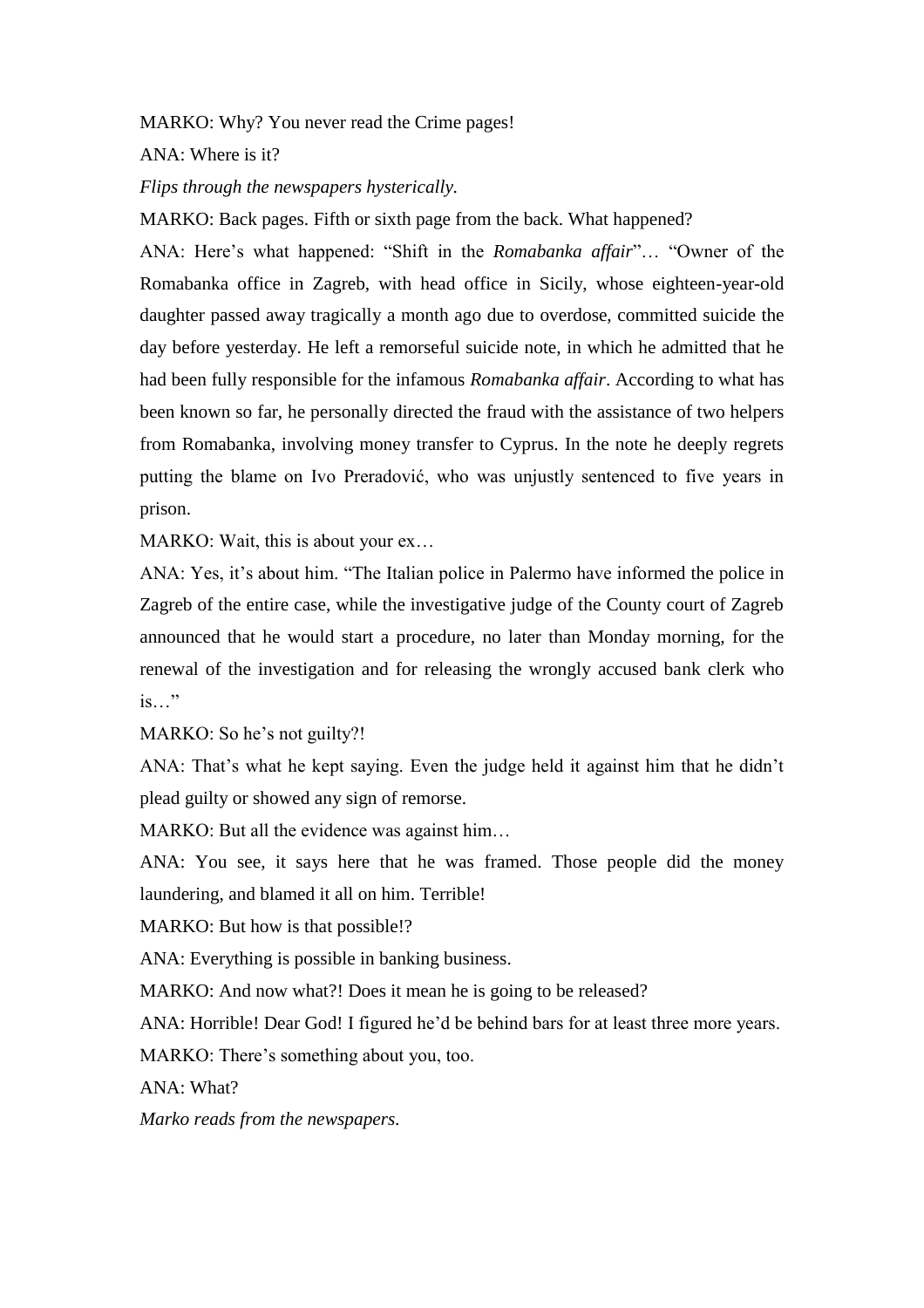MARKO: "While he was still in the investigative prison, the poor man was even abandoned by his wife Ana, an elementary school geography teacher, who then married the school principal, a former gym teacher." They know everything!

ANA: Oh, crap! I'll feel embarrassed just walking down the street again. Wait 'till he starts giving interviews to the press, 'till he slurs me in public…

MARKO: He could also attack me because I stole his wife while he was in prison, and the Minister of Education might read it and remove me from the principal's position.

ANA: He wouldn't!?

MARKO: Anything is possible in education. Our fate is in the hands of your exhusband, and I doubt that he would show any mercy to the people who betrayed and deceived him in any way.

ANA: But why me?! He loved me.

MARKO: Think of the interview that you gave to *Gloria*, the headline read "NOTORIOUS ECONOMIC CRIMINAL ACCUSED BY HIS SOON TO BE EX-WIFE" The caption read: "I have been nourishing a viper in my bosom. The "innocent" lamb betrayed me..

ANA: I didn't say that. The editors added it.

MARKO: That's when they published that beautiful photo of you, the one that captivated me… Everyone in the teacher's lounge had a copy of that magazine, you were so popular those days. I admit that was the first time I had started thinking what a beautiful woman you were, so attractive in your rage and sorrow, and now… imagine what he is going to say to the press about you.

ANA: But, when the affair began, I supported him, I believed in him.

MARKO: For how long?

ANA: Well… for the first fifteen days… OK, ten.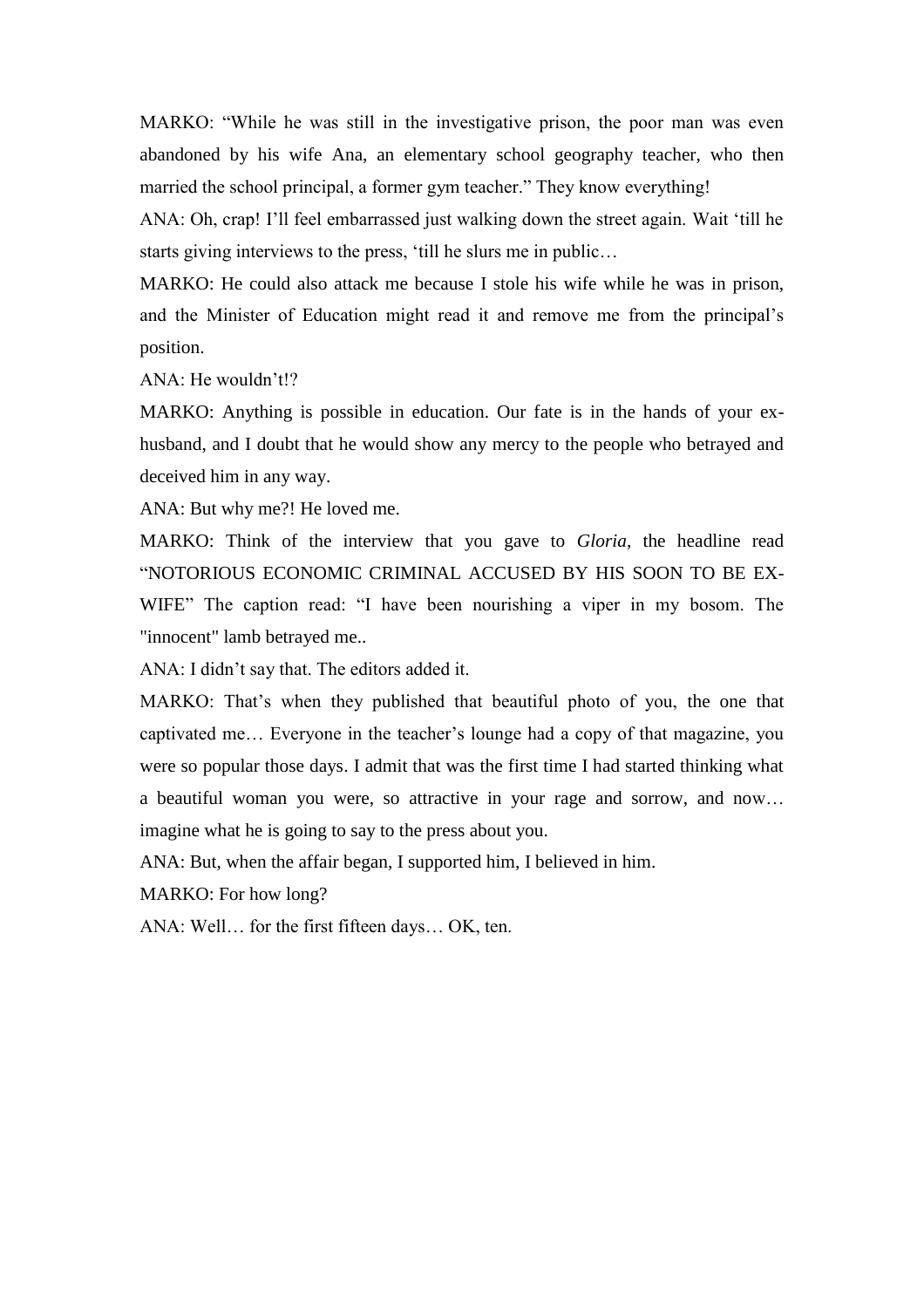#### Scene two

## (Ana, Marko, later Ivo)

*Ana is sitting on the sofa. In front of her there is a bunch of newspapers and magazines that she is flipping through as if she is looking for a specific article. For a moment she pauses on one of the pages and then keeps going. Marko enters the room, wearing a coat and carrying a briefcase.*

MARKO: Hi!

ANA: Hi!

*Ana looks up at him.*

ANA: You haven't taken your shoes off.

MARKO: I was just about to.

*Marko goes back to the hallway. He is gone for a few moments, and then he appears wearing slippers and no coat. He comes up to the phone and puts down his briefcase.*

ANA: You know I hate it when you put it down like that.

MARKO: I know, but it's not in the way.

ANA: It doesn't matter. A briefcase on the floor is not a pretty sight.

MARKO: No one will see it, it's not like we're expecting company.

ANA: Yes, but we are here.

MARKO: So what?!

ANA: It's in our way. We can see it lying there.

MARKO: It doesn't bother me.

ANA: Besides, it doesn't belong there.

MARKO: OK, give it a rest, I'll take it to the bedroom after dinner.

ANA: I didn't have time to cook dinner.

MARKO: Why am I not surprised? You think you have to read all the newspapers and magazines.

ANA: Well, I do.

MARKO: Anything there?

ANA: He is all over the newspapers. "Scandal in the Justice System!" "Ivo Preradović - Victim of a Corrupt System!" "Man Rejected by Society and Family" "Forsaken by His Wife, Forsaken by His Country!" "The Return of the Count Monte Cristo" MARKO: Has he given any interviews or statements?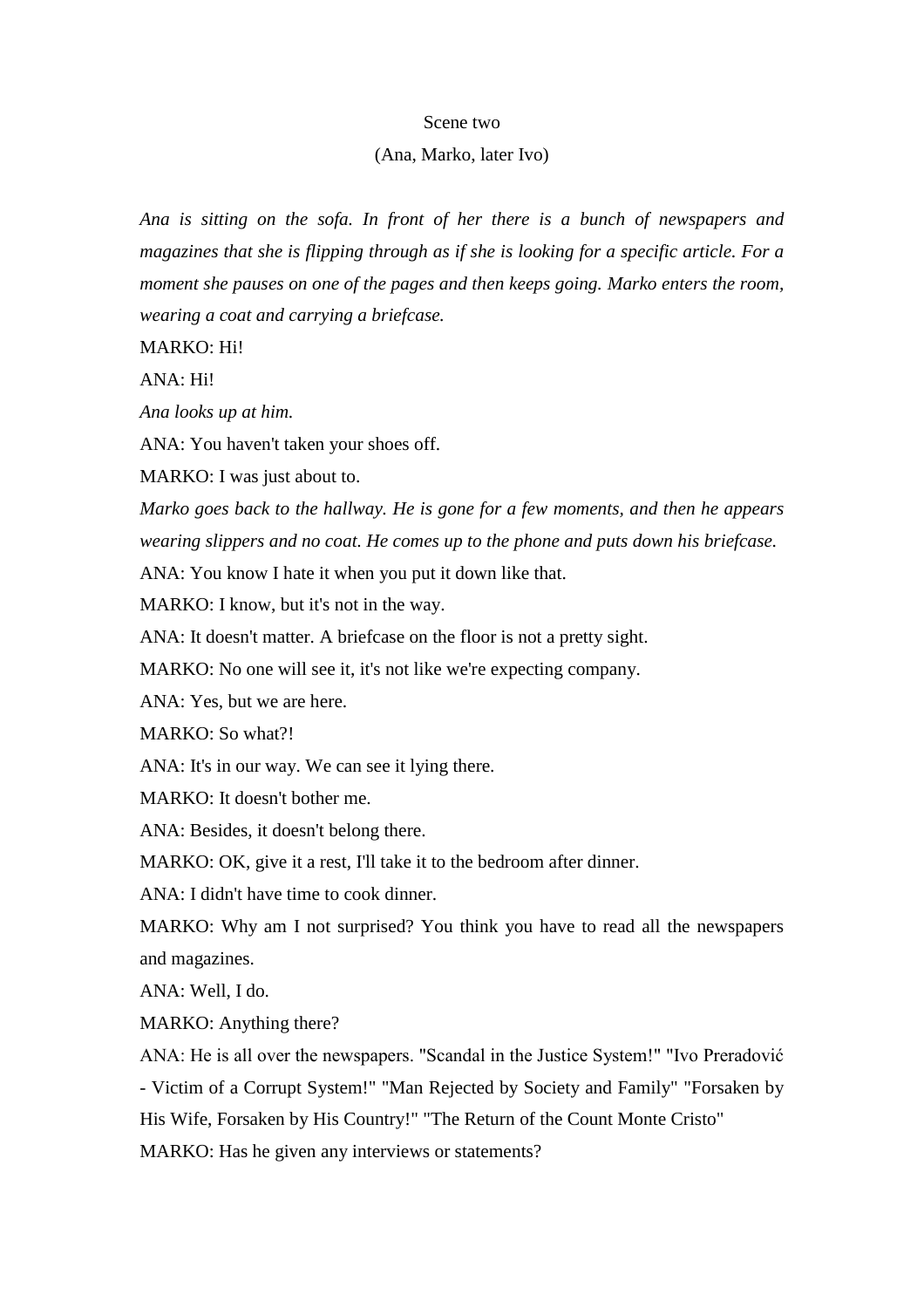ANA: No, nothing yet. It was on the radio that he would be released today. His verdict was officially revoked this morning.

MARKO: So, he's officially innocent.

ANA: Yes, officially… I tried to find you in the office after the fifth period, but you weren't there. The secretary told me you went to the Ministry of Education. I didn't know you were going there today.

MARKO: That's what I've told her... I went to see a friend from my college days.

ANA: Why?

MARKO: I wanted to get some advice from him.

ANA: About what?

MARKO: About all this mess.

ANA: But why him? You could have talked to me.

MARKO: You and I, we're on the inside. We're biased. I wanted an opinion from someone who is neutral.

ANA: I don't think you should talk to anyone about this, anyone at all. Except for me.

MARKO: Sorry, I had to talk to someone. It's such a nightmare. I haven't been myself lately. Anyway, we went to Cmrok for a walk.

ANA: Why Cmrok, why the walk?

MARKO: You know why!

ANA: No I don't, tell me!

*Marko looks around, as if someone was spying on him. He goes to the phone and lifts it up to check if there is a bug planted on the bottom of it.*

MARKO: We're definitely under surveillance.

ANA: What surveillance? Why are you whispering?

MARKO: Imagine what any reporter would do to find out more about the background of the *Romabanka affair*. They must be interested in the two of us. Investigative journalism uses all means of investigation - bugging and stalking are a part of it.

ANA: You think so?

MARKO: No doubt about it. You know how terrified I am that they might dig up something from my past.

ANA: Tell me about it! I was mentioned in the newspaper in a negative context three times. They described me as my husband's traitor, a woman who turned her back on him during the hardest time of his life. As if I understand all those bank frauds and papers. I could never understand any of it. Two years ago I believed in everything that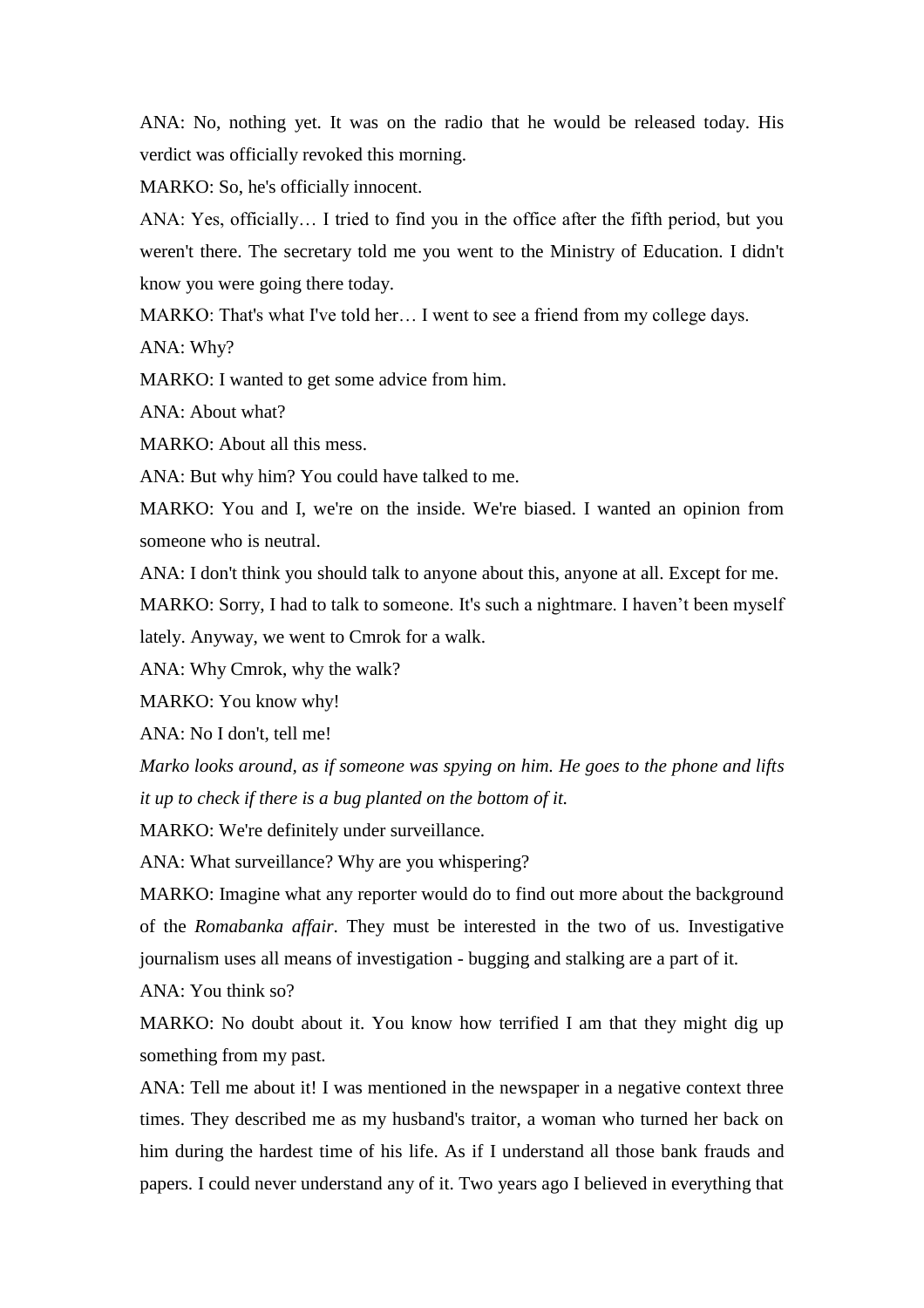was in the papers – that is my only sin. I thought that he turned his back on me. And millions of others in this country also believed it, only they were not slandered in those same newspapers that misled me too. You were the only one that helped me and protected me from the public humiliation.

*Ivo enters the room carrying a big bag.*

IVO: Good afternoon!

*Ana and Marko look at him as if they see a ghost.*

ANA: You?! What are you doing here?!

IVO: I was released. They released me an hour ago. I took a cab and came straight here.

ANA: Why here?!

IVO: And where else would I go?

ANA: But I… you know that I… you know that I have… Remember Marko?

IVO: How could I not, he taught Religion in your school and then he became the principal.

MARKO: It wasn't Religion, it was Physical Education.

IVO: Ah, right. I apologize! My bad.

MARKO: That's OK.

ANA: You've heard… you probably know that Marko and I… we've been married for a year.

IVO: I know, it was in the newspapers, my cellmates told me about it. Congratulations!

MARKO: Thanks!

ANA: Did you want anything?

IVO: What do you mean?

ANA: You probably came because you wanted something.

IVO: No, I didn't.

ANA: What do you mean?

IVO: I don't want anything.

ANA: But, surely you wanted something from me, from us.

IVO: Nothing whatsoever.

ANA: But... there must be a reason for you coming here?

IVO: No reason at all. Why would you think that?

ANA: Why are you here then?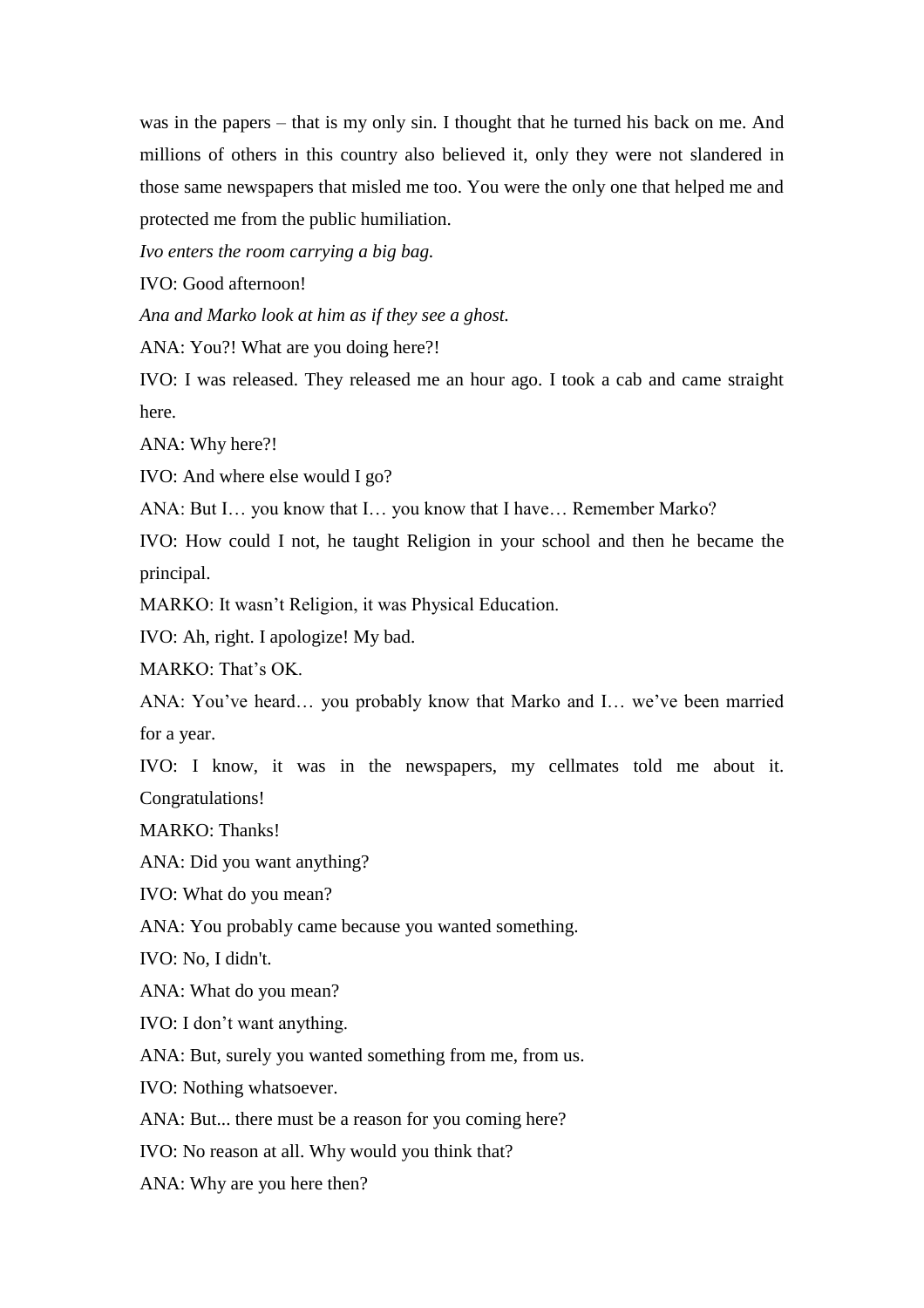IVO: And where am I supposed to be? I've been released, the verdict has been revoked, I'm free at last. They've let me out and I'm back home. What's so weird about it?

ANA: "You're back home"?!... You mean, for a visit?

IVO: Does one come home for a visit?

ANA: Sorry, there's something I don't understand. I've just told you I've been married to Marko for a year.

IVO: I understood that. I congratulated you, honestly, with all my heart.

ANA: We've been living together for a year now.

IVO: That's only natural and logical. Marriage is a positive thing. One can't face life alone, without support, without love. It's easier when you have someone, someone you can lean on. Isn't that right?

*Silence.*

MARKO: Yes, it is.

ANA: We've been living in this apartment for a year now. Marko sold his onebedroom apartment this spring and bought a small apartment in a village on Dugi otok.

MARKO: Three kilometers from the sea.

IVO: How nice. You've always dreamed of having a place by the sea and finally it came true. How nice. I'm sure you're happy with it.

MARKO: Yes, we are. Only, we have to ride a bike to the beach. It's three kilometers away.

IVO: I've been feeling guilty all my life for not making enough money, so we could only afford to go to the sea every other year and only for ten days or so. I really am glad you're finally... finally happy. I mean: the two of you are happy.

ANA: Yes, we are.

*Ivo sits on the sofa. He looks around.*

IVO: Everything looks the same as two years ago.

ANA: I'm sorry, Ivo, but can I ask you something?

IVO: Ask away.

ANA: When are you leaving?

IVO: Where?

ANA: Anywhere.

IVO: I have no intention of going anywhere.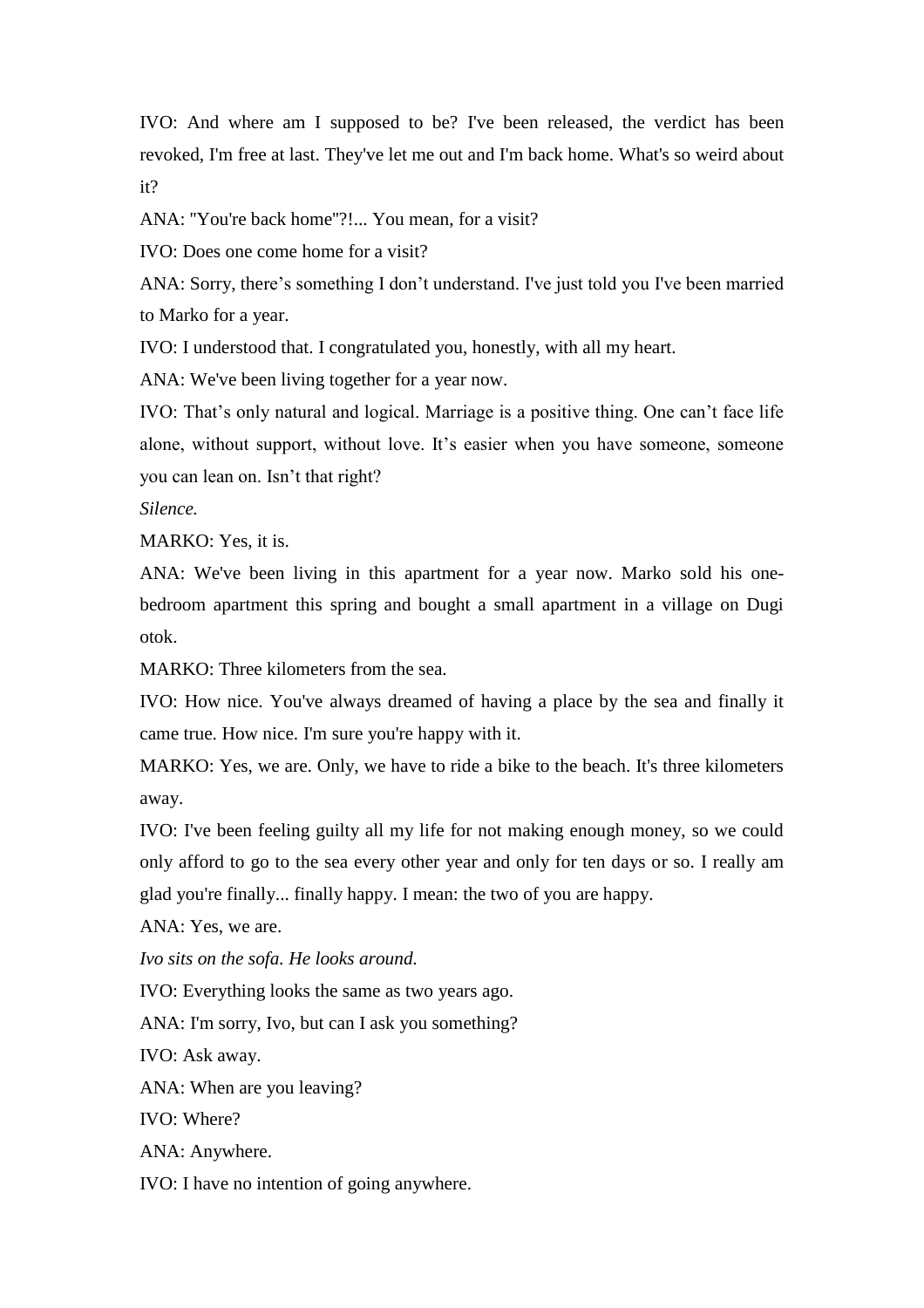ANA: Does this mean you want to stay here, live here?

IVO: Where else?

ANA: But I live here with Marko.

IVO: That makes sense. You already told me that, I got that.

ANA: You're not seriously thinking of living in an apartment with your ex-wife and her new husband, are you?

IVO: What am I supposed to do? I have no money for a hotel or rent. And, if I remember correctly, we bought this apartment together. Half is mine, and half is yours. You didn't think I'd let you have my half, did you?

ANA: No, but I thought you'd be in jail for three more years.

IVO: I thought so, too, but everything changed so suddenly. I'm out of the prison and what would make more sense than coming back home? You would have done the same if you were me.

ANA: Ivo, this is a two-bedroom apartment, and there are three of us.

IVO: There were three of us here too, when Lovro was with us.

ANA: A child is different. I don't know how you would expect...

IVO: As the old saying goes: "Where tenants get along, nothing can go wrong", or something like that. You can sleep in the bedroom. I'll sleep here, in the living room, on the sofa. It may seem to you that this might be uncomfortable for me, but after two years in prison, in a room three times smaller than this one, with two other convicts, this apartment looks like a royal palace to me.

MARKO: Excuse me, but how do you imagine me and my wife functioning under these awkward circumstances, while…

IVO: No, excuse me!

MARKO: What?

IVO: If I'm not mistaken, you are wearing my slippers.

MARKO: I don't know, Ana gave them to me. Maybe I am.

IVO: Those uncomfortable prison shoes gave me bunions, so if you would... I hope you won't mind giving me those back. Ana, could you confirm to the gentleman...

ANA: Yes, the slippers are Ivo's.

*Marko takes the slippers off.*

MARKO: I'm sorry.

IVO: It's OK.

*Marko hands Ivo the slippers.*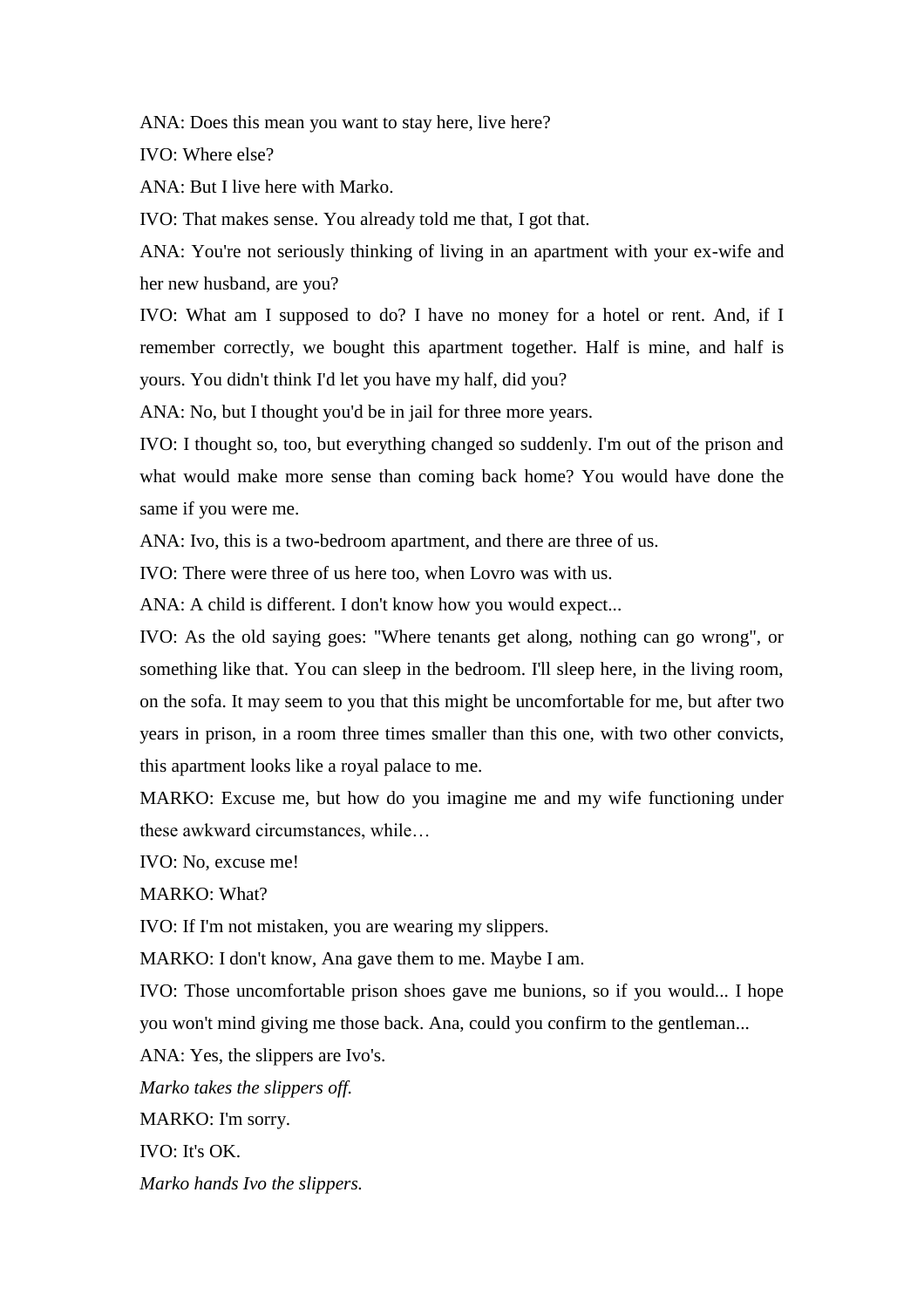MARKO: Here you go.

IVO: Thanks. My good old slippers.

*Silence.*

ANA: We could never agree to something like that. What would the neighbors say? MARKO: Yes, it's impossible, us living together.

IVO: Then, you find me a better solution. I have nowhere else to go.

MARKO: We have nowhere to go, either. I simply can't have you living here.

IVO: Look, mister, let's be realistic, we're adults: half of this apartment belongs to me, the other half to my ex-wife. Legally, it all makes sense. You, mister, on the other hand, legally don't own a thing. But, lucky for you, I'm a philanthropist and I want you to be happy. I want my ex-wife to be happy, too. Now, theoretically speaking, there are four possible solutions to our problem. First, that me and my ex-wife live in this apartment. Second, that the two of you live in the apartment, and that I go to a park bench. Third, that I live in the apartment alone, and that the two of you go to a park bench. And fourth, a compromise, which seems most reasonable, is that the three of us live in this apartment until one of us hits the jackpot. The last solution makes it clear that I'm the one making the biggest compromise.

*Long silence.*

ANA: That's out of the question! MARKO: Absolutely not!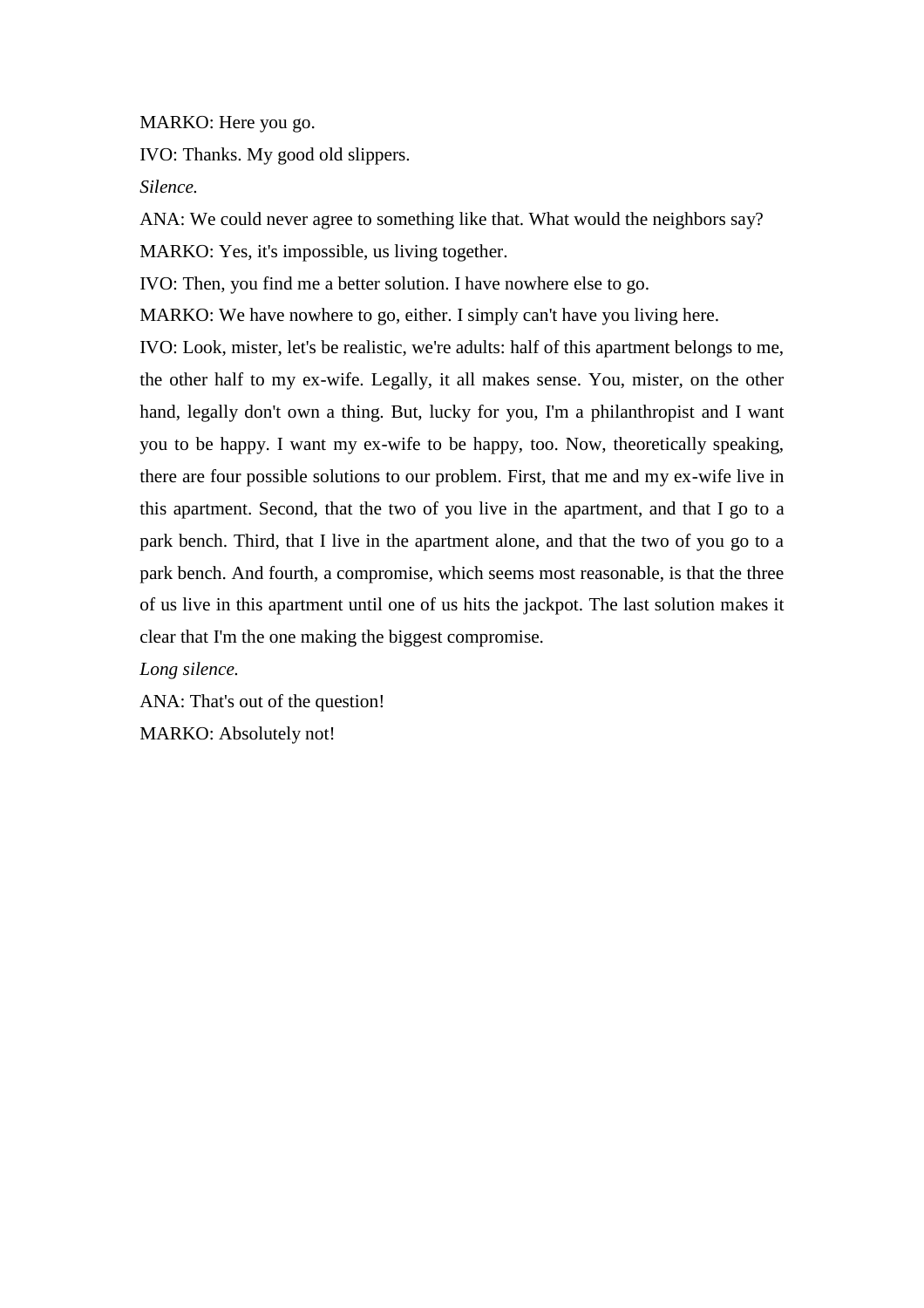#### Scene three

## (Ivo, Marko, Ana)

*Ivo is in a bathrobe. He is making tea. Marko comes out of the bathroom, also wearing a bathrobe.* 

MARKO: It smells nice.

IVO: Do you want it with or without sugar?

MARKO: Without… I mean, I'll put some myself, but just a little.

*Marko yells towards the bedroom.* 

MARKO: You can use the bathroom now!

*Marko takes a seat at the table. Ana comes out of the bedroom also wearing a bathrobe.*

ANA: Good morning!

IVO: Good morning! Coffee or tea?

ANA: Tea is fine.

*Ana goes to the bathroom.*

MARKO: Did you bring the paper from the mailbox?

IVO: It's here, on the sofa.

MARKO: Thanks.

*Marko goes to the sofa, takes the newspaper, gets back to the table, and Ivo brings the teapot and teacups. Ivo puts three cups on the table, and then pours to Marko first.*

IVO: There you go!

MARKO: Thanks!

*Ivo pours himself a cup, while Marko flips through the newspapers.*

MARKO: Anything interesting?

IVO: No. I wasn't looking for anything. I've only glanced at the front page and the TV program. I haven't got the stomach for the press anymore. Ever since they attacked me two years ago like the worst criminal in the country, I have simply despised all the newspapers. I have a strong aversion to them.

MARKO: Don't be like that, one has to be informed...

IVO: Why not? For example, I see in an article that someone said something and I already doubt whether he really said that, or whether his words were misinterpreted. Or, for instance, if it says that Petar forged the documents to get his hands on the business premises that Ivan thinks he rightfully owns, I'm not sure anymore whether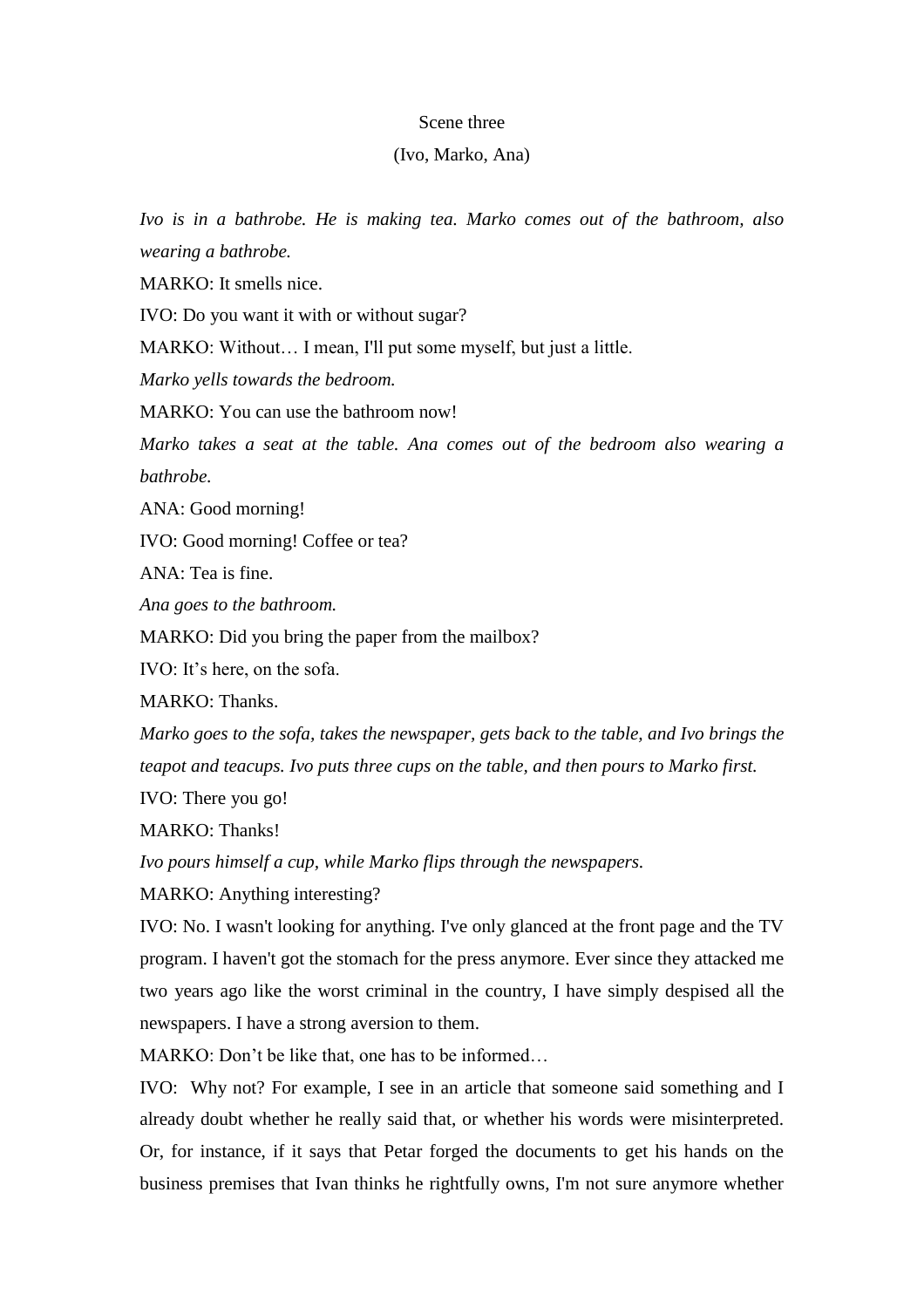Ivan himself leaked that news to the press to discredit Petar or not. Everything they ever say is either untrue, partially true, superficial, or malevolent. That's why I rather watch some funny show on TV or go to the movies ... even though I became picky about that, too.

MARKO: In what way?

IVO: I can no longer watch prison movies.

MARKO: That's only natural.

IVO: But, I can't watch crime movies, war movies, horror movies, or any other movie that includes violence, destruction, or negative emotions.

MARKO: What can you watch, then?

IVO: Romances and light comedies. Just that. Children's movies are OK, too, as long as they're not too educational.

*The phone rings. Both men twitch. But, Ivo is faster.*

IVO: I'll get it!

*Ivo picks up the receiver.*

IVO: Hello… Oh, hi Lucija, how are you? ... What do you mean 'who is it'? Why, it's me...

*Ana exits the bathroom.*

IVO: What do you mean 'me who'? Ivo... No, we didn't make up, I mean, we weren't even in a fight, we just divorced... Why would you ask that? No, she didn't break up with Marko... Why is it strange that I'm answering Ana's phone at 7 a. m.?! This is my phone, too!

*Marko lights a cigarette. Ana wants to take the receiver, but does not know how, so she is jumping up and down.*

IVO: No need to worry about it, you don't have to apologize... Ana is here, right beside me, here she is... Ok, bye... I'm glad as well.

*Ana takes the receiver.*

ANA: Hello, good morning, Lucija... No, no, everything's fine... No need to apologize or feel awkward, I'm aware it's 7 a. m., I'll take it for you, I won't forget... Nothing much, Marko is also here... Why can't you believe it?... The three of us are having tea... I'm not kidding, here, you can talk to him. Come, Marko!

MARKO: Why?

ANA: Lucija wants to hear your voice.

MARKO: But what for?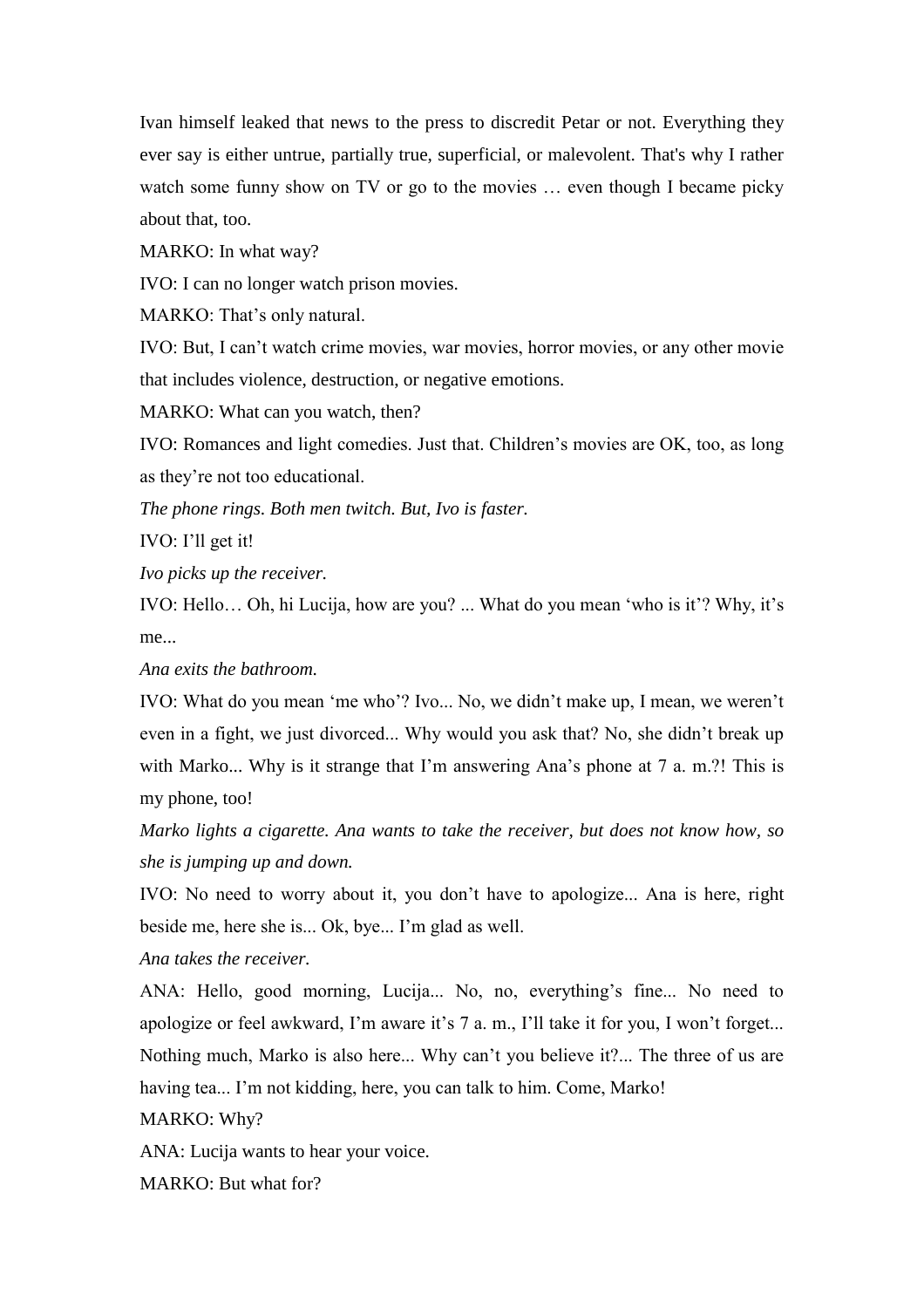*Ana puts her hand over the receiver and says in a softer voice:*

ANA: She thinks I'm alone with Ivo... Please, come answer the phone.

*Marko reluctantly stands up and picks up the receiver.*

MARKO: Hello, Marko speaking... Hey, how are you? ... Why didn't you expect to hear from me? ...Well, I just wanted to say 'good morning' so that you would know I'm here... Of course, see you at school in half an hour... Ana will get you the manual, don't worry... OK, bye!

*Marko puts the receiver down.*

ANA: Shit! Now everyone at school will find out about our situation. Ivo, please, don't answer the phone anymore. Lucija was shocked when she heard you. What will she think of me now, of Marko, of us?

IVO: And which phone would you like me to answer? You know I don't have a cell phone and that I'm looking for a job anywhere I can. I have to give them a contact number.

ANA: Yes, but you're putting me into an awkward situation by doing that. You could refrain from answering the phone.

IVO: Refrain from answering the phone I bought with my Christmas bonus four years ago in Cibona's tower?! You're asking too much of me.

*Ana sees Marko smoking, approaches him and shouts furiously.*

ANA: You're smoking again! In the apartment!

MARKO: Just one. In the morning.

ANA: One in the morning, one in the evening – that's two a day, in front of me. And how many do you smoke when I'm not around?

MARKO: Not one! Not a single one! Except on special occasions.

ANA: Wow, you're something alright – you were a non-smoker for ten months, and now this again! You're despicable!

MARKO: But, only one or two... on special occasions. I'm not a regular smoker.

ANA: You're no longer a non-smoker, but a pathetic addict.

MARKO: But I don't smoke as much as I used to.

ANA: Can't you understand – whether you smoke two or twenty-two cigarettes a day, you are a smoker! You're a non-smoker only if you don't smoke at all – it's the same as being pregnant.

MARKO: What do you mean 'the same as being pregnant'?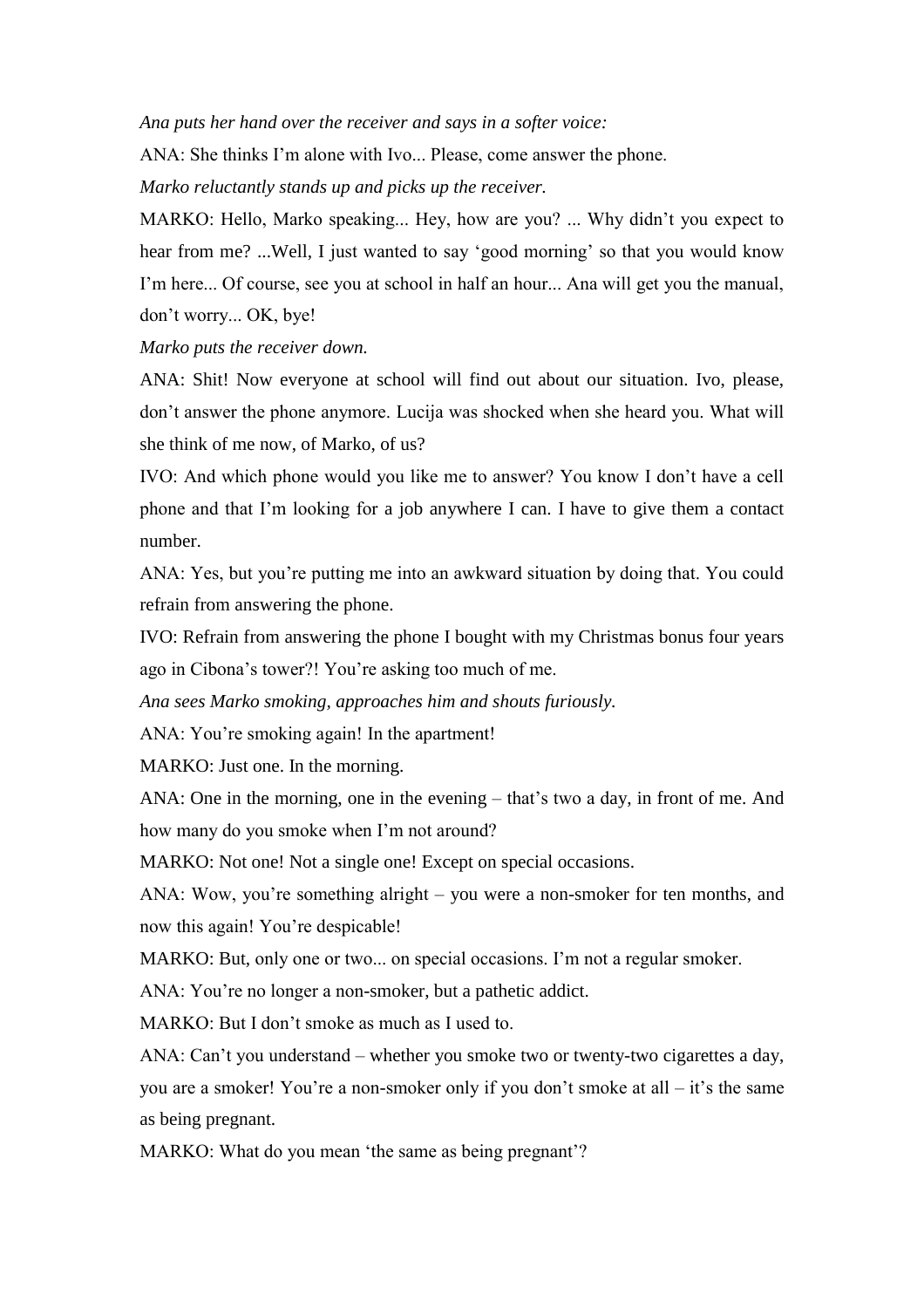ANA: No woman can say: 'I'm a little pregnant.' Either you are pregnant, or you're not. It's the same thing with smoking. Understand this – I hate the smoke, the cigarettes, smoking, the smokers, the ashtrays, the reek, smoky rooms, the yellow fingers, the trembling fingers, addicts of all sorts. You've promised you wouldn't smoke anymore and now again... You do not keep your word. When someone lights a cigarette, I'm thinking he's a retarded suicidal maniac.

IVO: But, Ana, you used to smoke. You have to be tolerant, you must be more understanding toward your partner and his habits, you can't...

ANA: You're not the one to teach me how to treat my husband. Aren't you ashamed of butting into my new marriage, into our relationship?

IVO: I'm not butting in, I see you verbally molesting your husband, and I feel sorry for him. I feel sorry for anyone who has to endure violence, this pressure.

ANA: What do you care how we talk to each other; what gives you the right to judge me?

IVO: I care, because you're nagging at him in front of me. I'm also a victim of your verbal abuse towards your new husband.

ANA: But you don't mind being a 'victim' of passive smoking. Moreover, what's your business answering the phone and putting me into an awkward situation in front of my school colleague?

IVO: We've cleared that out already.

ANA: You're getting on my nerves.

IVO: You really should have better control of yourself when you're around us.

MARKO: I agree.

ANA: To hell with both of you!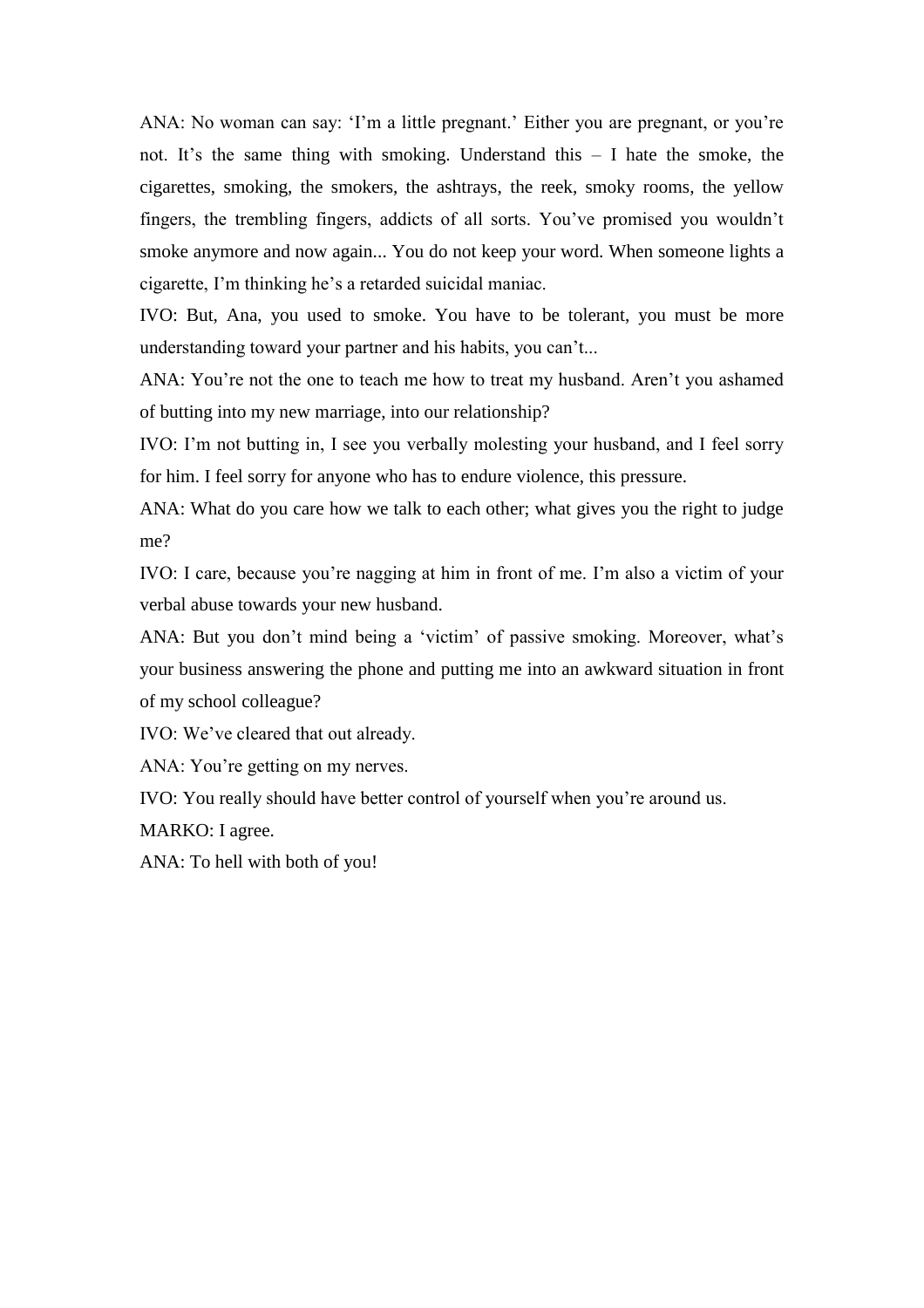## Scene four

## (Ivo, Marko)

*Ivo and Marko are sitting at the table, playing cards. Long silence.*

IVO: Do you want a beer?

MARKO: Sure.

IVO: Bottle or can?

MARKO: Bottle will do. I know you have no money.

IVO: My sister from Osijek sent me a thousand kunas. Just tell me which one.

MARKO: Then give me a can.

*Ivo puts down the cards and goes to the refrigerator. Marko takes a peek at the cards. Ivo notices that.* 

IVO: Hey, what are you doing?!

MARKO: I'm just making sure they don't fall off the table.

IVO: You're not supposed to look at my cards.

MARKO: I wasn't looking, but…

IVO: But what?

MARKO: I was just making sure they don't fall off the table.

IVO: I always play fair.

MARKO: Me too.

IVO: I've been honest my whole life. Then again, you can do harm even if you're honest.

*Ivo brings two cans of beer, hands one to Marko, puts the other one on the table in front of himself.*

MARKO: What do you mean?

IVO: You can be honest, but cold, unkind, insensible to others, without emotions, without love, true love.

MARKO: What's your point?

IVO: My point is that honesty isn't everything.

MARKO: I'm not sure I understand.

IVO: Let's say a husband and a wife have a child, they treat him right, yet again, the child is unhappy with them.

MARKO: But I have no children. I don't understand what you're talking about.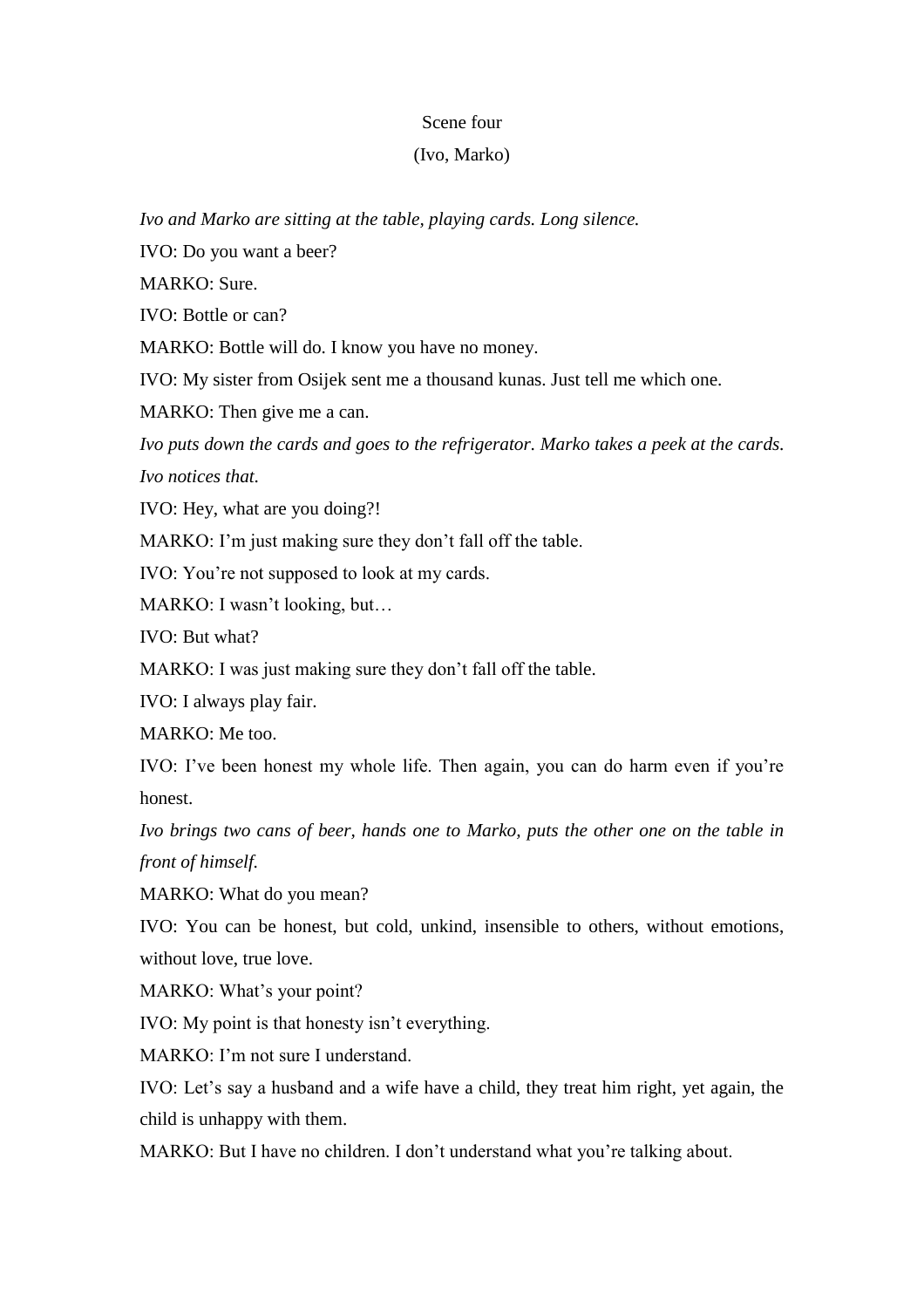IVO: Then a husband and a wife without a child. He treats her with kindness and respect, but still she is unhappy with him, and he pretends not to notice. Get it? MARKO: No. How can she be unhappy with him if he's kind, decent, and all that? IVO: Yes, she can. There's more to it than just being kind and nice, although that's the foundation of a good relationship.

MARKO: I have no idea what you're trying to tell me.

IVO: Oh, forget it. I often think about life, so different things spring to my mind.

*Silence.*

IVO: Don't you ever do that?

MARKO: No.

IVO: How come?

MARKO: I never think about such things… Unless there is a reason.

IVO: Never?

MARKO: Never ever.

IVO: How do you do it?

MARKO: Why would I think about things I can't change or influence?

IVO: So, you believe there's nothing we can do about it?

MARKO: I have no idea.

IVO: But you've just said...

MARKO: You take words too seriously.

IVO: Whose words?

MARKO: Everyone's – yours, mine, ours. People don't weigh every word they say. I like talking to people, but I don't like being taken too seriously and having my words reviewed and examined.

IVO: Sorry.

MARKO: Nothing personal.

IVO: Still, I'm sorry if I'm sometimes difficult to talk to.

MARKO: Not to me. I enjoy talking about anything with anyone, really. To me, words don't carry any weight and I think it's for the best. We can be more relaxed that way.

IVO: Maybe you're right.

MARKO: As long as the beer is cold.

IVO: It's cold, it's cold.

*Silence*.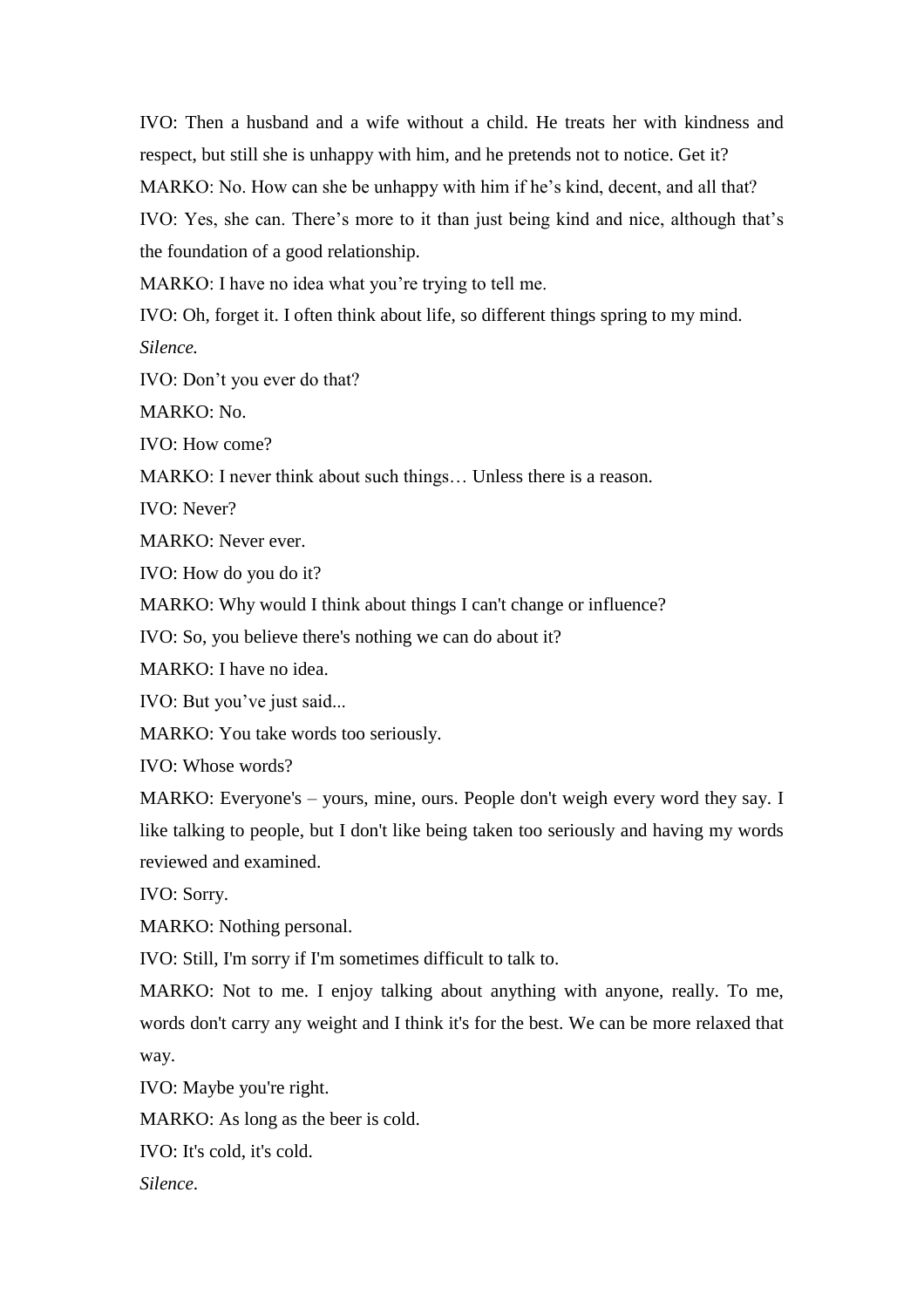IVO: Listen…

MARKO: What?

IVO: I think you're a happy man.

MARKO: I probably am. That's what my late mom used to say.

*Silence*.

MARKO: Why do you think I'm happy?

IVO: 'Cos you don't complicate your life.

MARKO: Well, that I never did.

*Silence*.

MARKO: Listen…

IVO: What?

MARKO: I have to ask you something.

IVO: Shoot.

MARKO: It wasn't my idea.

IVO: What wasn't?

MARKO: To ask you this.

IVO: Whose was it, then?

MARKO: Ana's.

IVO: So, you have another awkward suggestion.

MARKO: It's not awkward. It's a great suggestion. All the problems could be solved,

only if you agreed.

*Silence*.

IVO: Go on, tell me.

MARKO: You know how lovely it is at the seaside. Fresh air, healthy food, olive oil, the whole nine yards. You'd be happy and relaxed there.

IVO: What do you mean?

MARKO: I could give you the keys to my apartment on Dugi Otok. You could go there, stay as long as you like and enjoy yourself.

IVO: Is there a store there?

MARKO: Not right now, but there's one during the summer. But you can take the bike to the next village. It takes only 15 minutes and they have a store.

IVO: Is there heating in your apartment?

MARKO: No.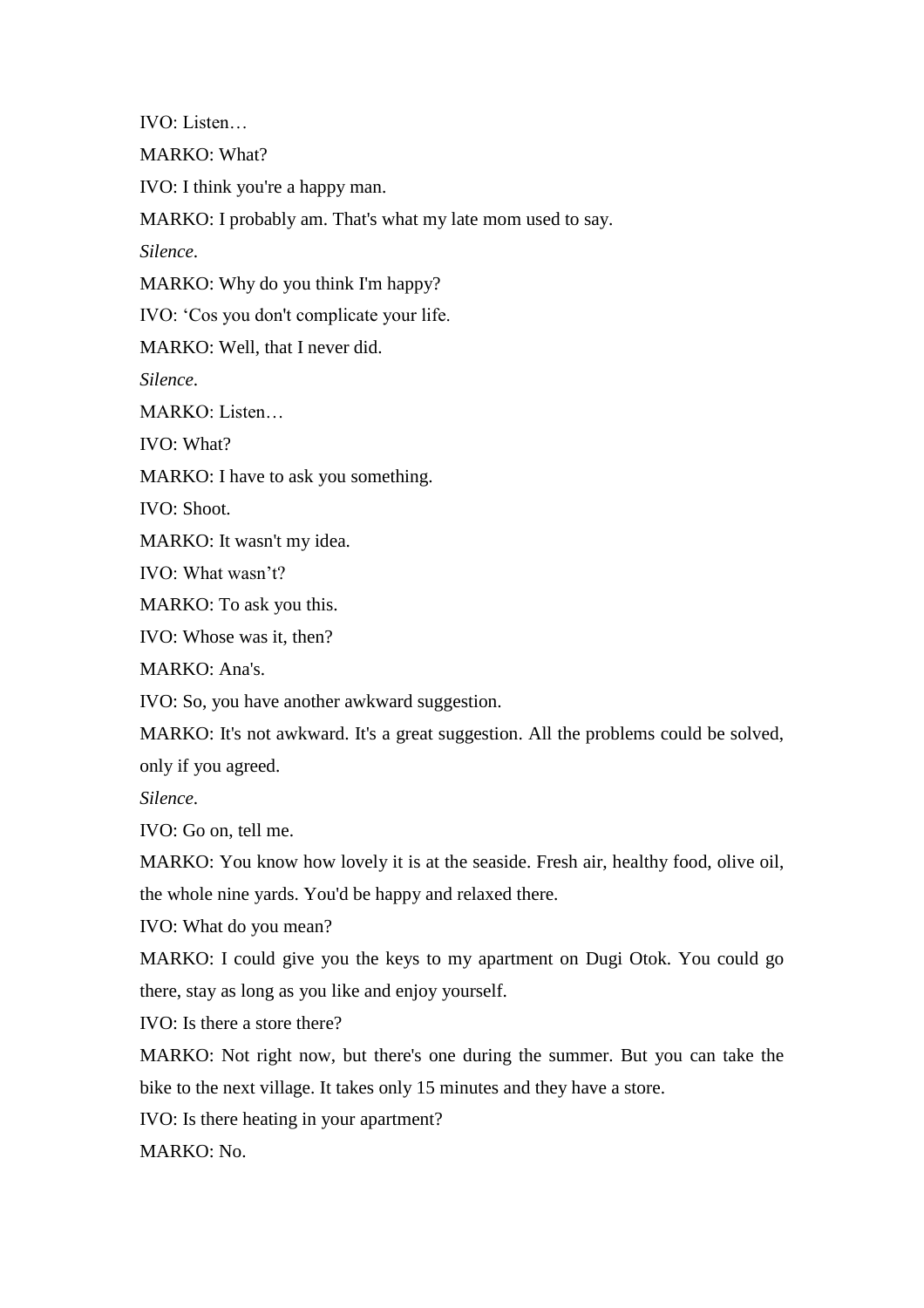IVO: I've had my share of freezing in jail. I think I'll pass, thanks. I could go there during the summer, though.

MARKO: I don't think so… Ana planned for us to spend two months in the summer there, and you could live there for the rest of the year.

IVO: Thanks a lot, but I'm not interested.

*Silence.*

IVO: I have a better suggestion.

MARKO: Shoot!

IVO: What if you sold that apartment and bought a one-bedroom place in Zagreb, and then I could move there. It could even be a small studio apartment.

MARKO: Cannot be done.

IVO: Why?

MARKO: 'Cos there are no necessary permits for my apartment. We don't have the necessary permits for the construction of the building, so no one would buy it. The newspaper said that the Ministry of Environmental Protection, Physical Planning and Construction would send bulldozers to the whole apartment complex so everybody's frightened.

IVO: I see. Didn't you know the paperwork wasn't in order when you bought the place?

MARKO: I was told the procedure was in progress and that everything would be taken care of in a few months. I bought it. Then they replaced the municipal mayor, some ministry inspector from a different party got involved, anyway – the whole thing got messed up.

IVO: Too bad.

MARKO: Too bad.

*Silence*.

IVO: I forgot to thank you for Lovro. Ana told me you helped him with the scholarship and the accommodation for the first few months.

MARKO: Don't mention it. Your son is a great kid. My cousin has been in Munich for a long time now, he's a big shot at the factory  $-$  so I asked him to help him out, recommended him and so on…

IVO: I appreciate it.

MARKO: No thanks is needed for helping the sick and the children. It's only natural. IVO: Still – thank you.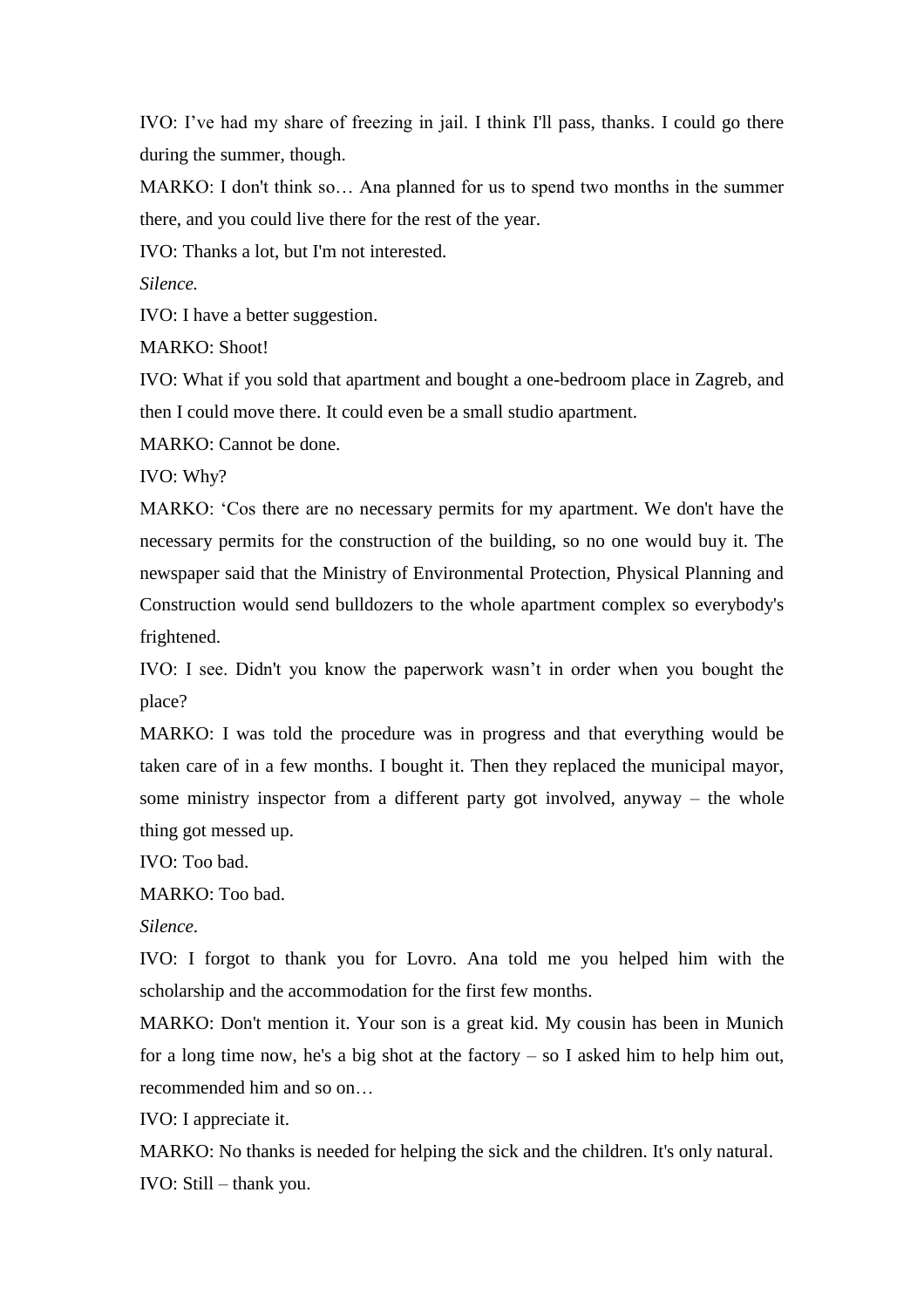#### Scene 5

## (Ana, Marko)

*Marko is sitting on a couch and cleaning his glasses with a cloth. Ana enters the room. She puts her coat and bag aside.*

MARKO: Where have you been?

ANA: I'll tell you where I've been.

*Ana pulls out three pieces of paper from her bag and puts them in front of Marko.* ANA: Look!

MARKO: What is it?

ANA: Anonymous students' work. They deliberately left it on my desk.

MARKO: It's handwritten, I can't read it.

ANA: What do you mean you can't?

*Ana takes the papers from him and starts reading.*

ANA: "Professor Ana in the Middle" is the title of the poem.

MARKO: Poem?!

ANA: Yes, a poem. And it goes like this:

The banker touches from behind It's a foul, the boss will find The professor takes it kind All can see, she doesn't mind She's not some ancient mountain range Sexy Kilimanjaro's all the rage With her no talking is allowed She's happy screaming it aloud: Tibet, the Alps, the river Po, That's it my boys, c'mon let's go

There's more:

"Professor Ana in the Middle

Front and back they play her like a fiddle"

MARKO: Horrible! Appalling! It's a provocation.

ANA: And the graffiti appeared on the school: "Professor Ana in the Middle."

MARKO: Where? I haven't seen it.

ANA: From the courtyard side, on the wall. Painted in red.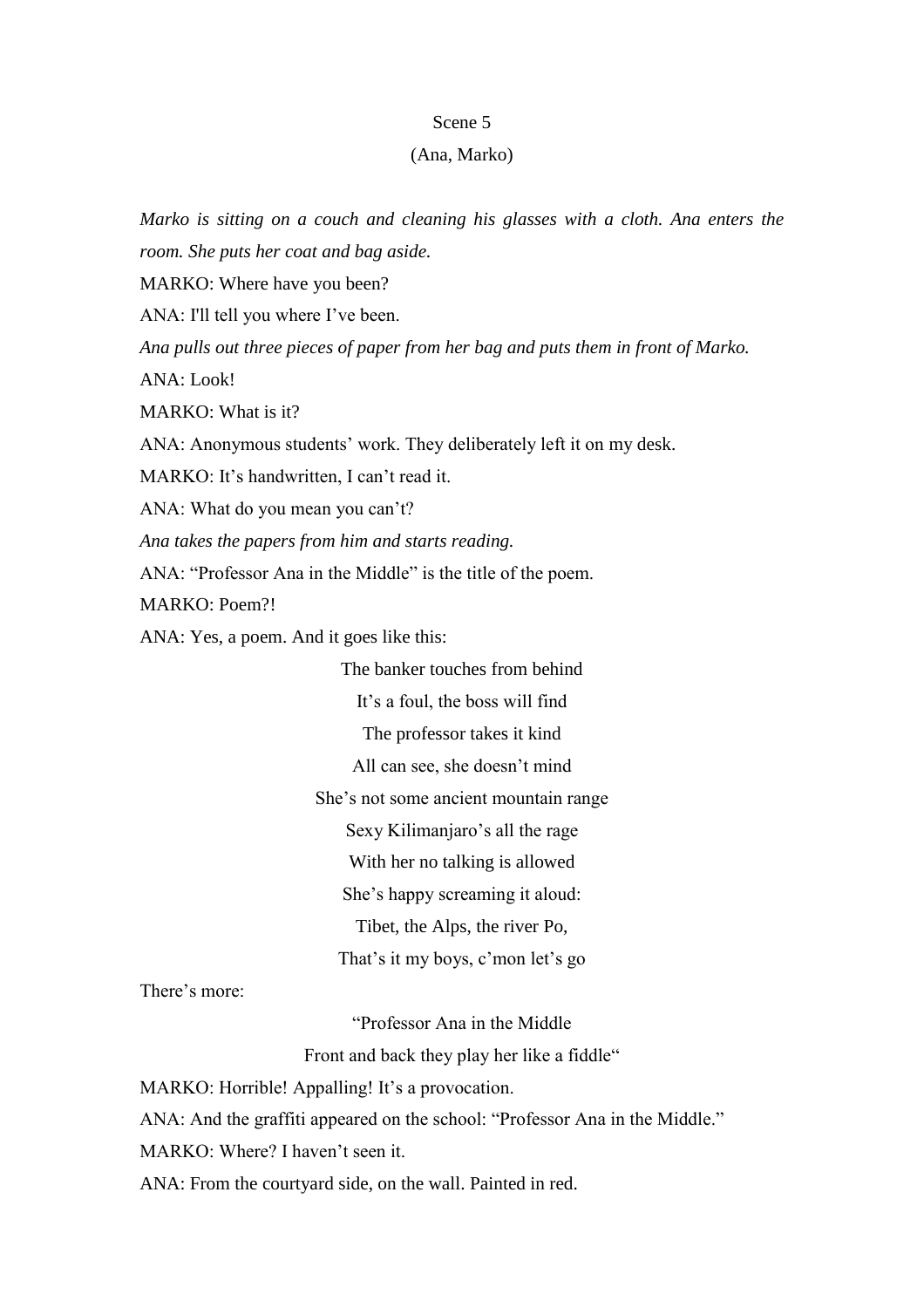MARKO: That's vandalism. We're being framed. I bet it's Luka. He probably has his eye on my job.

ANA: Oh, c'mon, it's not Luka – kids read the papers. I could barely hold the class today. The students were giggling the whole time. Everybody knows everything. The fact that Ivo is living with us leaked out. That's what happens when he has to answer the phone!

MARKO: Now everybody in the teacher's lounge is laughing at us.

ANA: This can't go on anymore.

*Silence*.

ANA: It's high time we did something.

*Silence*.

ANA: We have to kick him out before both of us go mad.

*Silence*.

ANA: Are you with me?

MARKO: I am, but how?

ANA: Not by sitting with our arms crossed, that's for sure. We have to do something. We can't talk, we can't relax, we can't rest after a long day while he's here. We can't even make love, I'm uncomfortable with the fact that he might be listening. He's in the apartment all the time, he rarely goes out, he pretends to be nice and he's getting on my nerves. You have to do something.

MARKO: Me?! It's your ex-husband!

ANA: So, you don't' want to help me?

MARKO: I do, but I don't know how.

ANA: This crazy situation doesn't seem to bother you at all. Now you have company for guy talk and watching football. For beer, coffee and smoking.

MARKO: Ana, darling, what are you saying?! He's annoying me even more. The very thought of my friends finding out that your ex-husband is living with us makes me feel embarrassed. It's already all over the school. It's very bad for me and my reputation. If this gets to the Ministry of Education I could lose my job as a principal. And having him around the apartment, bathing and shaving in the same bathroom makes me feel very uncomfortable. But what can I do? What?! I should be grateful that he even puts up with me in this apartment.

ANA: You? Grateful to him?

MARKO: Yes, to him.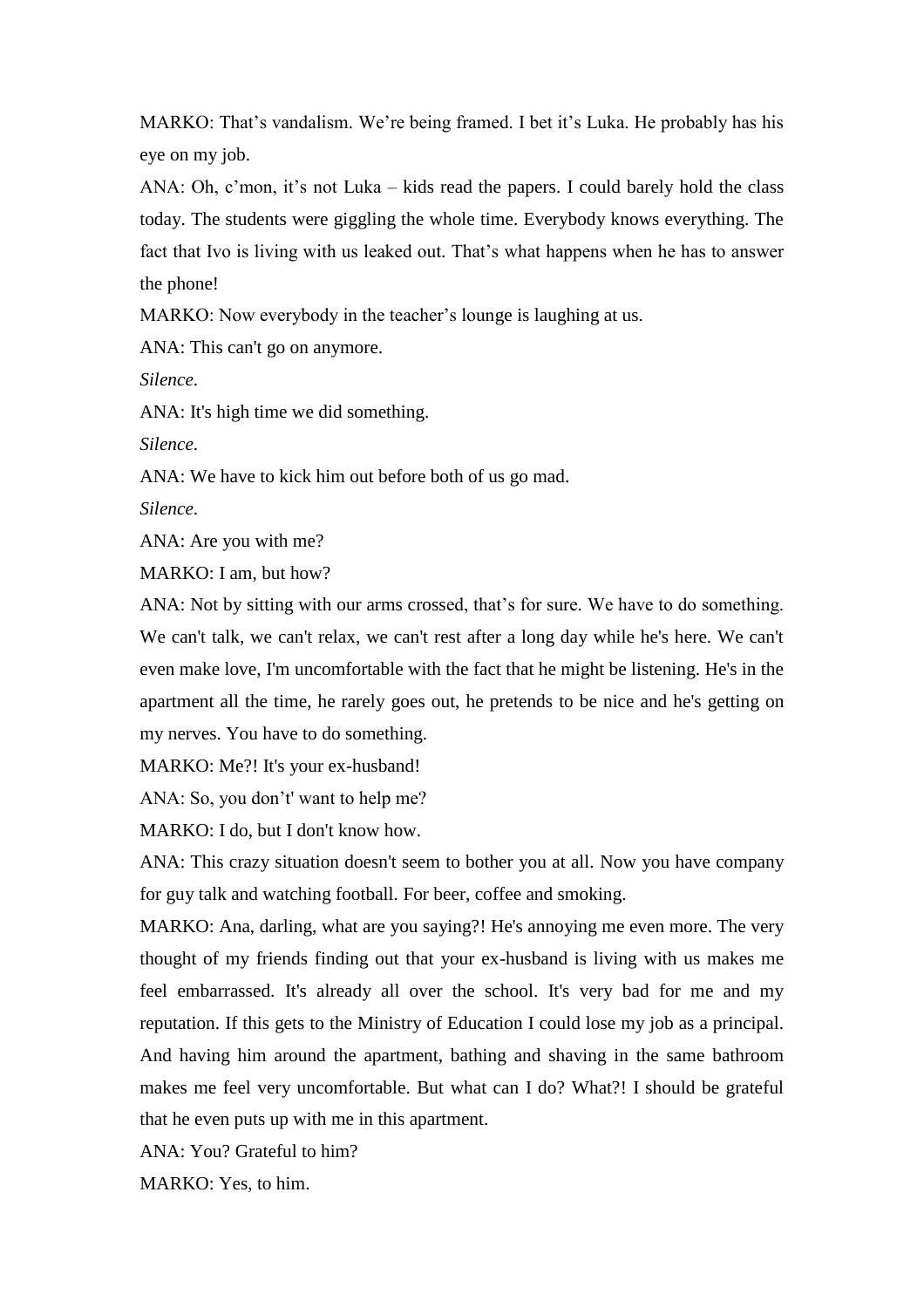ANA: You are out of your mind.

*Silence*.

MARKO: Anyway, yesterday I got a call from the Ministry. There's a four-day conference for elementary school principals starting Saturday in Split that I should go to.

ANA: Then go. What's the problem?

MARKO: What do you mean what's the problem? I can't go to the conference and leave you here with an ex-con.

ANA: Why not? He's harmless.

MARKO: C'mon, Ana! Just imagine some of our friends coming over and seeing you two here while I'm away! What would they think? No, I can't leave the two of you alone.

ANA: Why can't you? You know he gets on my nerves.

MARKO: I'm sorry, this is really awkward, after all, he's your ex and...

ANA: You're not jealous, are you?

MARKO: No, but you used to be...

ANA: Now, this is really insulting! You can't possibly think that I'd do something with him? ... You don't trust me; you don't appreciate me either as a wife or a partner.

MARKO: I'm sorry, dear; I didn't mean to, I was just...

ANA: That's your redneck, primitive way of thinking...

MARKO: I'm still your husband and he used to be your husband. How would you feel if some woman was staying here for four days and four nights while you're away? Put yourself in my shoes. Just imagine! Imagine yourself coming home from some seminar to find me here with a woman. What would you do?

ANA: I'd break your legs and scratch her eyes out!

MARKO: There you go. Now you get me.

ANA: That's completely different.

MARKO: What do you mean, different?

ANA: If you found me here with some random guy it would make sense if you broke my legs. But my ex, with whom I spent twenty long and boring years – you can't possibly be jealous of him.

MARKO: I never said I was jealous. I'm just trying to explain how twisted it is of you to ask me to go to that conference while he's here with you in this small apartment. *Silence*.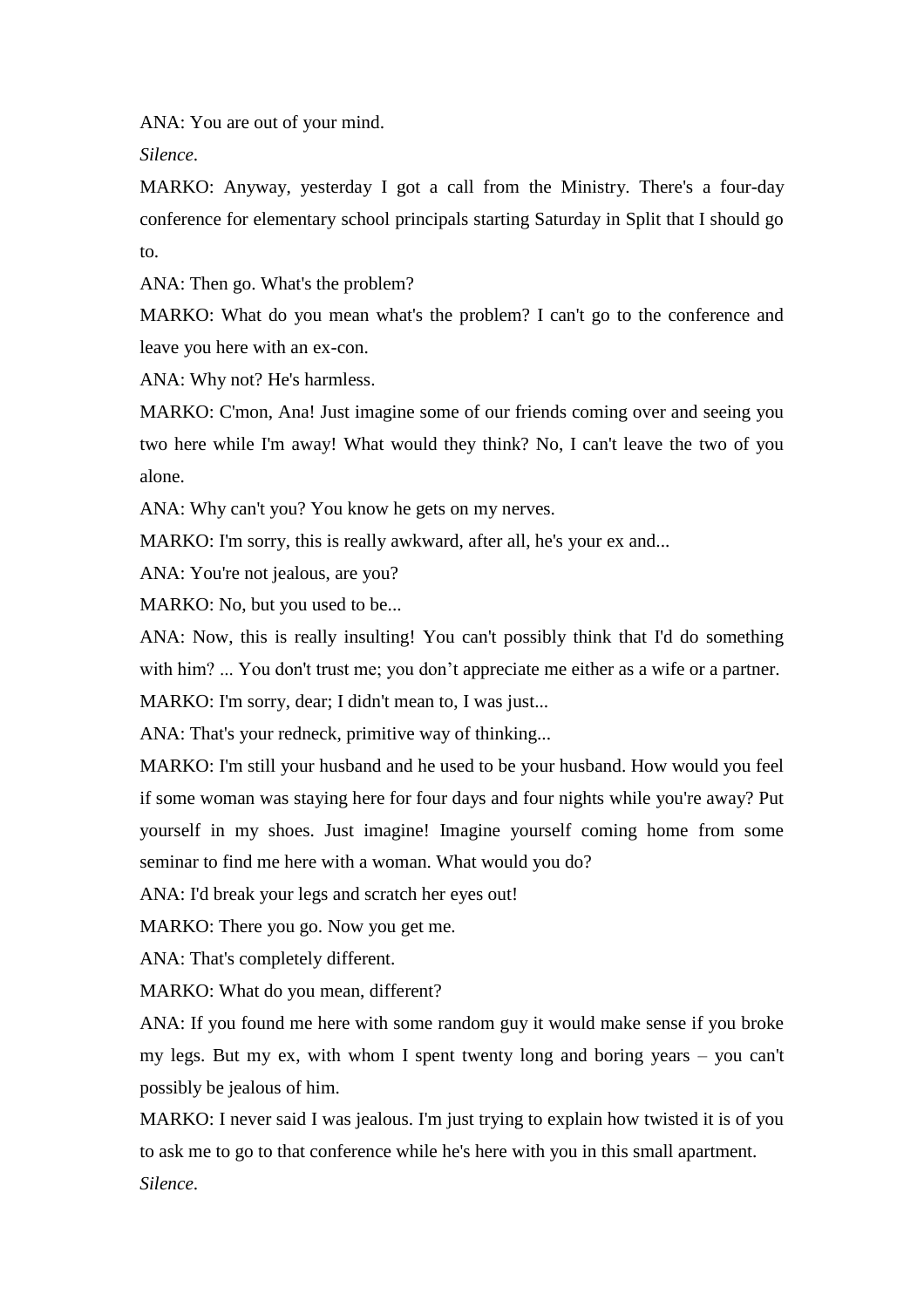ANA: Look, he's as emotionally and sexually appealing to me as opera. And you know I never liked opera... Besides, if you don't go to that conference everyone's going to know why. Also, I would know that you don't trust me and that would leave a mark on our marriage. I would doubt your love and your trust.

MARKO: Now you've really outdone yourself!

ANA: Not in the least.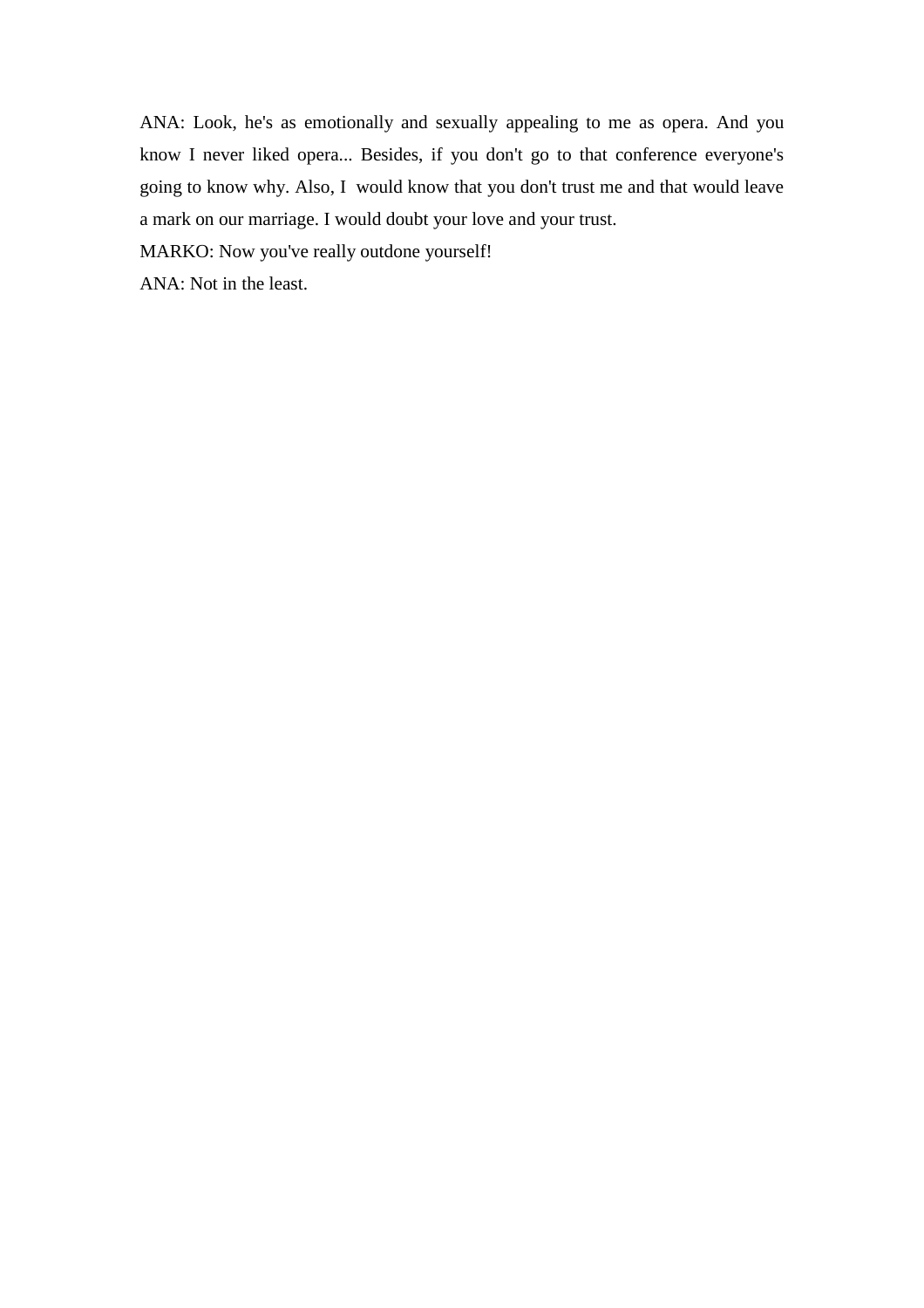#### Scene six

#### (Ivo, Marko)

*Night. Ivo is lying on the couch in his pajamas watching the game on Eurosport . A muffled voice of the sports commentator can be heard. The room is lit only by the television. The bedroom door opens. Marko enters, wearing pajamas. Carefully shuts the door and tiptoes to Ivo.*

IVO: Is she asleep?

MARKO: Yes. Barely. I hope you don't mind me.

IVO: Not at all. I prefer watching the game in company. Here, have a seat!

*Marko pulls up a chair and sits down.*

MARKO: Thank you. Who's in the lead?

IVO: The French, by two.

MARKO: I'm glad. They always give their best. They have always been the fittest and the most prepared team.

IVO: Tonight's the same.

*Silence*.

MARKO: Look…

IVO: Go ahead!

MARKO: Can I light one? I know you sleep here, and Ana doesn't like me smoking, but I can't fall asleep without one.

IVO: Sure, have one!

MARKO: After all, this is where you sleep … just tell me if it's a problem , or if I'm asking too much.

IVO: C'mon, it's ok – I'll open the window when you go to sleep and problem solved.

MARKO: Thank you.

*Marko lights a cigarette.*

IVO: How's it going these days?

MARKO: Where?

IVO: At work, at school.

MARKO: Oh, that? Nothing special.

IVO: You probably have more obligations as a principal than as a gym teacher?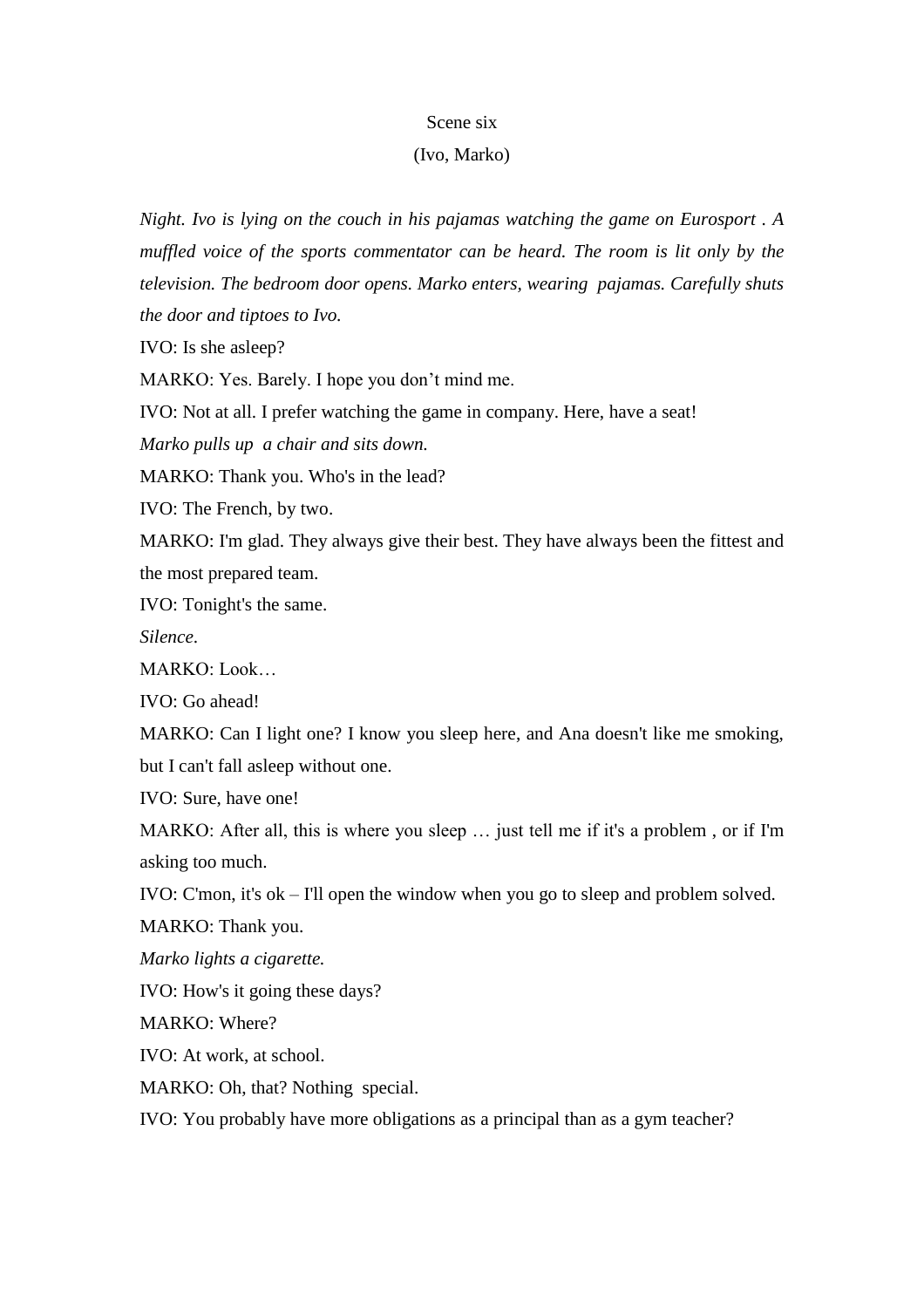MARKO: It's not a problem. Everything is well defined and very dull. The Ministry signs your paychecks, gives us money for building maintenance, toilet paper…you just make sure that the school cafeteria and the heating work and that's it.

IVO: After all you're the boss.

MARKO: But I'm not on the market. There are no problems in state schools. I feel like that railway guy, what do you call him?

IVO: Signalman?

MARKO: Yeah, the signalman. He signals the train, but someone else is driving it. That's the case with me.

IVO: Really?

MARKO: Really. It's easier since I've become the principal. It's different in other professions. Some of my friends, who became production or market managers, got an ulcer or a heart attack after the promotion, and I put on ten pounds.

IVO: You don't say.

*Silence*.

MARKO: I got tired of working with students – running circles, long jumps, high jumps, vaulting, splits, rope climbing... That amateurism drove me crazy. When I was young I dreamed about becoming a famous coach, only to end up in a school. Sad and pathetic.

IVO: C'mon, it's better than ending up in a bank like me. That is, in jail.

MARKO: Sorry, but banks at least have a certain reputation. And it wasn't your fault you ended up in jail.

IVO: Banks are disgusting and dangerous, and jail – once you end up there, it doesn't matter whether you're guilty or not. The fact that you're in it makes you guilty. It's like a disease.

MARKO: What do you mean "like a disease"?

IVO: It's like this: picture your best friend. Have you?

MARKO: I have. Đuro.

IVO: Now, imagine Đuro contracts some contagious disease; let's say AIDS or cholera... Would you call him and suggest you take a walk around Maksimir?

MARKO: Well...not while he's contagious….

IVO: There you go. We ex-cons are permanently contagious. Carriers until death. MARKO: But, everybody knows you're not guilty!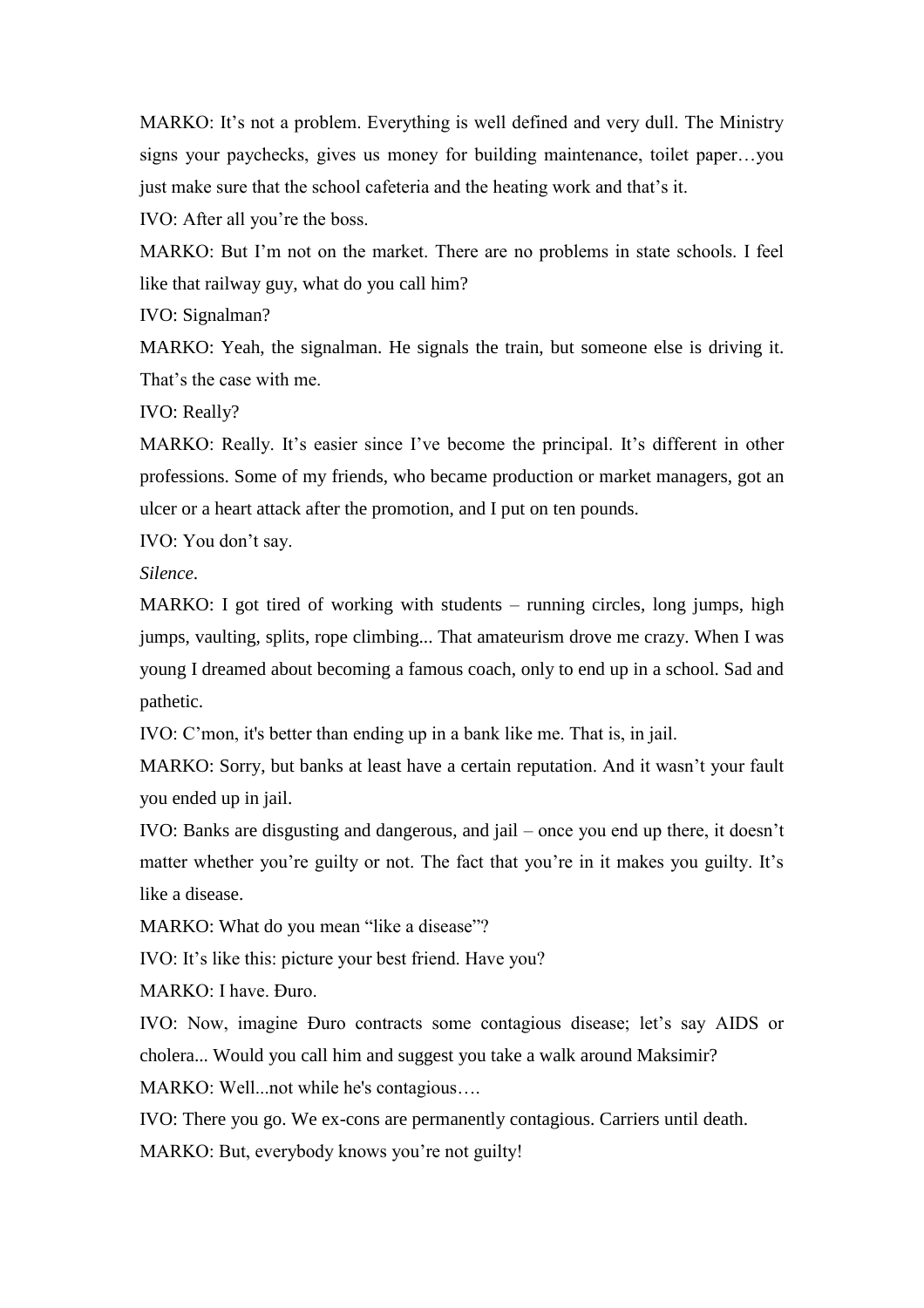IVO: It doesn't matter; none of my ex-friends want to hang out with me anymore. Nobody asks me out for a drink. I understand them and I'm not mad. To be honest, it's fine by me.

MARKO: What do you mean?

IVO: Because none of them came to see me while I was inside. Nobody. Not even my ex-wife. Not even my own son. He's in no hurry to come from Germany and visit me, not even now. Get it?

MARKO: Everyone thought you were guilty.

IVO: So what? Can't a friend have some flaws? Even if I were guilty, is that a reason enough to reject me forever?

MARKO: You can't look at things that way.

IVO: Sure I can! In jail, there were some real criminals, killers, people who have stolen big money, but they still had friends who came to see them. I considered them the luckiest people in the world. And I still do.

MARKO: They belong to a completely different world. We can't compare ourselves to them.

IVO: There's only one world.

*Silence*.

MARKO: You had a hard time in jail, didn't you?

IVO: Yes, I did. But I got used to it quickly. You get used to anything.

MARKO: I know.

IVO: No, you don't.

*Silence*.

MARKO: Even now things aren't what they're supposed to be.

IVO: Now it's great.

MARKO: Being without a job and completely broke?

IVO: I'm as disgusted by money as any other bank official. I don't even miss my job because the very thought of my colleagues and the whole institution makes me sick.

MARKO: You could apply for some other bank.

IVO: Not in a million years! I never want to work in a bank again. I don't want to deal with money, trade, bank notes, or businessmen ever again!

MARKO: Then what are you going to do? You have to do something.

IVO: I'll try working as a doorman.

MARKO: A doorman?! You have a degree in economics.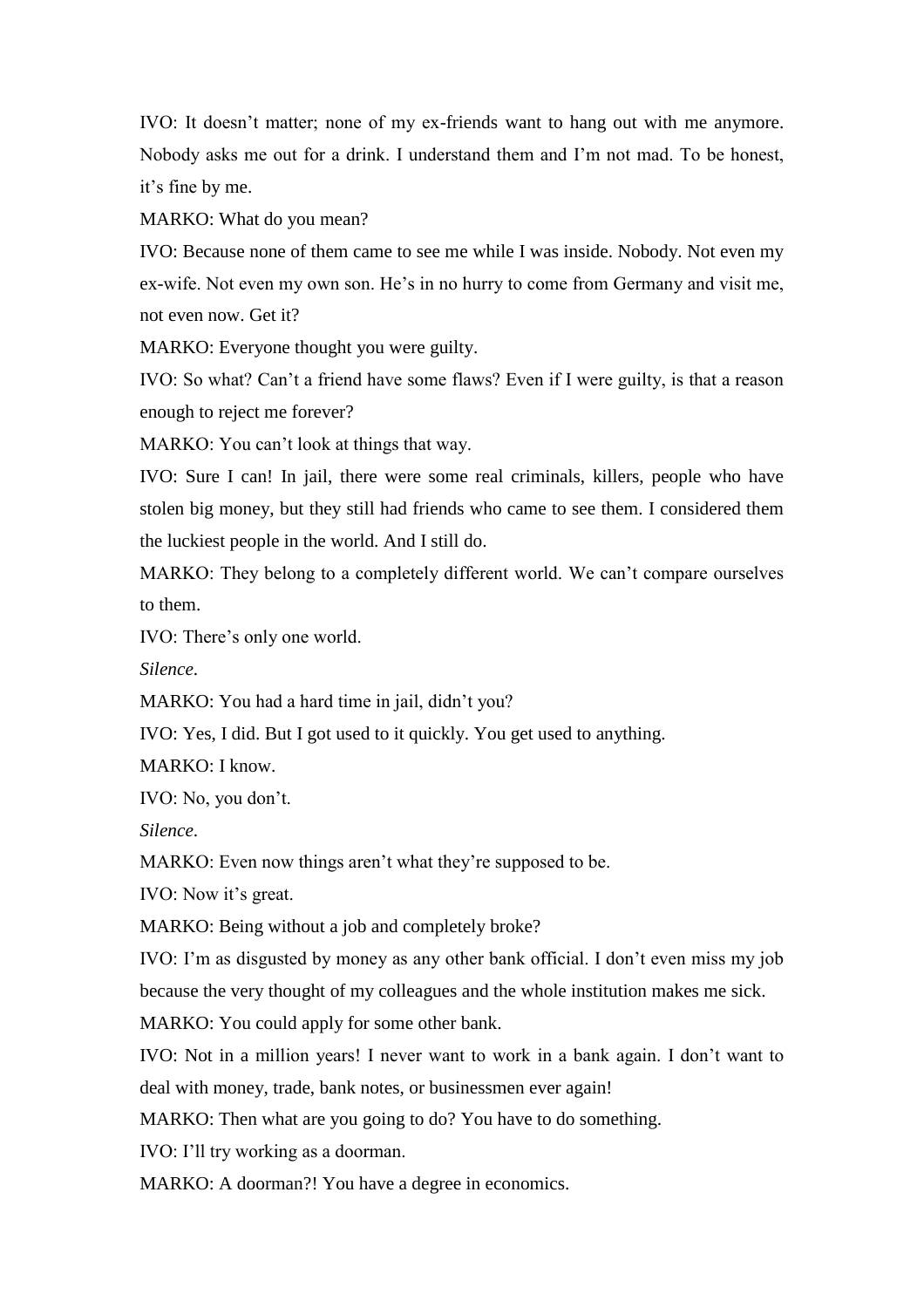IVO: My late parents made me study economy. I wanted to be a vet, but they didn't like it so they made me take a different path.

MARKO: You're mad at them?

IVO: No, I haven't been for a long time. I'm mad at myself for listening to them.

MARKO: Even if you had become a vet, sooner or later you'd have grown tired of animals, like I've grown tired of students and their parents.

*Silence*.

IVO: Can I ask you something… something personal?

MARKO: Personal? Me?

IVO: Yes, you.

MARKO: Go ahead.

IVO: Do you love… Do you love Ana?

MARKO: What do you mean, *do I love her*?

IVO: I mean literally – do you love her?

MARKO: Why do you ask?

IVO: Ana suffered a lot when I went to jail. She had a hard time.

MARKO It's not your fault.

IVO: It doesn't matter. I told you, it's like being contagious: sick people can't be blamed for being sick, yet everyone avoids them. She was the wife of a "contagious" man. It wasn't easy for her at the time. Trust me, there were times when I felt worse for her than I did for myself. It would be wrong if you left her and hurt her.

*Silence*.

MARKO: Relax, I have no intention of leaving her. Why would you think that?

IVO: I thought, since I'm here… it might be a reason for you to bail. I'm probably getting on your nerves, and so is she. I'm probably getting on her nerves too. But I don't have a choice. I have nowhere to go. You know?

MARIO: I know.

IVO: You're not mad at me, are you?

MARKO: No, I'm not.

IVO: You're a good man. That's why I let you smoke in my room although it bothers me.

*Marko puts out the cigarette.*

MARKO: You should've told me straight away.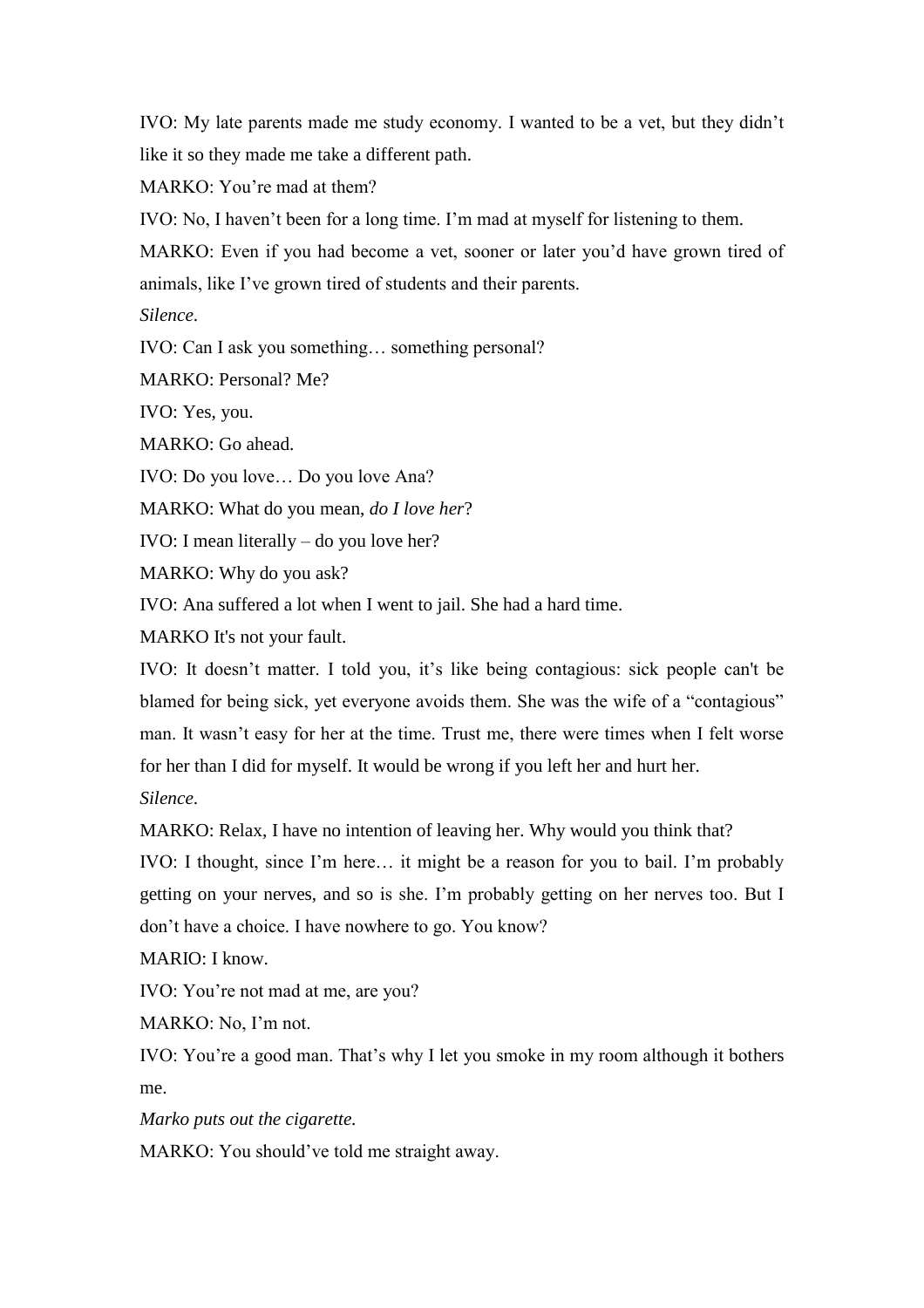IVO: Come on, we have to be kind and tolerant to each other. And tolerance means accepting things that make us feel uncomfortable.

*Silence*.

 $IVO<sup>+</sup>$  Listen

MARKO: Yes?

IVO: Imagine you were single… divorced, for example.

MARKO: I have no intention of getting divorced.

IVO: I know, but imagine you were divorced and it wasn't your fault.

MARKO: Not my fault?

IVO: Exactly.

MARKO: You mean, if Ana left me?

IVO: Right.

MARKO: You think she wants to leave me?

IVO: No, just in theory… hypothetically speaking… what if?

MARKO: You know something or is it just a hunch?

IVO: Don't worry, it's nothing like that. I was just wondering what you would do if you were in the situation that a friend of mine is in.

MARKO: I see…

IVO: Yes. Imagine you were that friend of mine; divorced, not your fault, and a single woman gave you her phone number…

MARKO: Yes, and…

IVO: What would you do?

MARKO: It depends.

IVO: On what?

MARKO: Whether she's good-looking.

IVO: She's very good-looking… At least that's what my friend says. It's just that she has an illegitimate daughter… Some guy got her pregnant and left.

MARKO: That's not a problem for me. It's even a good thing.

IVO: But she also has a mother, a seventy-year-old mother.

MARKO: Now, that's a bit inconvenient.

IVO: Why?

MARKO: Mothers are always unpredictable. Some of them are good, but mostly they're possessive when it comes to their daughters. It's like "I want to protect you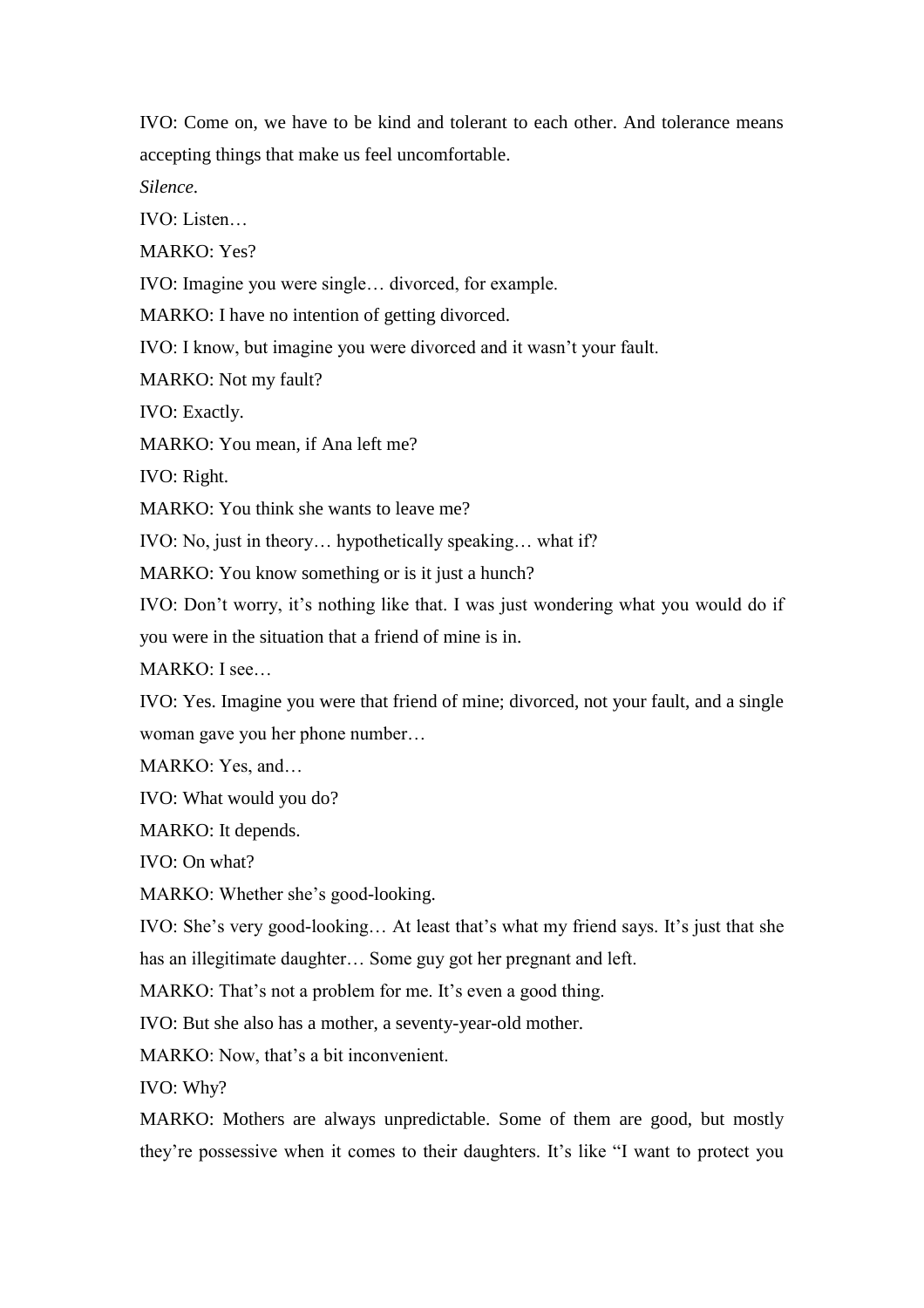from repeating your mistakes", but the thing is they never want to share them again. But I didn't get your question.

IVO: Well… that… If she gave him her phone number, does she expect him to call? MARKO: That's not the point.

IVO: What do you mean?

MARKO: The real question is whether *I* want to… I mean, whether *he* wants to see her or not, do *I* want to… does *he* want to hang out with her, and not whether she expects him to.

IVO: You think so?

MARKO: Absolutely. Tell your friend to try and figure out what he thinks of her, what he wants from her… and then decide whether to call her or not. *Silence*.

IVO: Maybe you're right.

MARKO: I know I'm right.

IVO: And what would you do if you were him?

MARKO: I wouldn't think twice. I'd call her the very next day.

IVO: What about her daughter, and the mother?

MARKO: Oh, well – that can be arranged. There are no perfect situations at our age.

IVO: I'll say.

MARKO: Listen, buddy, it's better to regret something you did than something you didn't do. That's personal experience talking.

IVO: Why... You had a run-in with destiny?

MARKO: Well... I'll admit it, but only under the condition that you *never* tell Ana.

IVO: You can trust me.

MARKO: After college... which took me longer than usual to finish... I was twentyseven and drafted into the army…the navy, in Pula. I had just finished boot camp, and was spending the summer, in the garrison. The city was packed with tourists, and I was working at the headquarters, so I could take a walk around the town every day. The film festival was about to start, there were posters all over the town… So, I'm walking the streets and I run into a beautiful girl at the bus station. She was heading to the beach with her ten-year-old nephew. We started to talk. The bus was late, so we started talking about movies. I found out she was visiting her relatives for the summer, that she finished her first year of college, anyway... Before her bus had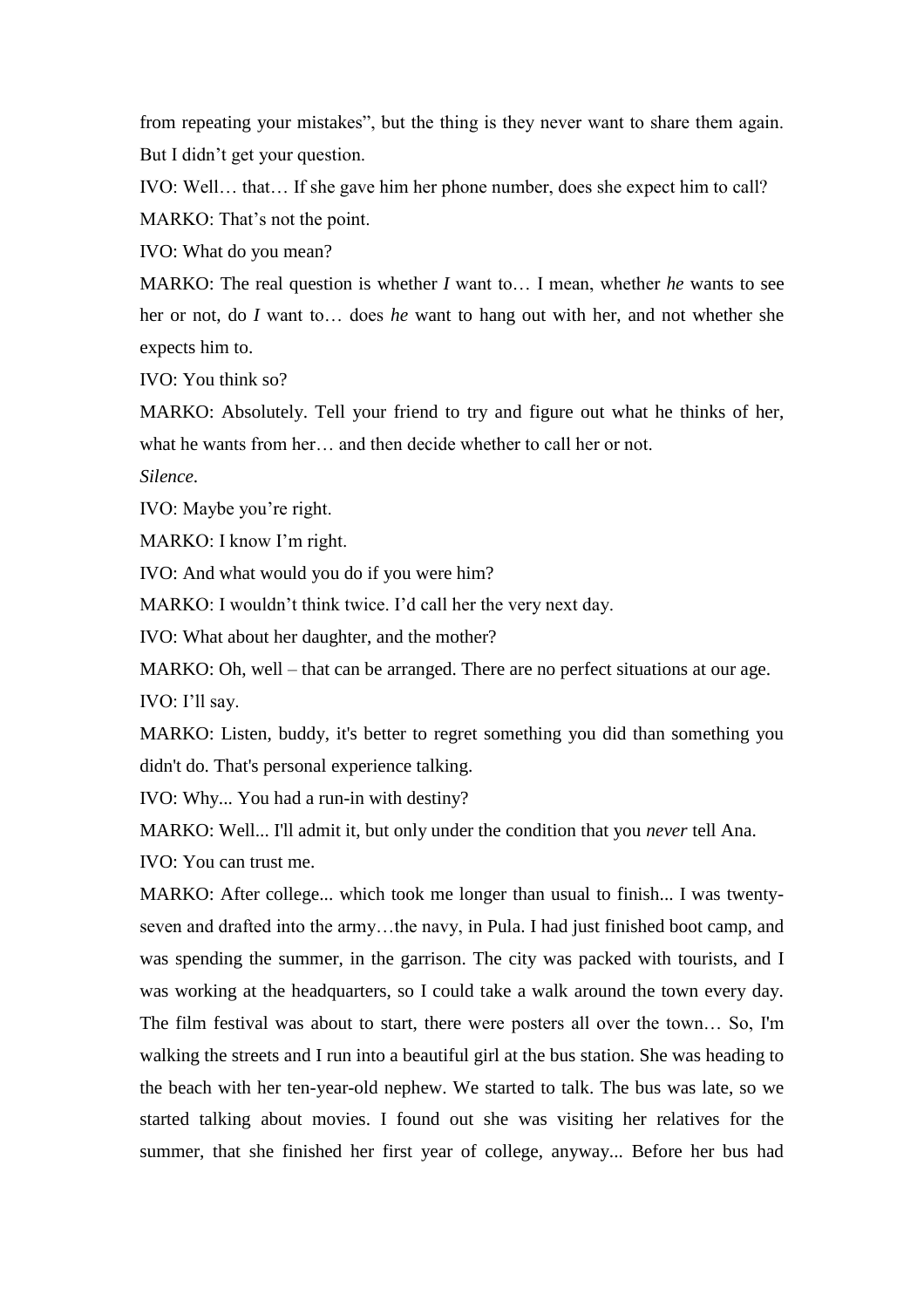arrived, we set up a date for the next day by the old Roman arch. I heard her little nephew calling her Micika so that's what I called her.

IVO: So, she agreed to meet you right away?

MARKO: It was love at first sight. Three days later we started dating, ten days in I was already fantasizing about marrying her and so on... Two weeks later we decided to go to the Arena to see a movie. I remember some comedy was playing and… anyway, I was overjoyed, on cloud nine...I remember shaving that afternoon and getting ready like I was getting married, when captain Živković burst into the headquarters and ordered me to report to major Popović. I had a feeling something was up, but when I saw the MP's, white belts and all, with the major, I realized that all hell broke loose

IVO: What happened?

MARKO: A colleague of mine, a friend who worked at captain Živković's office with me, met some English guy. Since he spoke English, they became friends and he invited the guy for a drink at the barracks. The worst thing was that he snuck him in over the fence, then drank and hung out with him till dawn and someone reported him. As it was my watch that night it was also my fault. Anyway, we ended up in the brig for ten days and after that were reassigned to the island of Vis. Until the end of my military service they treated me like an outcast. The worst part was that I ended up in the brig on the very night I was supposed to take Micika out. You can imagine how I felt. She must have thought I've ditched her.

IVO: Have you tried explaining it to her?

MARKO: How, when? I didn't have her address or her phone number. I never saw her again. She remained the most treasured memory of my youth, but also the saddest one.

IVO: You knew her last name?

MARKO: The hell I did! I forgot to ask. I went to Pula for five summers in a row hoping I'd bump into her on the streets, but it was no use. I guess we were never meant to be.

IVO: That's sad.

MARKO: Very sad.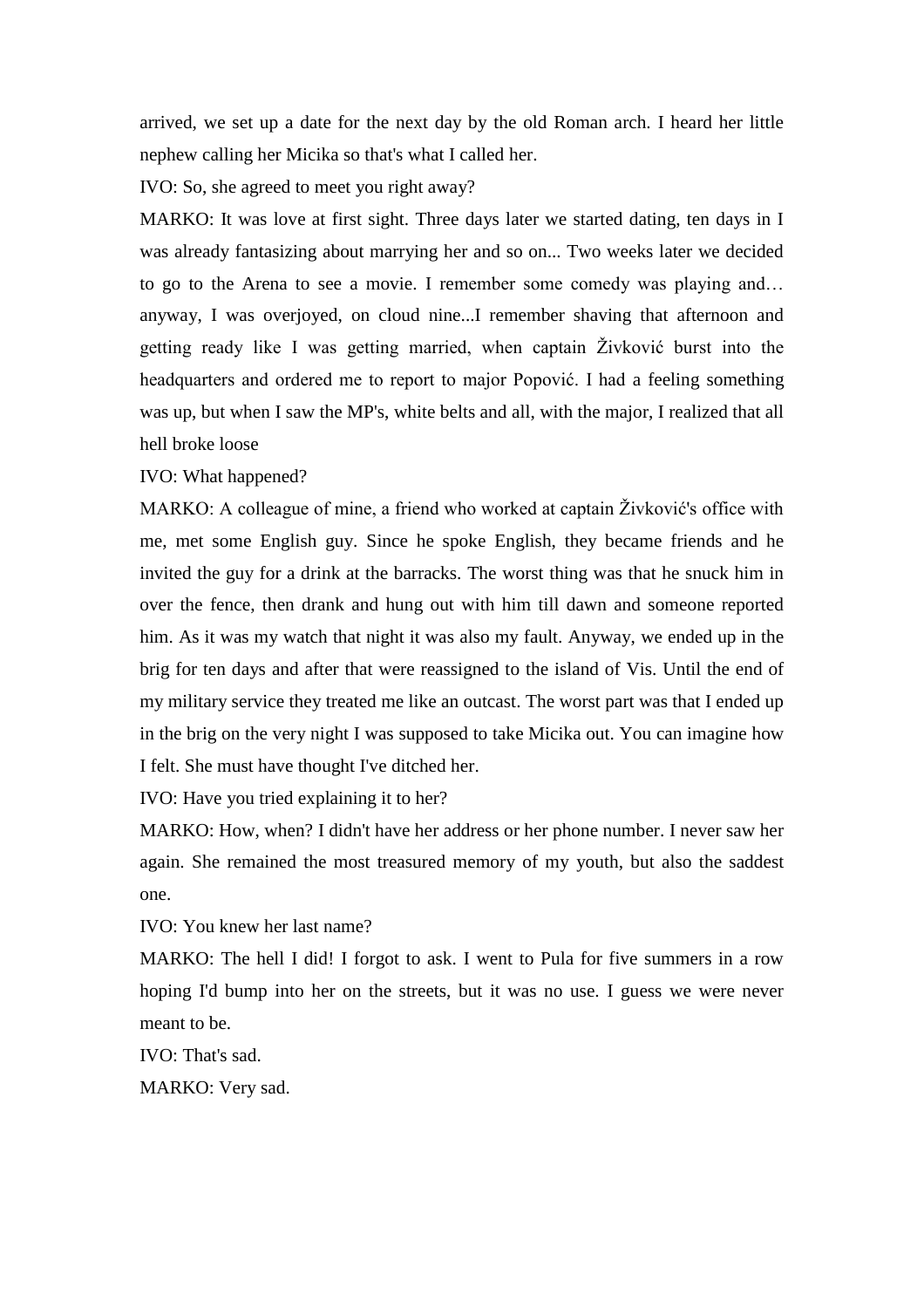## Scene seven

## (Ana, Ivo, later on Marko)

*Ana is alone in the apartment. She's wearing an apron and peeling the potatoes. Ivo appears at the front door.*

IVO: Hi!

ANA: Hi!

*Ivo puts the newspapers on the table.*

ANA: What's the weather like?

IVO: Cold. Pretty cold.

*Silence.*

IVO: What are you doing?

ANA: Peeling potatoes.

IVO: What are you going to do with them when you're done peeling?

ANA: I'm gonna make a potato pie.

IVO: I used to love potato pie.

ANA: I know. I remember.

IVO: Does Marko like potato pie?

ANA: Nope.

IVO: Why are you making it, then?

ANA: I'm not making it for him. He left for the train station fifteen minutes ago. He'll be gone for four days. He has a conference in Split.

IVO: I see.

*Silence.*

IVO: You're not having guests over today, are you?

ANA: Nope.

IVO: So, the potato pie is for you and me?

 $ANA: No.$ 

IVO: How come?

ANA: You know I don't like potato pie.

IVO: Who are you making it for, then?

ANA: Take a wild guess.

IVO: I don't suppose it's for me then?

ANA: Of course it's for you.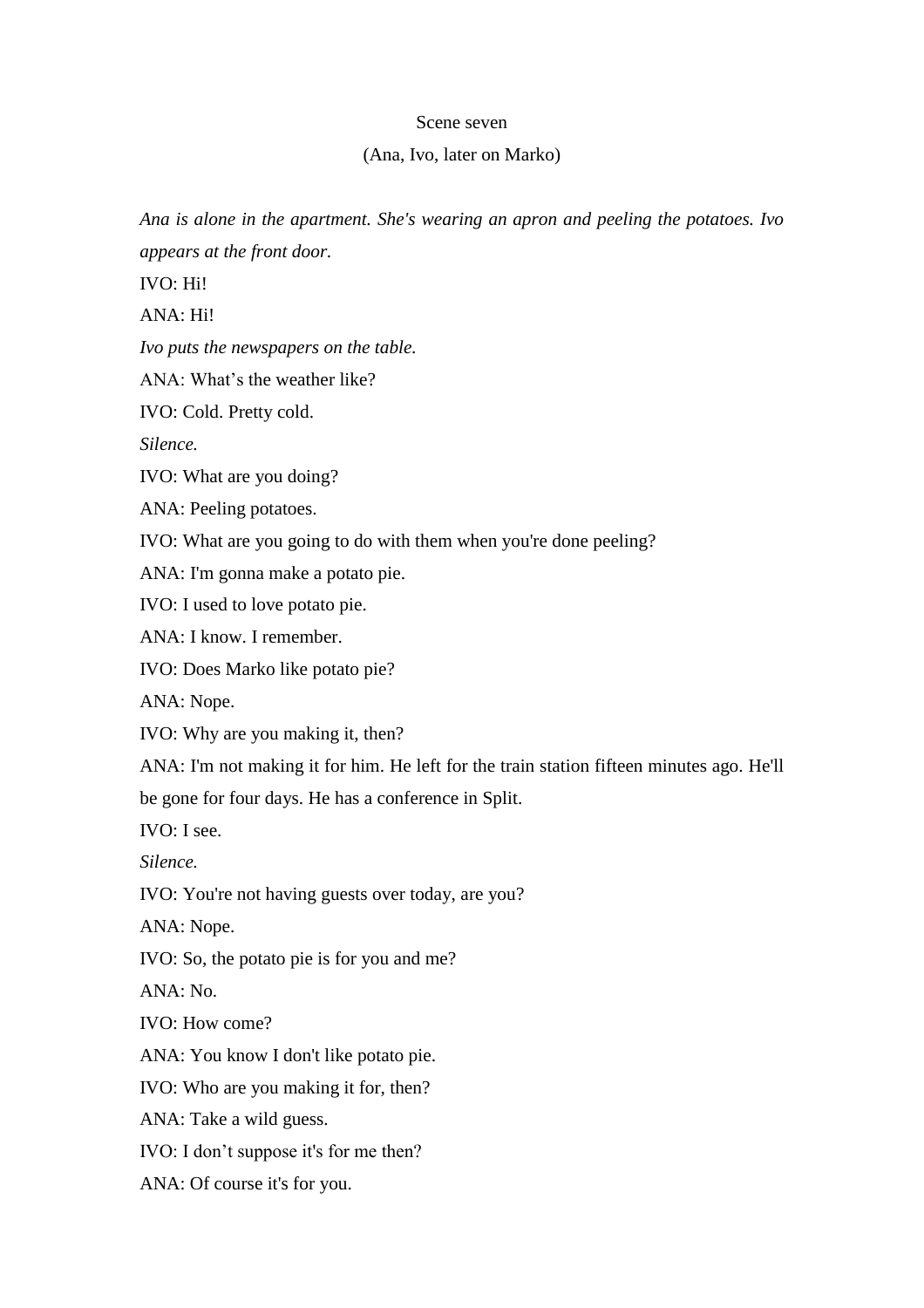*Silence.*

IVO: Well…thanks!

ANA: You're welcome.

*Silence.*

ANA: You know, while you were in jail I made a potato pie a couple of times. I meant to bring it to you, but each time I gave up the thought.

IVO: Why?

ANA: Because I was mad at you.

IVO: Mad at me?! You?

ANA: Of course… Our lives were miserable, you were working at the bank for peanuts. What's worse, I wasn't making good money either. I taught geography and except for that one trip to Trieste and one to Nagykanizsa, I've never been abroad. It's awful to teach something you know nothing about. Each and every one of my students has seen more of the world than I have, which means they basically know geography better than I do.

IVO: Hold on a minute. You took your students on that class trip to Budapest, Vienna, and Barcelona.

ANA: Class trips don't count. When you're a teacher you have to act like a cop, constantly keeping kids from getting drunk and having kids of their own. The only memory I have of those trips are drunken students puking on the bus. I wasn't able to concentrate on the cities or the landscape… That's why I've been avoiding class trips for years.

IVO: At least you got a chance to see some of the world.

ANA: Fine, but don't change the subject, and the subject was that we lead a miserable life. And then, when I found out that you and that Greek guy transferred thirty million Euros to Cyprus, I figured you finally decided to get some money in a risky way. But at the same time I felt awful that you didn't say a word to me. I was convinced you were going to run away from me and our son, leave both of us in complete misery while you're off to Tahiti with all that money.

IVO: Tahiti?!

ANA: Or Hawaii.

IVO: Nonsense! You know I don't like islands... I didn't steal that money and I had no intention of leaving you. You should've brought me that potato pie.

ANA: Well, I didn't know back then what I know now.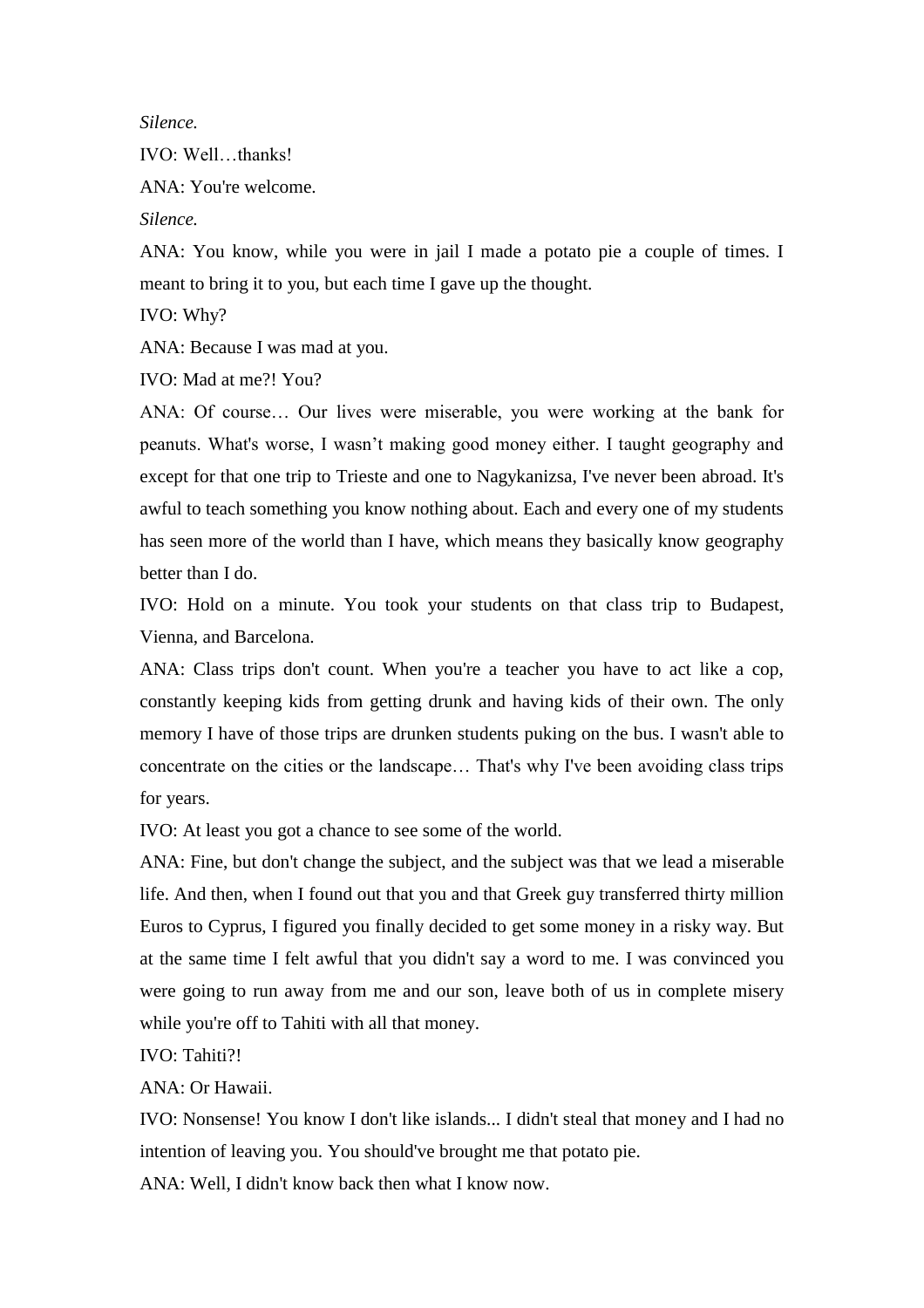IVO: Still, you should've brought me that pie to prison. Despite everything.

ANA: You think?

IVO: Yes, I do.

*Silence.*

ANA: I was angry at you for ending up in jail. For being careless, that's all I held against you.

IVO: That's why you were angry at me?

ANA: Of course. Look how many people stole from this country, politicians to businessmen, and they all got away with it, only my dumbass of a husband didn't...

Sorry, but that's how I saw it back then. You were mine and you were a dumbass.

IVO: Sadly, that's how many people think.

ANA: It's only logical.

IVO: You know that I haven't stolen a single penny, anything in my entire life. That's my only treasure.

ANA: Neither have I and you don't see me bragging about it.

*Silence.*

IVO: Our Lovro called yesterday. We had a great chat.

ANA: You didn't tell me that.

IVO: He says he likes it in Hamburg. I had no idea his German scholarship was that good.

ANA: He's the top of his class. There is a job waiting for him as soon as he graduates.

IVO: We can be proud of him.

ANA: He's smarter and better than the two of us. I only wish he were here in Zagreb.

IVO: I think I know why he went to study abroad.

ANA: Why's that?

IVO: Because of me. Because of that scandal, to escape the stories about his father who went to jail.

ANA: It's not that, there are better prospects for engineers in Germany.

IVO: You're just saying that.

*Silence.*

ANA: Listen…

IVO: What?

ANA: This is very difficult for me…for all of us.

IVO: What do you mean?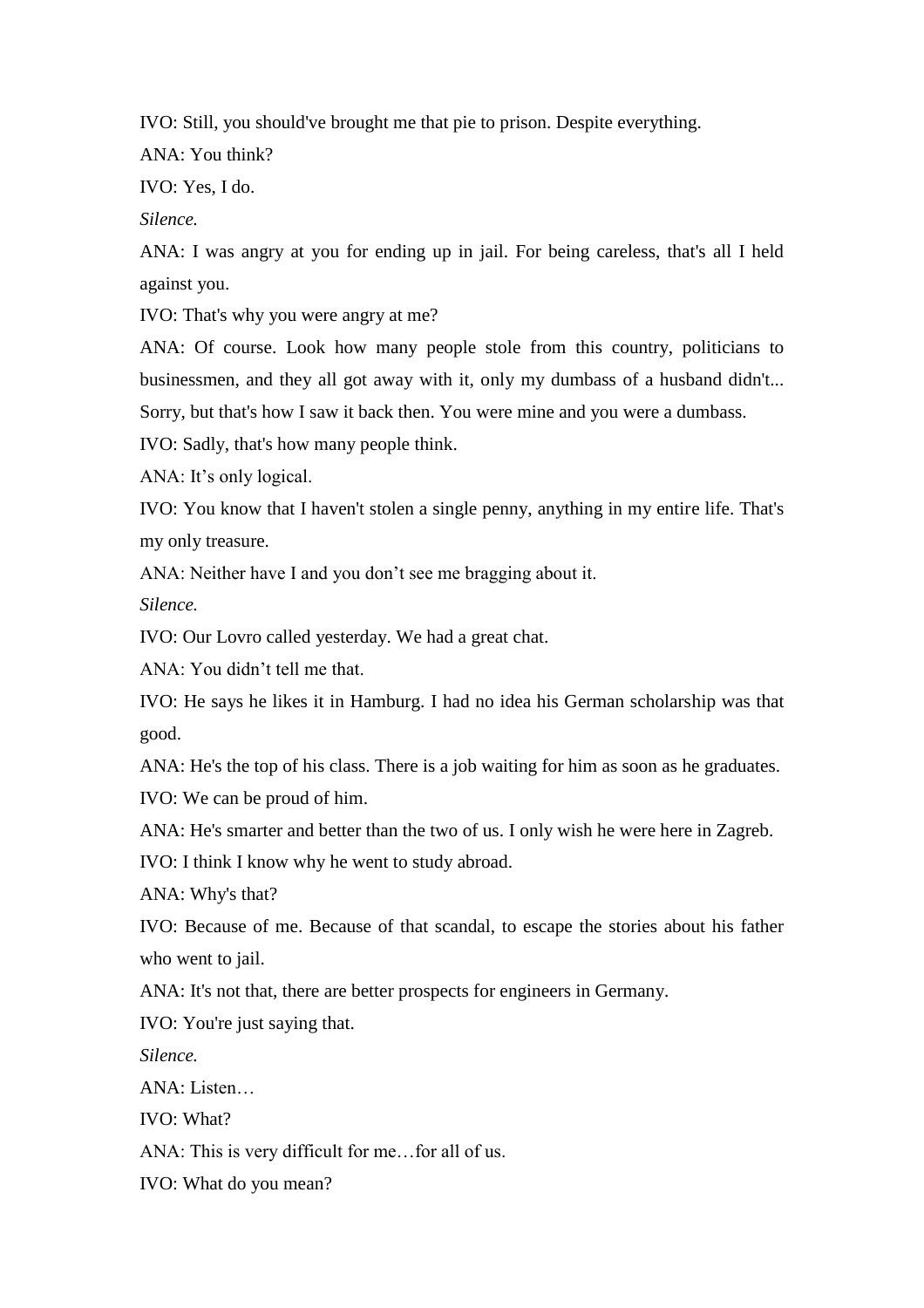ANA: You know very well what I mean.

IVO: When you say 'us', who exactly do you mean?

ANA: I mean you, Marko and me. You've messed up my life. Sorry.

IVO: I'm sorry, mine's messed up, too. It was against my will and it wasn't my fault.

ANA: I know, but I've only been married to Marko for a year, you know how fragile and delicate new relationships are. What you're doing is really mean and rude.

IVO: And what exactly am I doing?

ANA: You know damn well.

IVO: No, I don't, tell me.

ANA: You're keeping us from picking up where we left off. You're compromising our marriage, you're bothering us. You hardly ever leave the apartment; you're an intruder in our privacy. It's terrible!

IVO: Where am I supposed to go, what can I do? I can't afford to go out, all my friends have forgotten me. This apartment is mine as much as it is yours. As if I enjoy being in this ridiculous situation, as if I wouldn't like for all of us to have some peace and quiet.

ANA: If that were true, you would get a job and rent your own apartment.

IVO: You two already have jobs, why don't *you* rent one?

ANA: You know that's not possible with our income.

IVO: And you're talking *me* into it. Besides, I'm looking for a job every day.

ANA: Yeah, as a doorman or a night guard. Like that's gonna fix anything.

IVO: I've submitted a request for compensation of damages from the state for all the days I spent in jail. My lawyer explained that I couldn't sue the State, but only request damages for all 742 days I've been inside.

ANA: And when will that be settled?

IVO: Who knows, considering what our legal system is like.

ANA: How much will you get per day?

IVO: 160 Kuna, or 22 Euros.

ANA: That's it?!

IVO: I'm afraid so. And I'll have to pay my lawyers and cover my debts. I am living on a loan.

*Silence.* 

ANA: I still think you should be a gentleman and leave the apartment.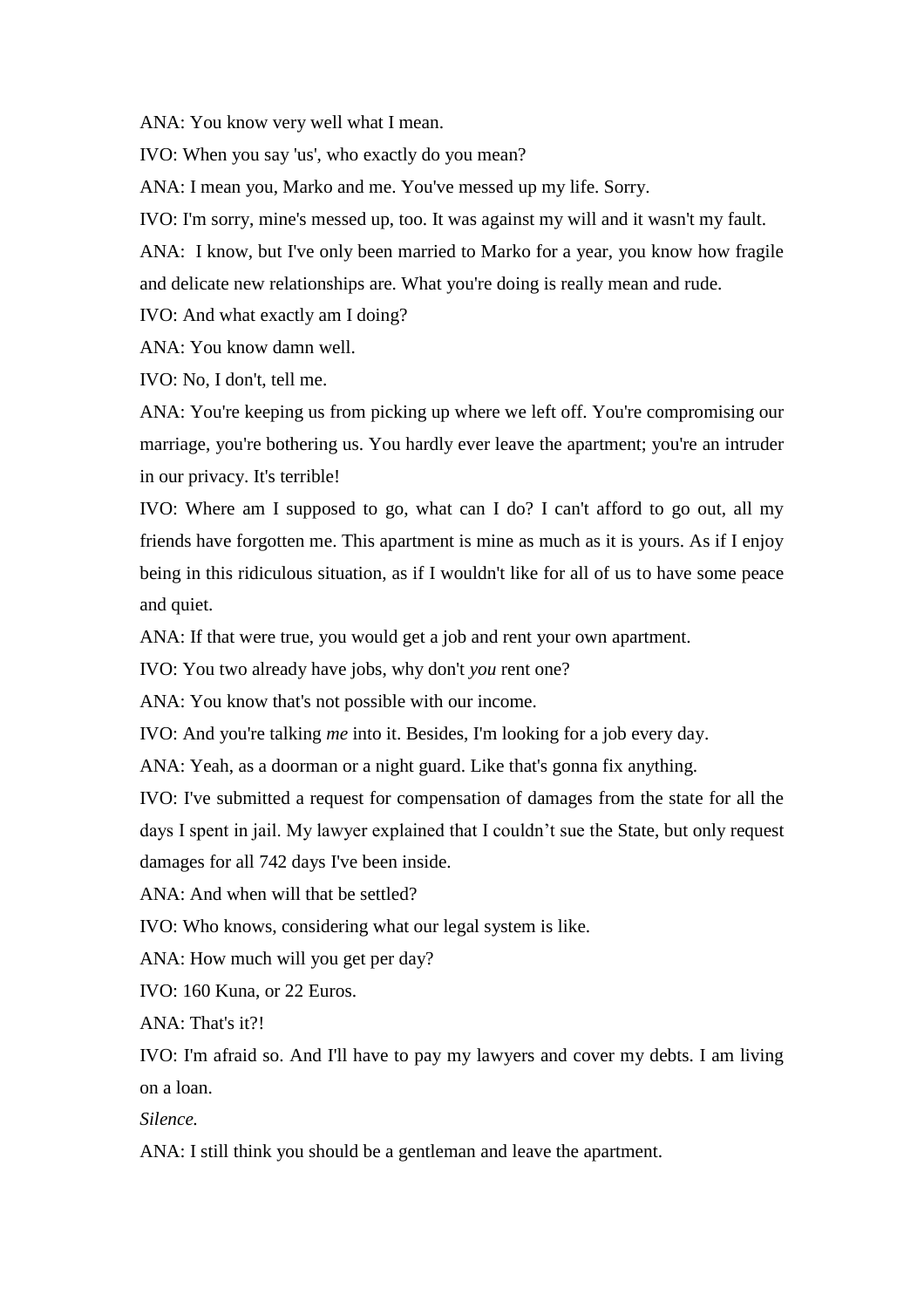IVO: I was a gentleman when I agreed to a consensual divorce, although I shouldn't have.

ANA: And why is that?

IVO: Because… Well, never mind.

ANA: It surprised me how easily you gave me the divorce.

IVO: What else could I do?

ANA: You could have fought for me. I was even hurt a little – you gave me the divorce so easily, as if I meant nothing to you. That's why I rushed into my new marriage.

IVO: I did you a favor, although my heart was breaking, and now you're bitching about it.

ANA: If you were as good as you say you are, you'd leave this apartment without a word.

IVO: Wait a minute, you're making this potato pie just to get me to leave my apartment so you could enjoy it with your new husband?! I'm always supposed to be the gentleman, so you can treat me like an idiot, with an exception of an occasional potato pie as a token of your infinite goodness.

ANA: Another one of these inappropriate remarks and I'm throwing the potatoes into the waste bin.

*Doorbell.*

ANA: Come in!

*A failed attempt to open the door that is locked, then a doorbell again.* 

IVO: I've locked the front door.

*Ivo goes to the hallway and a moment later he returns with Marko who is holding his luggage.*

ANA: What are YOU doing here?

MARKO: Why is the door locked while the two of you are alone?

IVO: I locked it.

MARKO: Why?

IVO: I always lock the door.

ANA: You still haven't told me why you came back?

MARKO: You of all people shouldn't be asking me this question right now.

ANA: What do you mean?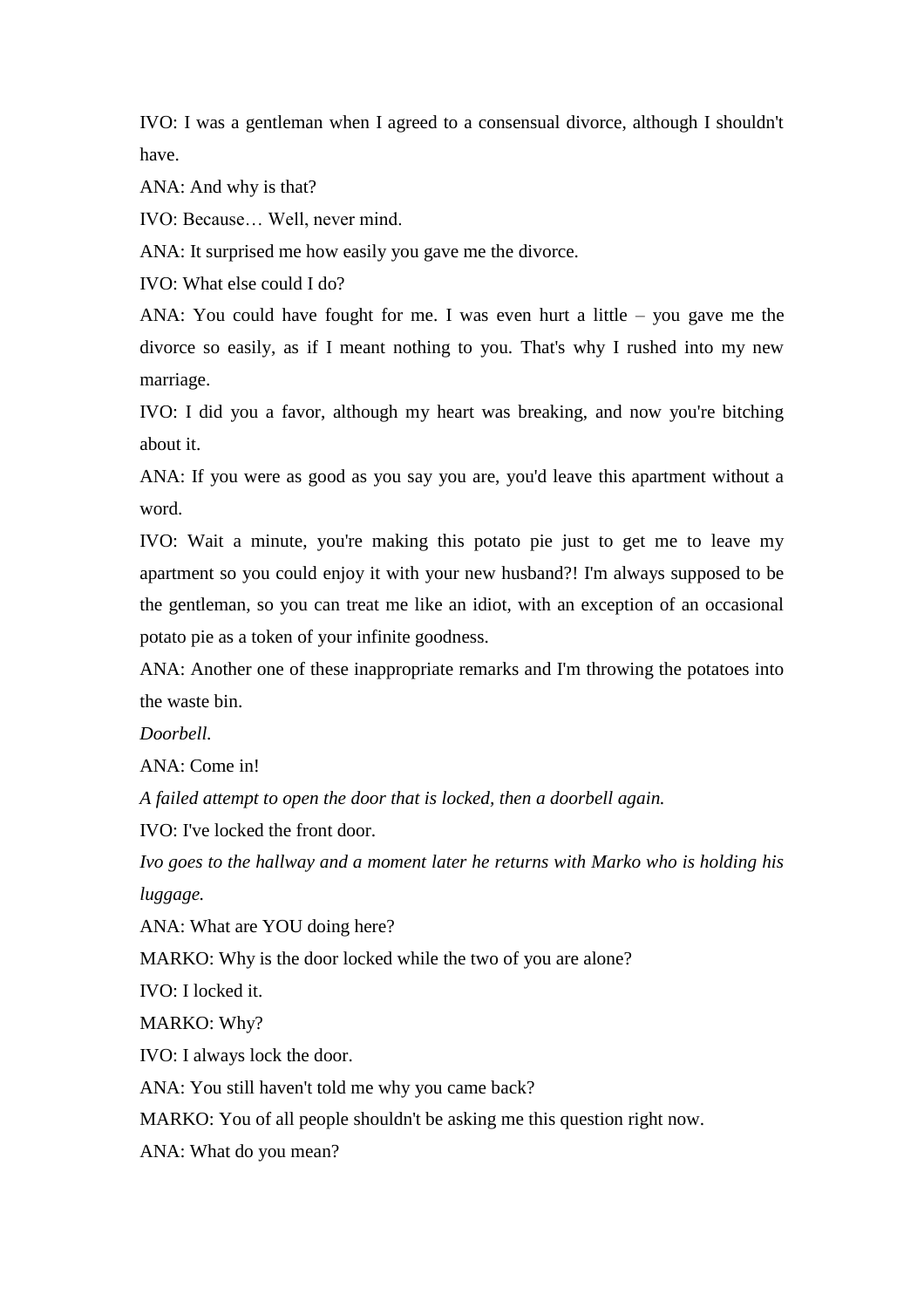MARKO: You're here with your ex-husband behind locked doors while your husband is away.

ANA: Are you accusing me of something?

MARKO: I'm just stating the obvious.

ANA: You know what – shame on you! You should be ashamed of yourself! You creep! You cancelled your trip because you don't trust me?

MARKO: Looks like I made the right choice.

ANA: Listen, you pathetic bastard: I've forgiven men for everything, absolutely everything, except jealousy and distrust! As a woman of character, I cannot and will not let that pass! It's over between us! I don't need a jealous man who doubts me. Get your things and get the hell out of this apartment!

MARKO: Wait, where am I supposed to go?

ANA: Well, that's your problem.

MARKO: I didn't mean anything by it, I just had some doubts and asked for an explanation.

ANA: I don't need a husband who doubts me. Ivo never did. Right, Ivo?

IVO: Well...uhm...

ANA: Come on, back me up on this!

*IVO doesn't know what to say.*

MARKO: You know, not everything is exactly how you see it. You can't just throw me out.

ANA: Sure I can! You've hurt me, you've broken my heart! I'm sick and tired of husbands and men and married life. From now on I'm a free woman. Goodbye!

MARKO: But...

ANA: But what?

MARKO: It's cold outside, I can't just sleep in the park.

ANA: I don't care, just get lost!

IVO: Ana, wait, you can't just throw the man out on the street. You can't be that cruel.

ANA: You're the last person who gets to lecture me on what I can and cannot do.

IVO: He's a living being, you have to consider his feelings too.

ANA: Just don't meddle in my life! I'm sure of one thing – he won't be staying in my room, and I don't see you letting him stay in yours!

*ANA goes to the bedroom and slams the door.*

IVO: She was always impulsive and cruel.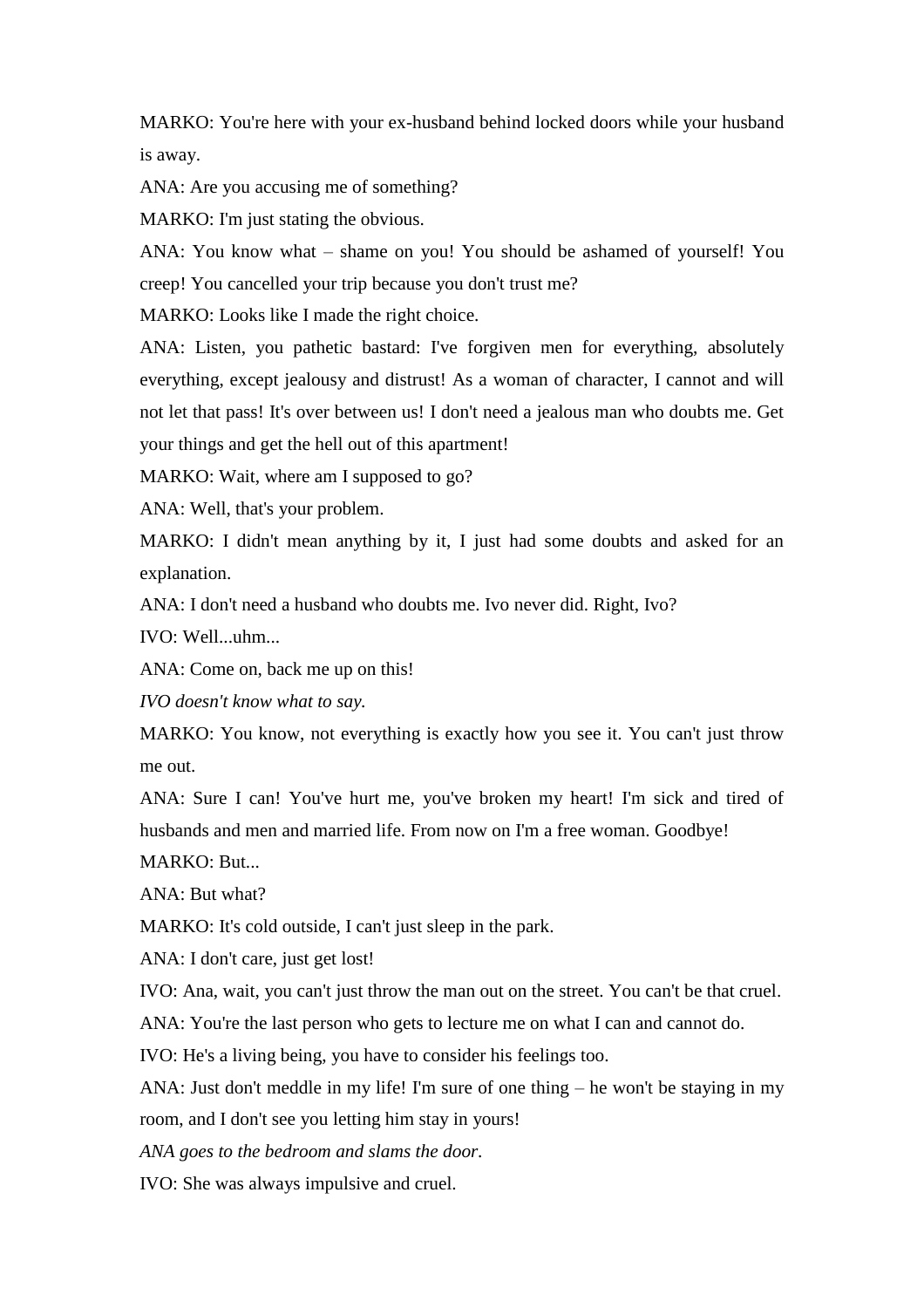MARKO: Ivo, can't a man be a little jealous?

IVO: Not with this kind of woman.

MARKO: She wants to throw me out in the street. Ivo, please, help me, my friend, please, help me.

IVO: You know, Marko, she is my ex-wife after all, we have a son and... I've bonded with you, but we've known each other for a short period of time and everything is so delicate... you've gotta understand me... I would like to help you, and be in her good graces, which seems impossible in this situation.

MARKO: You're not going to ditch me, too?

IVO: You are forcing me to make a difficult decision.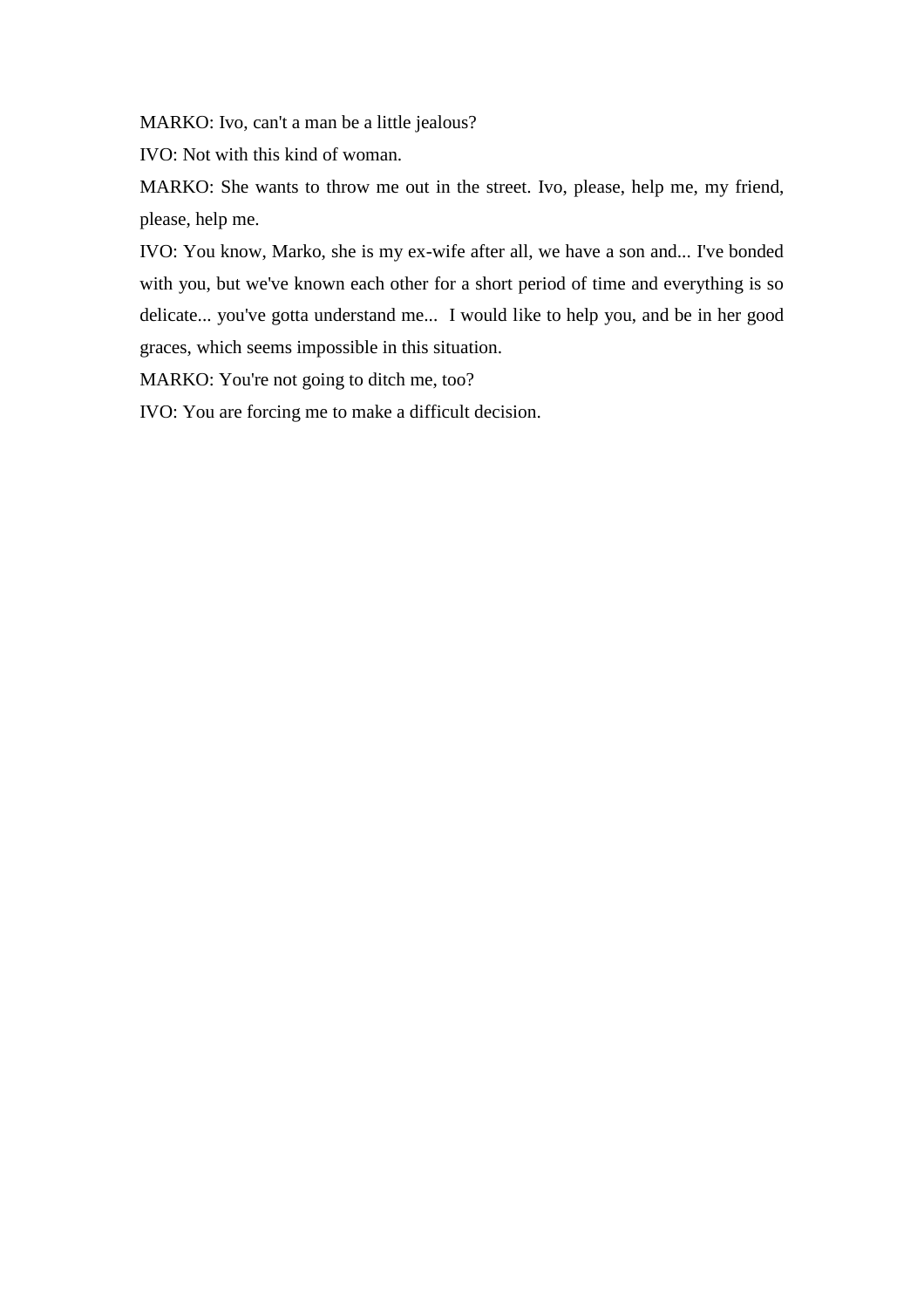## ACT TWO

## Scene eight

## (IVO, MARKO, later ANA)

*Night. Marko and Ivo are lying on the couch. They are sleeping. Ivo is snoring incessantly. Marko is turning over in his sleep. Ivo is still snoring. Marko wakes up and, leaning on his elbow, gently pushes Ivo, with a quiet "shhhh". Ivo rolls over and continues snoring. Marko gets up, turns the night lamp on, looks for cigarettes and matches. He lights a cigarette and stares in front of him. Ivo wakes up.* 

IVO: What are you doing?

MARKO: I'm smoking.

IVO: What time is it?

MARKO: It's three o'clock.

IVO: Oh, my God! Why aren't you sleeping?

MARKO: I can't. You keep snoring.

IVO: Sorry. That bothered Ana too when we were together.

*IVO gets up and goes to the bathroom. He comes back soon and walks over to Marko.* 

IVO: Can I have a cigarette?

MARKO: But, you don't smoke?!

IVO: Well, I feel like smoking today.

MARKO: Sorry I woke you up.

*MARKO gives the cigarettes to Ivo, he takes one and lights it.* 

IVO: It's not your fault. My snoring woke you up, I woke you first. I have an important meeting today, I barely fell asleep.

MARKO: A business meeting?

IVO: No, something personal.

MARKO: Oh, sorry...

IVO: Never mind.

*Silence.*

MARKO: Listen…

IVO: Shoot.

MARKO: This isn't working.

IVO: What isn't?

MARKO: Well, this whole mess.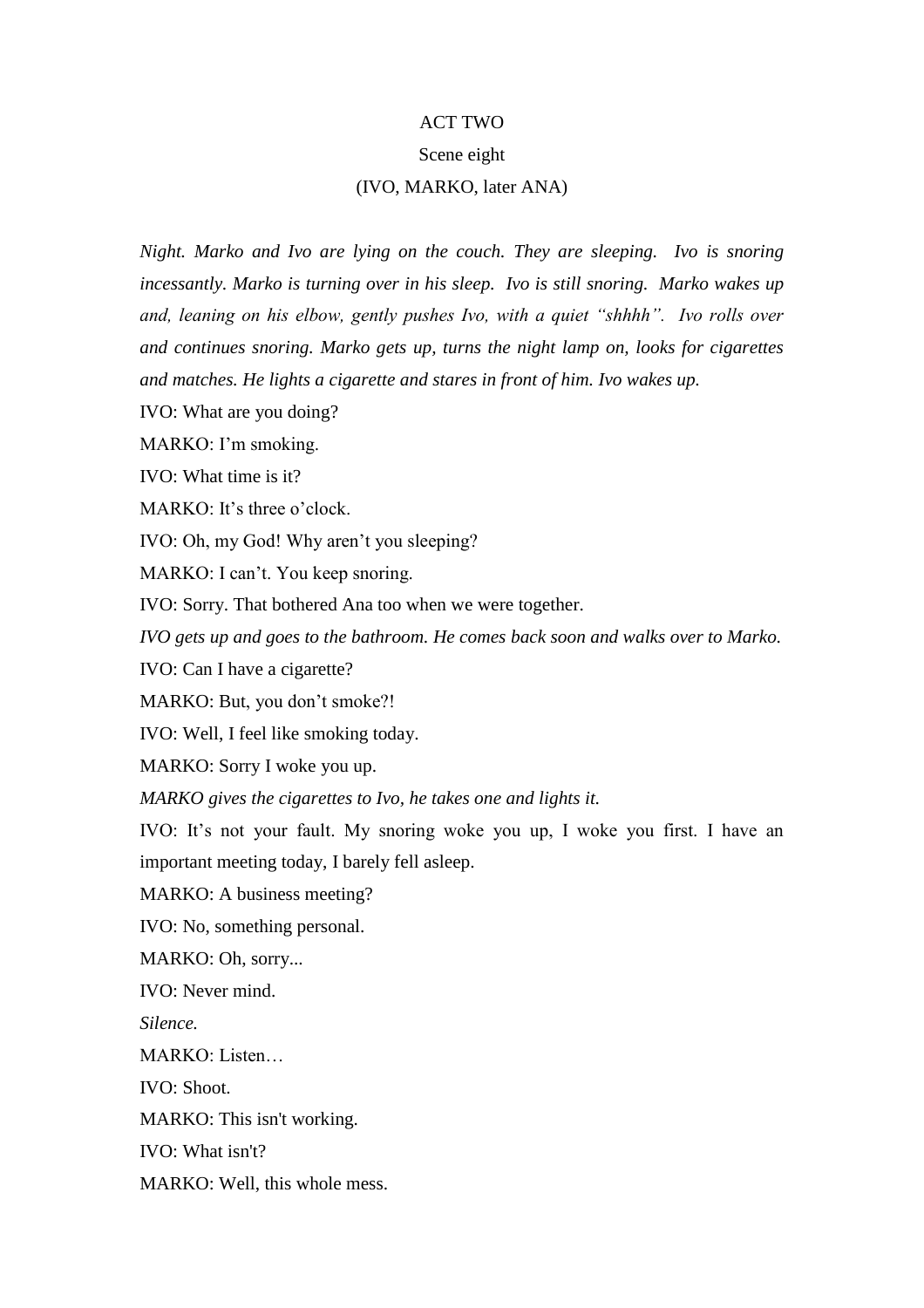IVO: What are you saying?

MARKO: I can't stand it.

IVO: What?

MARKO: This situation. Her anger. The three of us in one apartment, you and me sharing a bed. I can't take it anymore.

IVO: Oh, come on.

MARKO: Aren't you fed up with everything?

IVO: No.

MARKO: That's impossible!

IVO: We obviously have a different take on life.

MARKO: What do you mean *different*?

IVO: You're spoiled.

MARKO: What are you trying to say? Isn't this unbearable to you?

IVO: Come on, Marko, I've had a great time since I was let out of prison. The crowded bed and the apartment aren't all that bad. Here you go, it's 3 AM and the light is on, isn't that great?

MARKO: Why great?

IVO: I'd be punished for that in prison. We're even smoking. I'd be punished for that, too. Isn't it wonderful, us smoking as much as we want to?

MARKO: But you're a non-smoker?

IVO: Yes, but I take pleasure in smoking and not being punished for it. Although, I admit, I do not like cigarettes. I'm smoking with you so I can feel my unlimited freedom and to support you. After all, we are roommates, brought together by destiny through the same person, her love and anger.

*ANA comes from the bedroom in her nightgown.* 

ANA: It stinks in here! It reeks of cigarettes. Aren't you ashamed of yourselves?

IVO: If I remember correctly, you haven't been talking to either us for more than a week now.

MARKO: Now we are in trouble.

IVO: Do not be afraid. A barking dog never bites.

*MARKO is speaking silently.* 

MARKO: What do you think, will she make up with me?

IVO: Sure she will.

MARKO: How do you know that?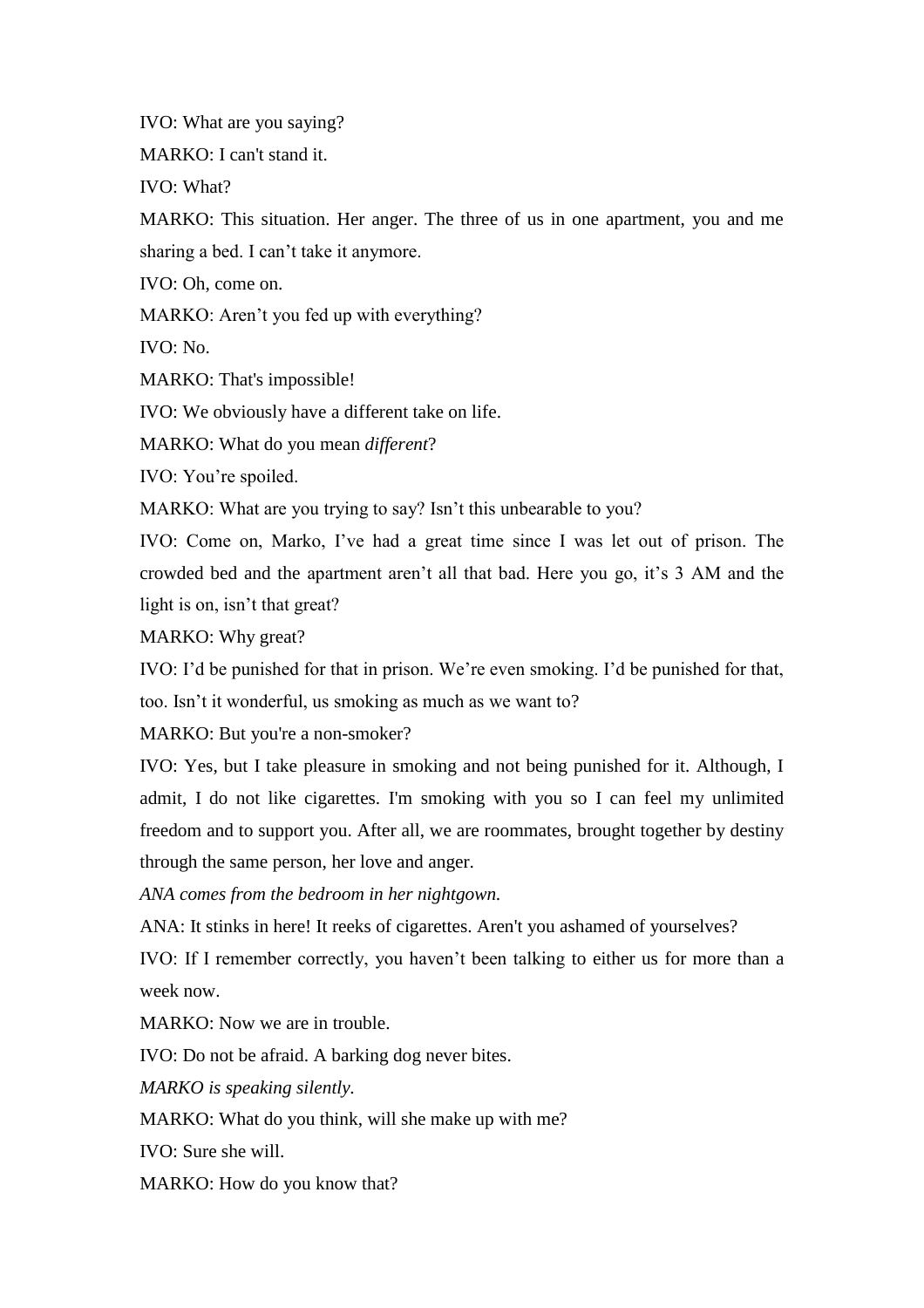IVO: Some time ago, in my time, she would always make up with me. You just have to let her blow off some steam.

MARKO: What do you mean "blow off some steam"?

IVO: Let her punish you with her anger. You know, she is a social being; she will want to talk to you, and that's how you'll make up.

MARKO: That's comforting, thank you.

*A sound of water running comes from the bathroom. A moment later Ana goes out from the bathroom and into the bedroom.*

MARKO: We are crammed up on the sofa while she can stretch out on the double bed.

IVO: It's all in the attitude.

MARKO: What do you mean *attitude*?

IVO: She has assumed this dominant position. She's made us inferior.

MARKO: Can that be changed? Can we become dominant? Make her inferior?

IVO: I doubt it.

MARKO: Why?

IVO: Because we're regular henpecked husbands, that's why.

MARKO: Oh, I didn't think that was so important.

IVO: It's crucial. Once you let a woman take control, which usually happens in the first week, she tightens the reins on you for good.

MARKO: So there's no cure?

IVO: No.

MARKO: So what should I do?

IVO: To come to terms with the situation and accept your position as a gift from God.

MARKO: What do you mean?

IVO: Have you even been to a sermon?

MARKO: Not really, I'm not much of a believer.

IVO: I started going to church regularly while I was in prison, we had a chapel there and the preacher was all right. It helped me sort certain things out. Thanks to those sermons, I realized that a true Christian needs to learn how to carry his cross, without feeling resentment or rage. In fact, our task is to learn how to love our own cross… as a gift from God. Do you get it?

MARKO: No. What do you mean "love your cross"?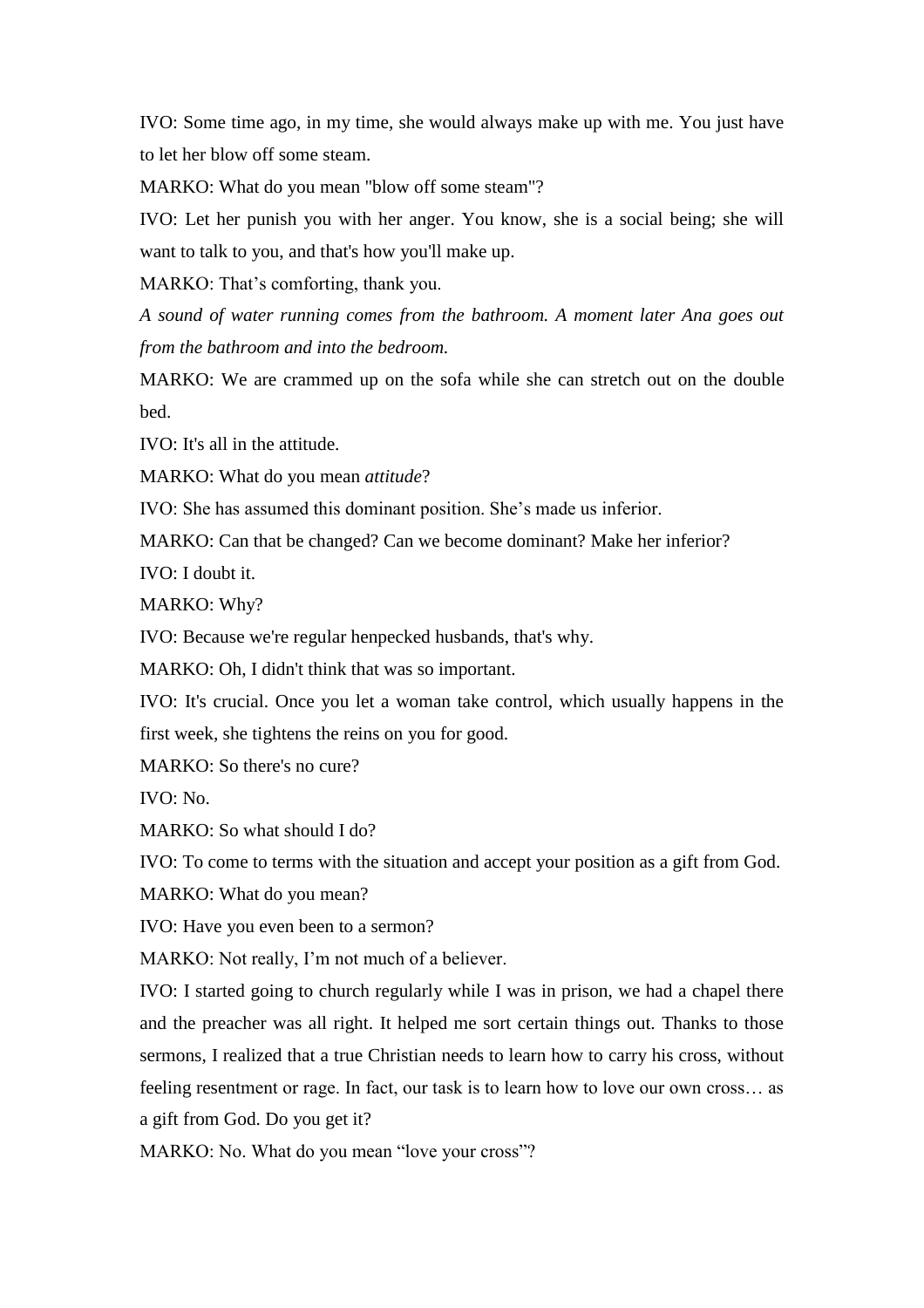IVO: Ana is our cross. Or better yet, she's yours. She's no longer mine, as we are divorced. I'm only helping you carry that cross, just as Simon of Cyrene helped Jesus. Do you get it now? *Silence.*

MARKO: You know what?

IVO: What?

MARKO: All you former inmates are overthinking things. I watched a documentary once where the reporter spoke to former prisoners trying to lead a normal life, and now as I'm listening to you and your rubbish, I realized you're all the same. You all have those big theories and everything is so clear and easy for you, whereas we who haven't served time, are only suffering and don't have a single answer to any of the life's important questions.

IVO: That's only fair.

MARKO: Why fair?

IVO: Because we have paid our dues, all that overthinking. Isn't that so?

MARKO: I don't know. I guess. I'm not sure about anything anymore. While I was living alone, everything was simple and easy – my life was perfectly clear to me. I was confident in everything I did, but now...

IVO: Why did you get married then?

MARKO: I read in a newspaper that single people live 10 years shorter than married ones. I got afraid, I panicked and so I wanted to prolong my life. And I started dreading solitude. It's great to be alone for a day or two and then you start thinking about those who have a wife, a partner… you start to think their lives are more meaningful and that you are missing something important.

IVO: Well, you actually are.

MARKO: What?

IVO: Dynamic, life, emotions, love, hatred, quarrels, making up. The exchange of the cold and warm, the foundation on which every relationship between two people lies upon.

MARKO: Are you trying to console me or frighten me?

IVO: I'm consoling you.

MARKO: OK then.

*Silence.*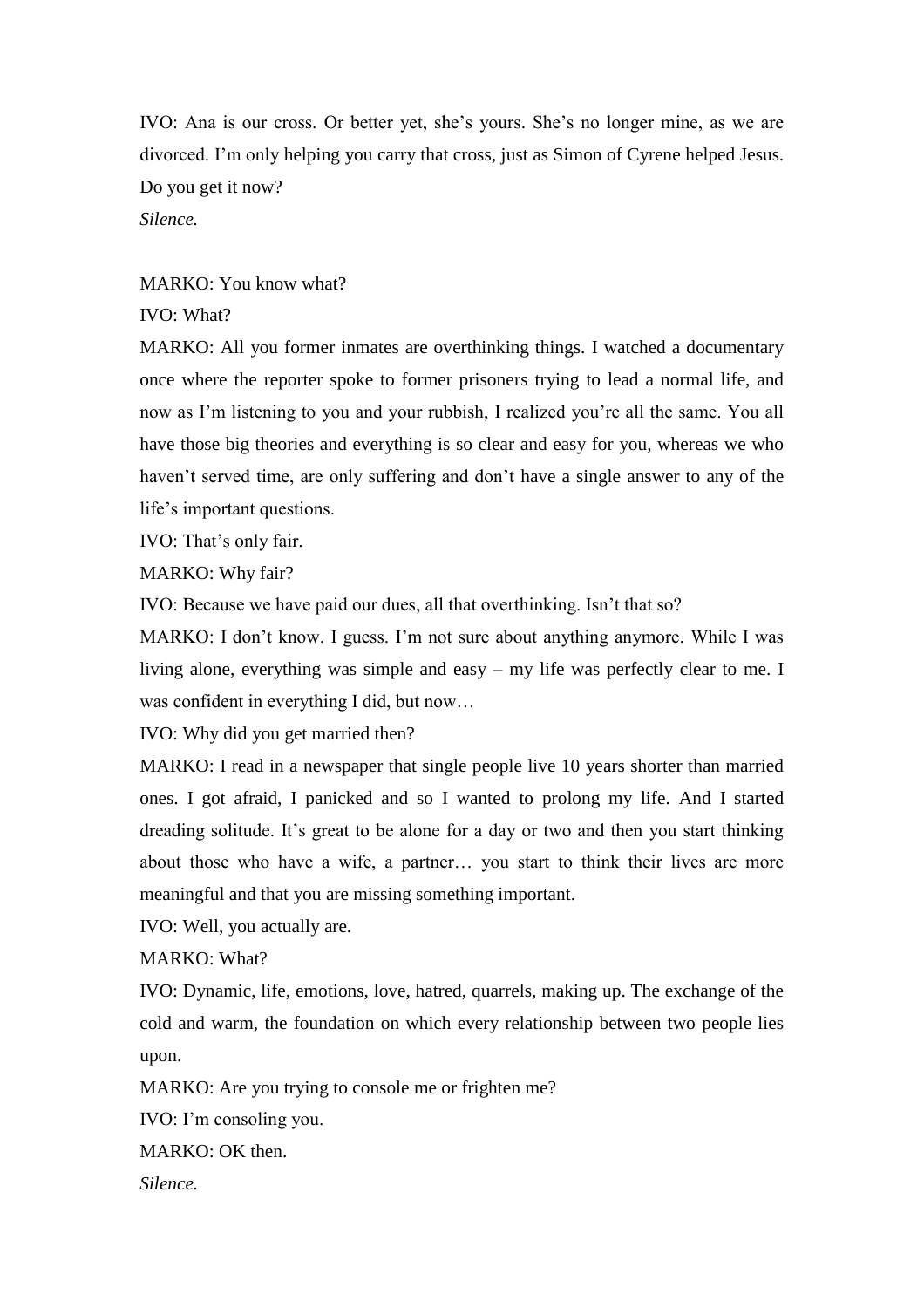MARKO: Listen, you should speak to Ana, tell her a few good words on my behalf.

IVO: What do you mean?

MARKO: Persuade her to reconcile with me.

IVO: Me?

MARKO: Who else? You know her best. Better than me, in fact.

IVO: I'm afraid this might be counter-productive.

MARKO: It won't. It's not that usual for a man to say a few good words about another man in front of a woman. Especially the ex about the current one.

IVO: It seems to me that you are also soon to be an ex.

MARKO: Don't let it happen. Help me, buddy.

IVO: I'll see what I can do. I'm not making any promises, though.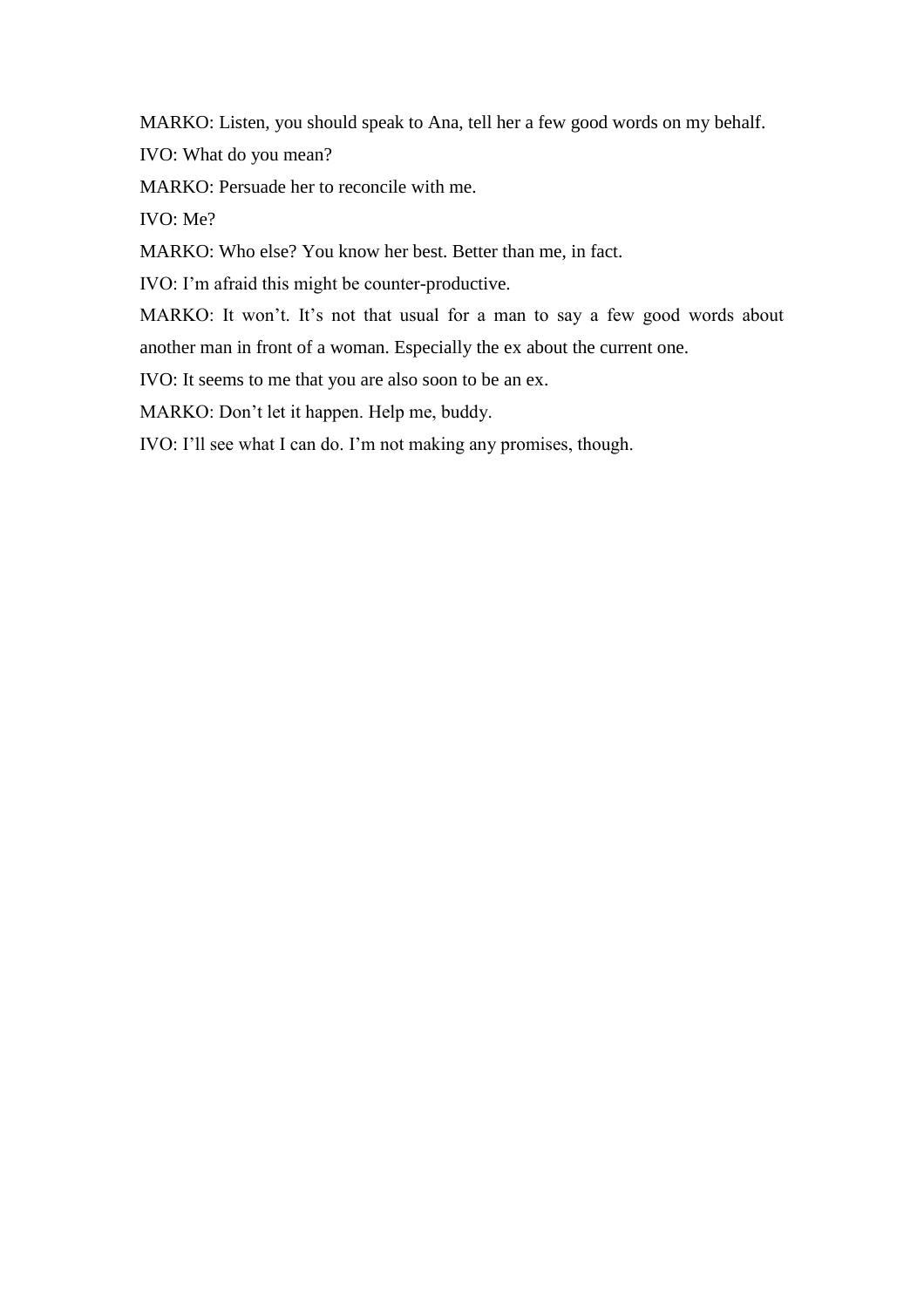## Scene 9

## (Ivo, Ana, later Marko)

*Ivo is wearing an apron. He's setting the table for three. He's putting three plates and three wine glasses and then three smaller liquor glasses. Ana comes home from the town, she enters the room. She's surprised at the sight.*

ANA: What is this?

IVO: Lunch.

ANA: You made lunch? For whom?

IVO: For the three of us. When is Marko coming?

ANA: I don't know.

*Ana sniffs the air.*

ANA: What's that smell?

IVO: Beef and eggplant pie.

ANA: I've always loved it.

IVO: I remember. We'll wait for Marko and then…

ANA: Why?

MARKO: We can't let the guy starve.

ANA: What do you think you're doing?

IVO: What do you mean?

ANA: I'm asking you, what do you think you're doing?

IVO: What?

ANA: This lunch and your friendship with Marko. Don't you think it's perverse, sneaky and unfair towards me?

IVO: What do you mean? I don't get it.

ANA: You're doing it just to spite me.

IVO: First of all, I'm not a spiteful person. If I ever was one, well I'm not anymore.

Secondly, Marko is your choice and he became a part of mine only by accident, against my will. And it's all thanks to you.

ANA: You are too good to him. I don't like it.

IVO: I'm only being fair to him.

ANA: You've been getting on my nerves lately.

IVO: Why?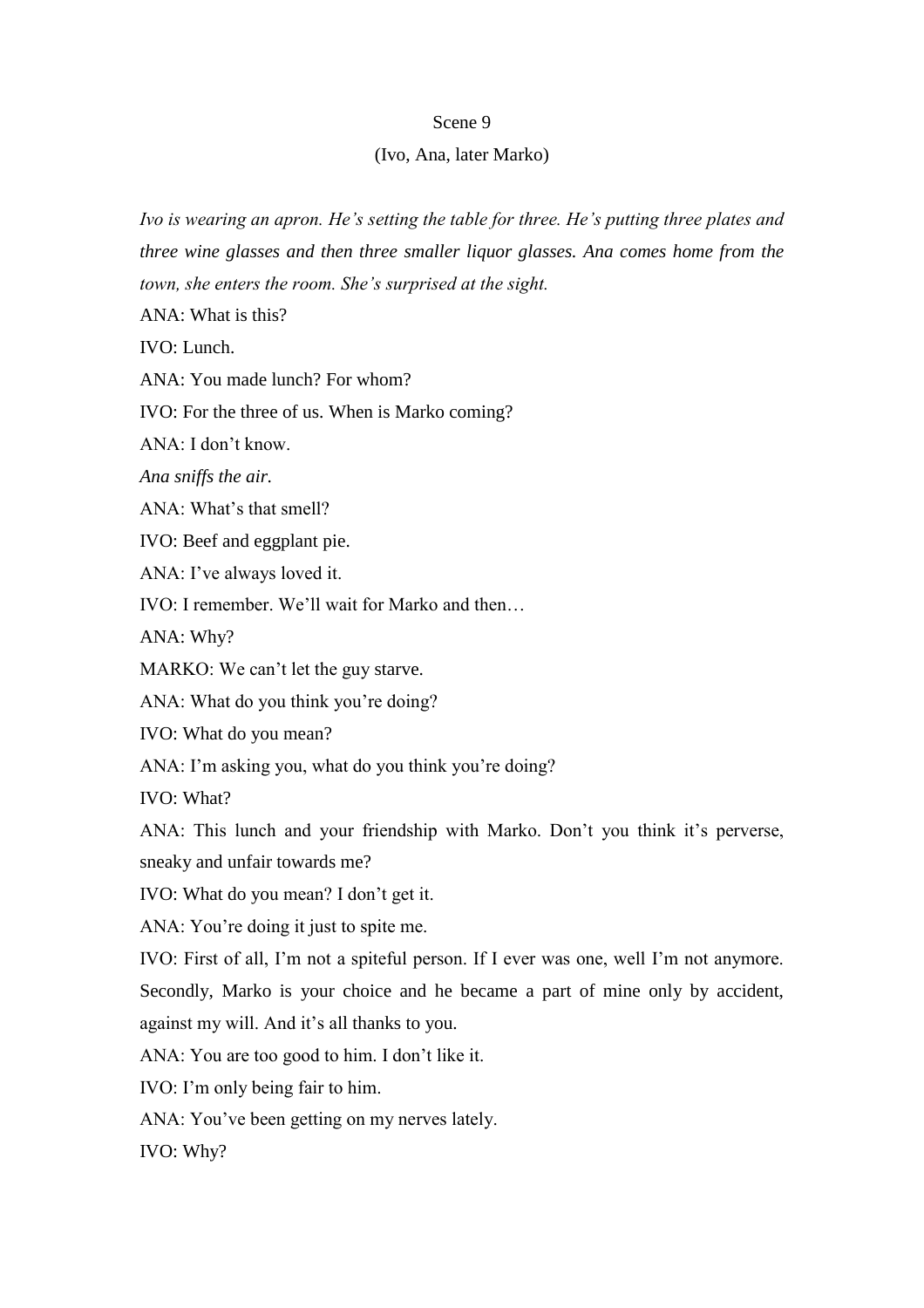ANA: You are pretending that you care more for your wife's husband than your exwife. It's a bit far-fetched and unconvincing.

IVO: I'm not pretending.

ANA: Yeah, you are. And you're being very unfair towards me.

IVO: Why would you think so?

ANA: You're treating me as if I don't matter, as if I don't exist.

IVO: What are you saying?

ANA: You're ignoring me.

IVO: You're overreacting.

ANA: You're pretending like I'm some unimportant person you have nothing to do with.

IVO: Those are unfounded accusations, I treat you fairly.

ANA: Fairly and coldly, overly "disinterested". Like I'm not your ex, like I'm not a woman made of flesh and blood. You're always giving me the cold shoulder. You are trying to tell me that you care more for my new husband than you do for me. Admit it, you've gone too far. It's perverted, it's low, it's degrading to me.

IVO: What did you expect?

ANA: I expected you'd behave like every other man, that you'd show you care for me, at least a little bit.

IVO: But you're a married woman!

ANA: So what? I didn't die the day I got married. I didn't become ugly and uninteresting, at least I hope not.

IVO: So, that's why you've been angry with me all this time?

ANA: Finally you've figured it out! You keep ignoring me as a woman and still expect me to respect you. If you were a real man, you would have complimented me at least once in the last month, you would have remembered at least one of our good moments together.

## *Silence.*

IVO: Well, you're just as beautiful as you were then, I often think of the day we met at the hiking centre on Sljeme.

ANA: You bastard, coming on to me so shamelessly! You're forgetting that I'm a married woman! Now you've really sunk in my eyes.

*IVO is shocked. Short silence.*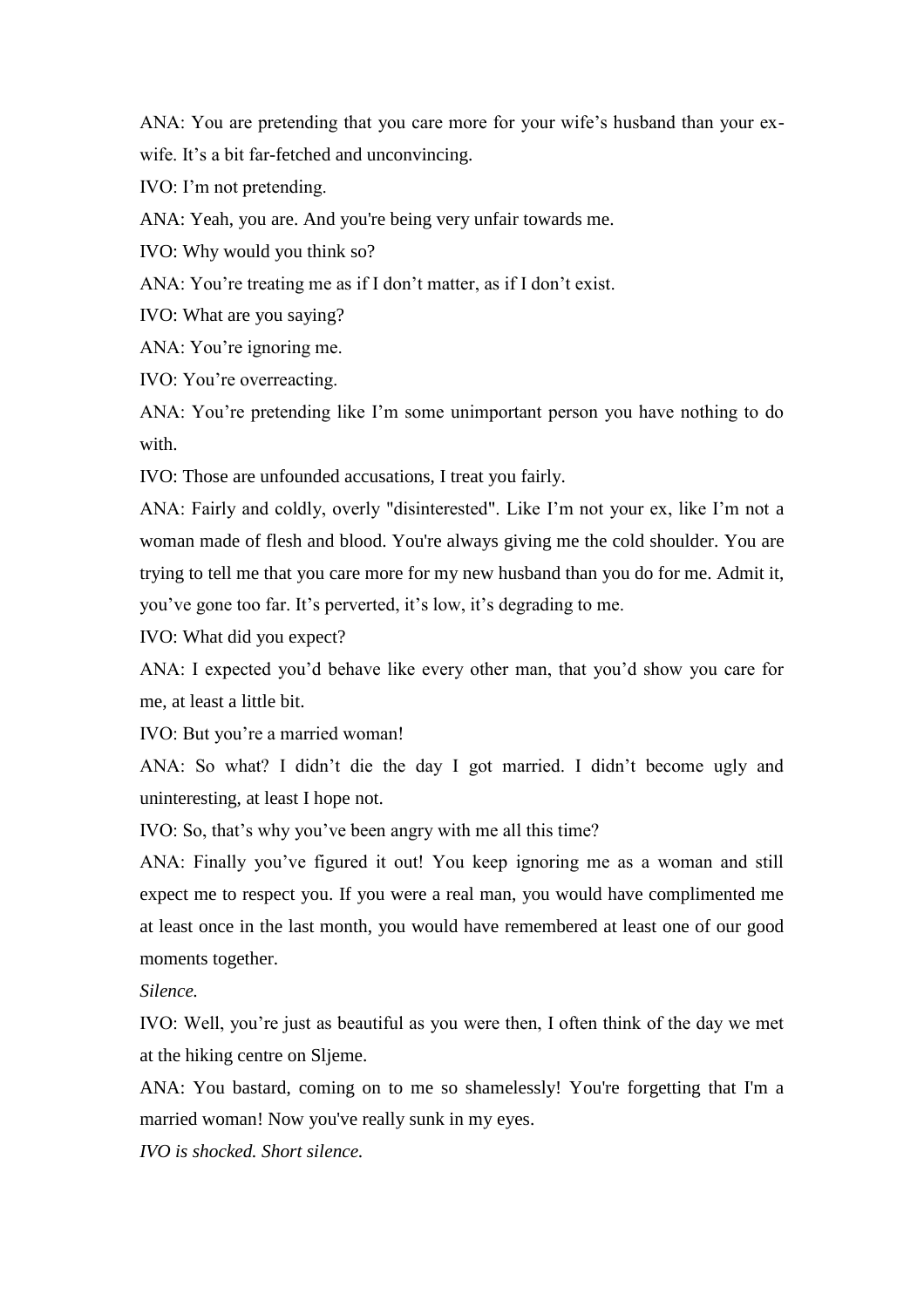IVO: But you just said it was exactly what you wanted to hear?! You talked me into saying that!

ANA: Of course – so that I could turn you down.

IVO: Now I really don't get it!

ANA: What do you mean you don't get it? Your task was to notice I'm a woman, to at least try something and mine was to turn you down, because I'm an honorable married woman. Now everything's in its place.

IVO: Right. So you're not mad at me anymore?

ANA: No. Maybe a little.

IVO: So we can talk like we used to?

ANA: Yes.

*MARKO enters the room.*

MARKO: Hi everybody!

IVO: Hi, Marko!

MARKO: Wow, something smells good!

IVO: I've made eggplant and beef pie for the three of us. And I've just talked to Ana how it was high time you two made up and she agreed.

ANA: I did?!

IVO: Yes, you agreed. You've proven to be a real honorable woman who cares about her husband. Isn't that right?

ANA: Well…sort of.

IVO: I suggest we have a brandy before lunch, to bury the hatchet and to continue to live without anger, without hate, without jealousy and without the need to dominate. Ok?

MARKO: I'm in.

*Silence.*

ANA: Come on, pour that brandy!

*IVO pours the brandy into three small glasses. He hands the first glass to Ana, the second to Marko, and then he takes one himself.*

ANA + MARKO: Cheers!

*They clink glasses and drink the brandy up. The phone rings.*

IVO: I'll get it!

ANA: No, I will!

*ANA is faster than Ivo. She picks up the phone.*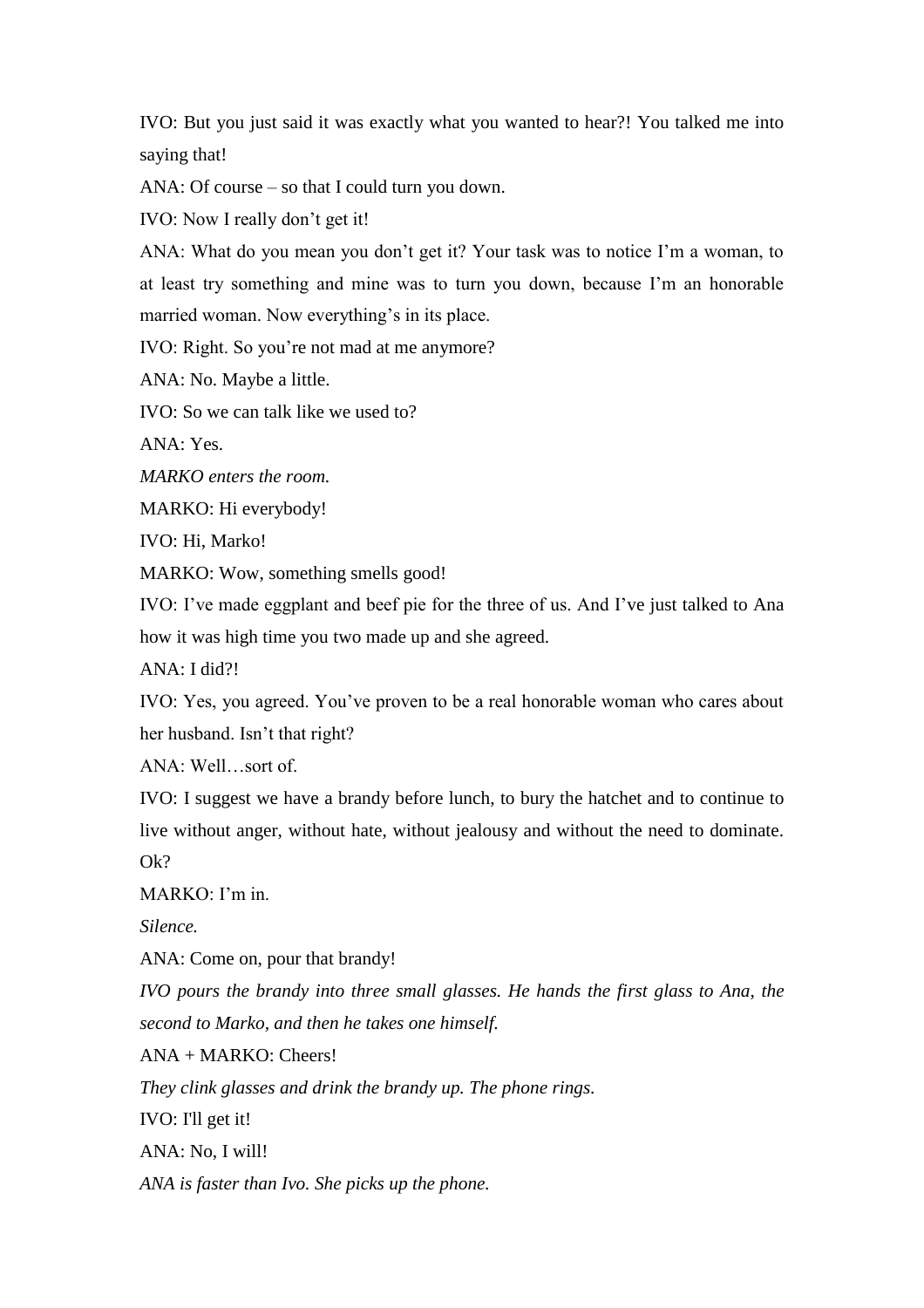ANA: Hello, yes... Who wants to speak to him? … An acquaintance from prison?! … Why are you calling him to this number? You're confirming "Love and Malice"?! ... What opera?! ... You're confirming the date in the opera tonight... No, I'm not his sister... Yes, he's here... Well you haven't asked for him... Alright, here you are... *Ivo*, it's for you!

*IVO takes the phone from Ana.*

IVO: Oh, hi... No one of importance – my ex-wife... Oh no, I don't have anything to do with her anymore... Her new husband is also here... I'm not visiting them... They're not visiting me... It's complicated; I'll explain everything when we meet... I am really looking forward to seeing you, I can't wait... So in front of the theater a quarter before the opera starts... I love operas... love. Bye!

ANA: So I am "no one of importance" to you?!

IVO: I'm sorry, I had to … so she wouldn't suspect that we're together again.

ANA: Since when do you love opera?

IVO: She invited me, I can't tell her that I don't like opera because I want her company, now can I?

ANA: You're dating a former convict. That's really low, even for you. You make me sick. Typical man.

IVO: She is not an ex-convict.

ANA: How can she not be when she's saying that she is an acquaintance from jail?

IVO: Of course I know her from jail.

ANA: You see!

IVO: But she's not an ex convict. She worked there as a doctor. We first met when I had dysentery.

ANA: And now you're hitting on her!

IVO: I'm not "hitting" on her. She's a single woman, I really don't see what the problem is.

MARKO: How can you be jealous of him? Let him live his own life.

ANA: What makes you think I'm jealous?

MARKO: You're grilling him about that doctor like some kind of P.I.!

ANA: I just don't want him to rush into anything. And I'm completely sick of you, all you men are the same! I'm sick and tired of both of you! Sick and tired!

*ANA goes into her room and slams the door!*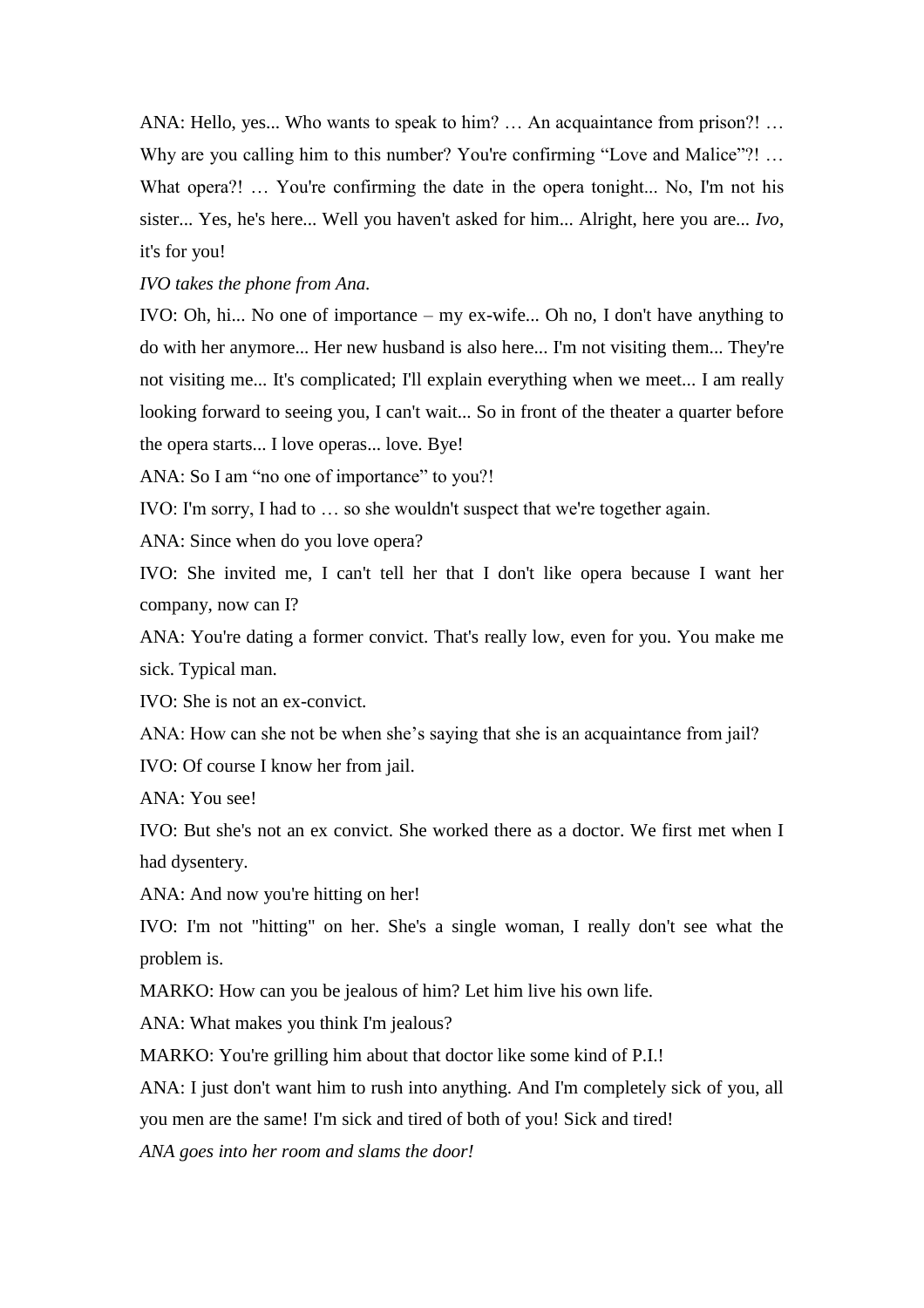MARKO: Do you see that...she's being crazy?! She still cares about you, she's jealous- she's never been jealous of me. I'm sorry, but I just can't take it anymore!

IVO: Come on, you got it all wrong.

MARKO: No, no! I finally understand. I'm getting my things and sleeping in the school tonight. I can't do this anymore. Either she's mine all the way or it's over for good.

IVO: How exactly are you gonna sleep in the school?

MARKO: In my office- I'll get a sleeping bag. Anything's better than this.

*ANA appears at the bedroom door, holding a suitcase.*

IVO: Where are you going?

ANA: To the school. I'm sleeping there, in the geography classroom. I've had enough of you and MARKO! He agreed to all this, instead of putting his foot down and ending it. If he had done that, I'd respect him as a husband and as a man.

IVO: While you've been packing your suitcase he just put his foot down and said that he's had it and that he's going to take a sleeping bag to sleep in his office.

ANA: Are you making this up?

IVO: I am not making this up. I swear.

MARKO: It's true. I don't want to stay in this apartment where I'm being insulted any longer.

ANA: I don't want to live here either, under these circumstances.

IVO: Excellent! I have to be honest – that suits me just fine.

ANA: What does?

IVO: Well that you two are spending the night at that school of yours so that I could invite my doctor over for a drink.

ANA: Invite her where?

IVO: Well here, to this apartment.

ANA: You want to invite women to our apartment and seduce them? I'm sorry but I cannot allow that.

IVO: We will stay in my half of the apartment.

ANA: Still, I would not allow it even if you begged.

IVO: Why?

ANA: I just wouldn't!

MARKO: Wait a sec, wait – what's wrong with that? We have to do the man a favor. He's been good to us all this time. He made us tea, breakfast and even cooked lunch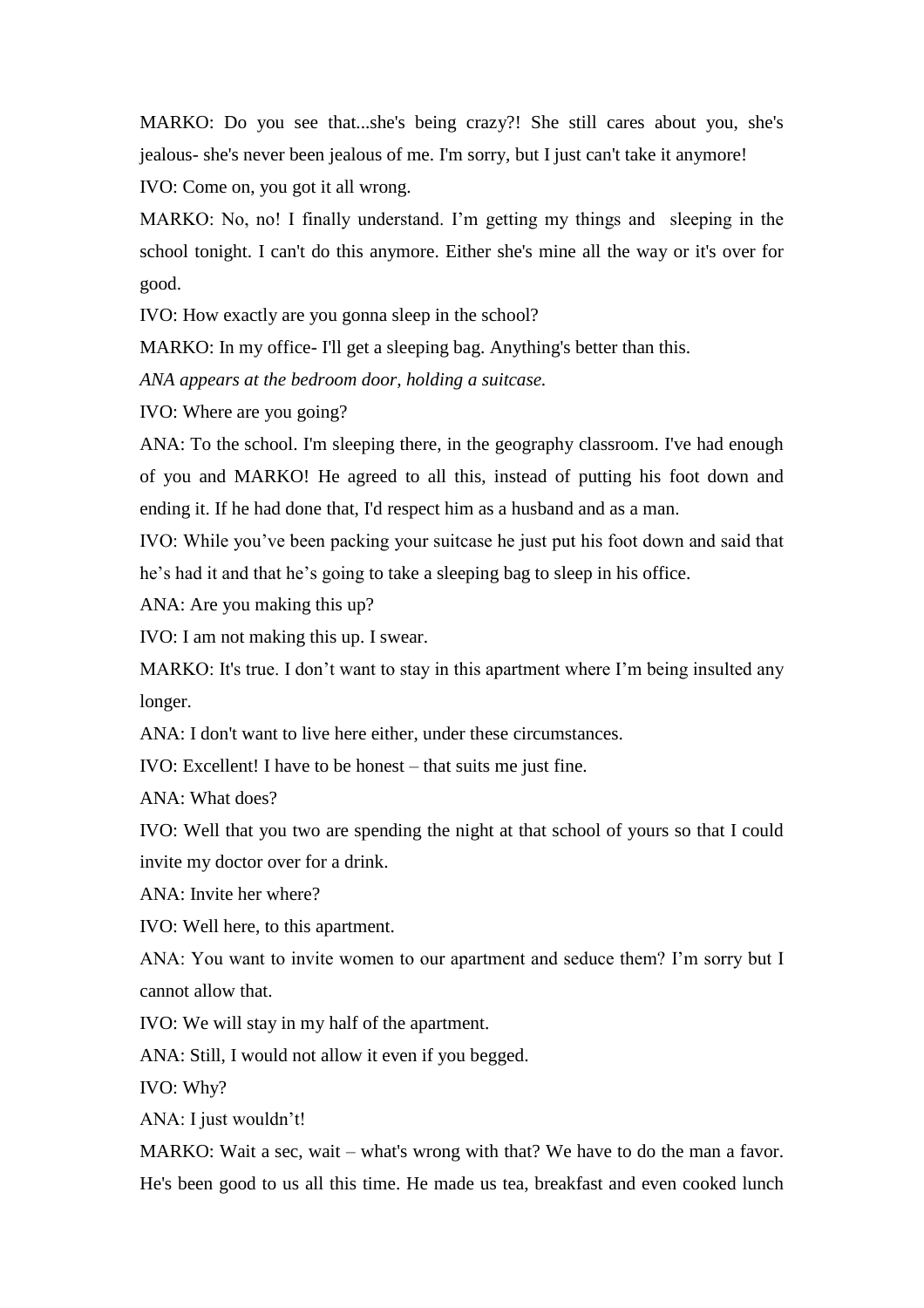for us. And besides, we would even profit from him dating the chick so she'd eventually take him in.

IVO: Wait, wait, slow down, I didn't think everything over yet, I don't know her very well, I wouldn't want to rush in again.

ANA: What do you mean RUSH IN AGAIN?! Are you trying to say you've rushed in with me? Wasn't I a good and devoted wife to you? Was there something wrong with me? Come on, say it! I supported you, I've been kind to you, I bore you a son, you could rely on me in everything.

MARKO: This is really perverse and disgusting.

ANA: What is? What are you talking about?

MARKO: How can you not feel uncomfortable talking about your relationship in praises in front of me? Are you completely unaware of how you've been treating me this whole time?

ANA: And how can you push him in the arms of another woman just to spite me? Since he got out of prison you've been a closer friend to him than to me. You're faking friendship and kindness with him just to hurt. You don't even care about my thoughts and feelings.

MARKO: This is what I get from you, after everything I've done for...

IVO: Wait, people, wait!

*Silence.* 

IVO: Can I say a few words?

*Silence.*

MARKO: Yes.

ANA: Speak!

IVO: I know this was a hard day for you, but, believe me, mine was harder. I cooked this lunch with love for the three of us, so you'd make up. I put a lot of work into it. Also, I'm excited because tonight's my first date with the doctor. I admit it. You two have each other and I have no one. It's not easy. You can't go through life like that. I am also aware that my coming home from prison messed up your life, as well as mine. But allow me to say that we've managed to build some kind of mutual trust in all of this. We all care about the other person's happiness. And that means we've become friends. Isn't that right?

*Silence*

MARKO: That's right.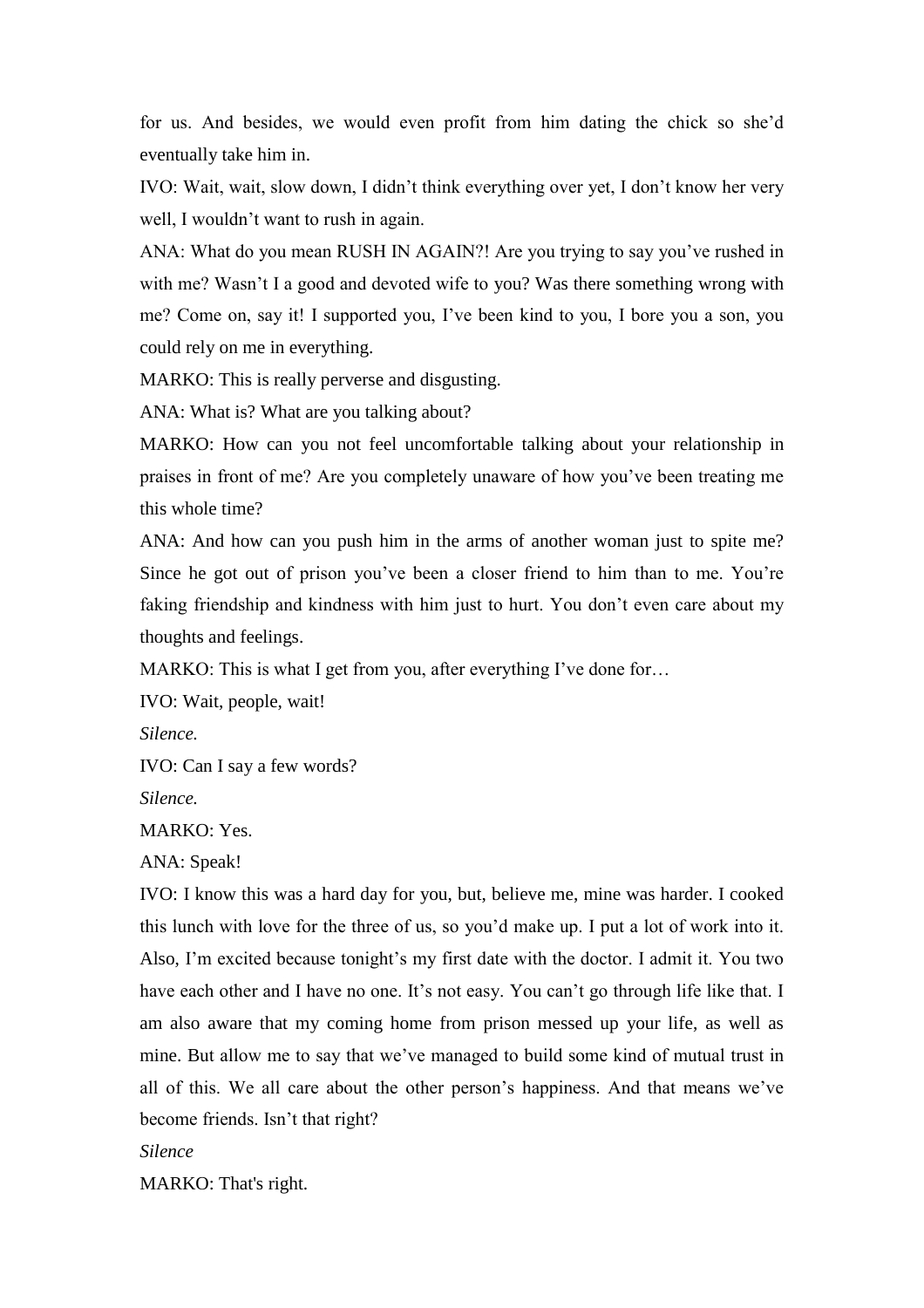ANA: True. This is turning out to be a very unusual friendship.

IVO: So let's have lunch together as friends, let's tell jokes, help each other with our problems. In fact, I'll take the liberty of asking you to spend the night in the school, so I can have the apartment to myself tonight. And my date… if she agrees to come.

*Silence*

ANA: Do you care about her?

IVO: I do.

ANA: Is she a good person?

IVO: She's great.

ANA: You can count on me. I'll sleep over in the school tonight. And I hope you get your well-deserved fresh start with the lady doctor.

MARKO: I'm sleeping in the school tonight, too. I also hope you get it on with the doctor…I mean, get a fresh start.

IVO: You two are truly great friends. Can I take the pie out of the oven?

ANA: Sure, I'm starving.

MARKO: Me too. It's chow time! We have a long night ahead of us.

ANA: Maybe we can get a sleeping bag for two.

IVO: Thanks a lot, my friends. Tonight would be smooth sailing if it weren't for the opera.

MARKO: Oh, please - you'll be watching her, not the show.

ANA: That's right. Now, let's try that pie.

IVO: Right away.

ANA: Wait.

IVO: What?

ANA: One of my student's mother brought me a bottle of No.5, you could give it to your date tonight.

IVO: I'm not sure if that's appropriate on a first date?

ANA: Of course it is! You know that women like presents; you have to make the evening special from the start.

IVO: Maybe you're right.

MARKO: As long as she doesn't get used to it…otherwise he'll have to come up with something special on every date. And when he's out of ideas, she'll find someone more imaginative than him.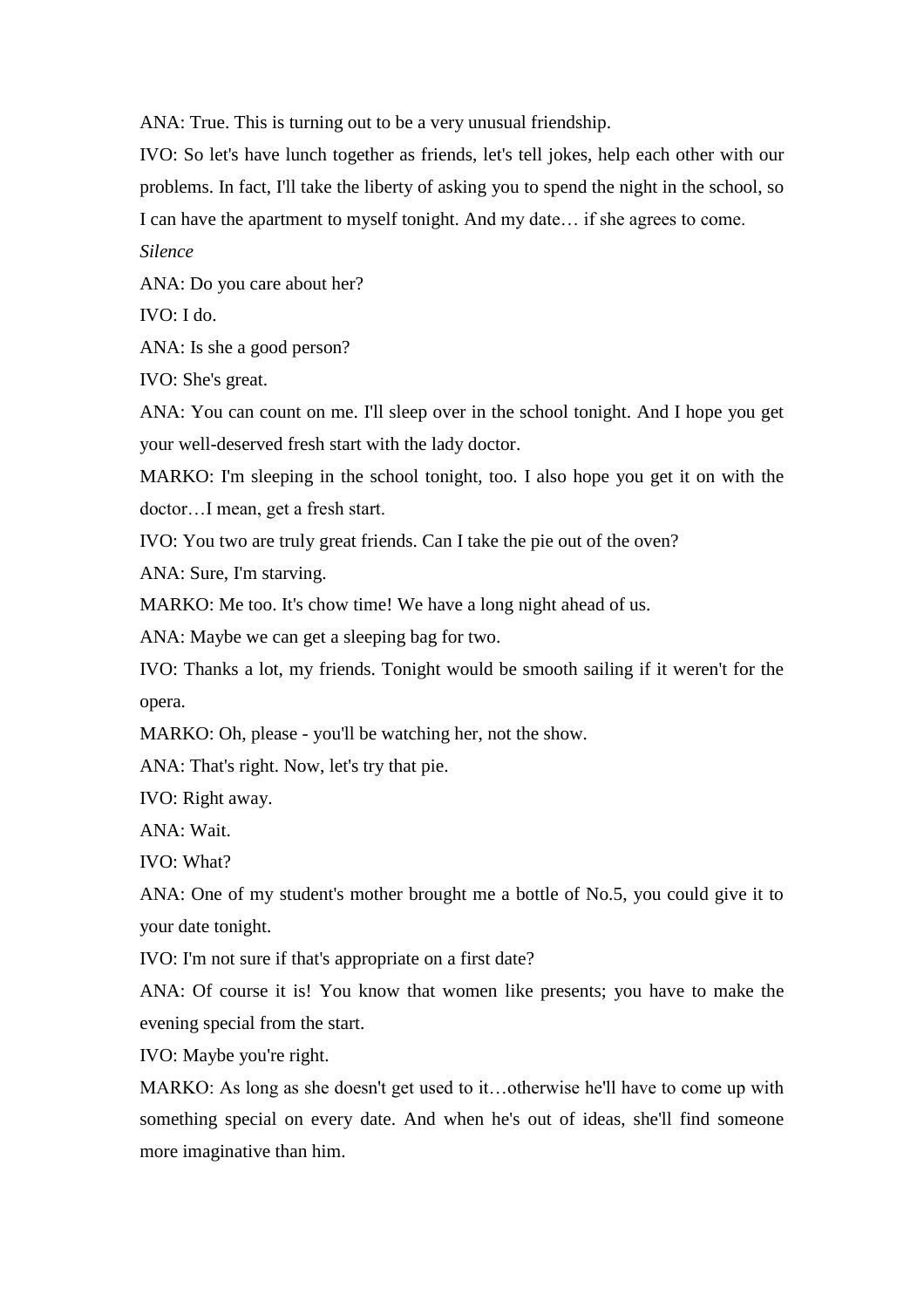ANA: Come on, don't scare him with your grim scenarios. He should do anything to make this work.

IVO: Okay, I'll take the perfume. If it can help, I'll take it.

MARKO: Can you afford buying her a drink in the theater café?

IVO: Yes, I can cover that.

MARKO: If you want, I can lend you two hundred and fifty kuna, just in case she suggests having dinner.

IVO: I don't think that will be necessary…although…maybe I should have it with me, just in case.

MARKO: You have to think of everything. I'll get the money.

IVO: And I'll go get the pie.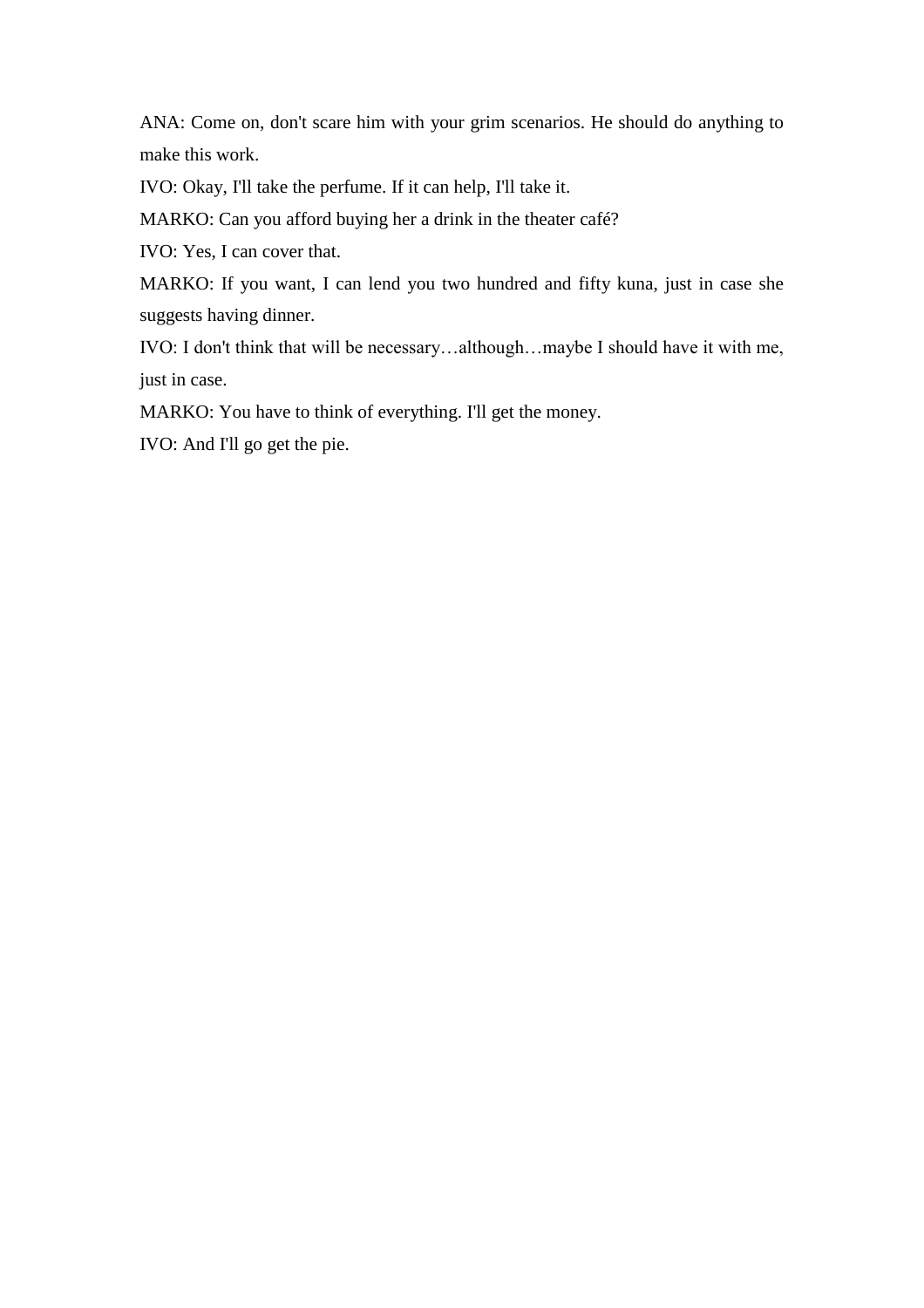#### Scene ten

## (Marko, Ana, later Ivo and Marija)

ANA: We can't live like this anymore.

MARKO: I agree.

ANA: We've slept four times in the school so he could be here with his horny ladydoctor. And now when I've expected this to be over, he managed to talk us into going to the school this Saturday too. I'm exhausted from sleeping on the hard floor and my back is killing me. While we are over there, covering ourselves with maps and freezing our asses off, they are doing it all over the place as if they were in a hotel. Why don't they go to her place?

MARKO: Because her mom and daughter are there.

ANA: And why doesn't she ask them to go to the cinema, theater, or school?

MARKO: Because she feels uneasy.

ANA: Uneasy? Women don't feel uneasy when they have a clear goal. It's easier for both of them this way... And the two of us back to the sleeping bag tonight – again.

MARKO: What goal do you have in mind?

ANA: What goal?

MARKO: I quote: "Women don't feel uneasy when they have a clear goal." In your opinion, what is her goal? Be explicit!

ANA: Her goal is to marry him. And he is like a foolish kid, head over heels in love. MARKO: That's good for us.

ANA: Yeah, if she doesn't marry into this apartment.

MARKO: C'mon, she wouldn't, would she?!

ANA: Anything is possible. Listen, I'm going to take a shower, then we'll pack our things and be off to school to camp.

MARKO: Ok. Just hurry up, we wouldn't like to be here when they come.

ANA: Actually, I'd really like to meet her. I wonder how she doesn't feel embarrassed about throwing us out from our apartment so they could…

*Ana goes to the bathroom. Marko takes Sport Magazine and flips through the pages. All of a sudden, unlocking of the door is heard, Ivo and Marija are appearing at the door leading to the hallway. If Marija is played by the same actress, she should have a wig of a peroxide blonde.*

IVO: Good evening.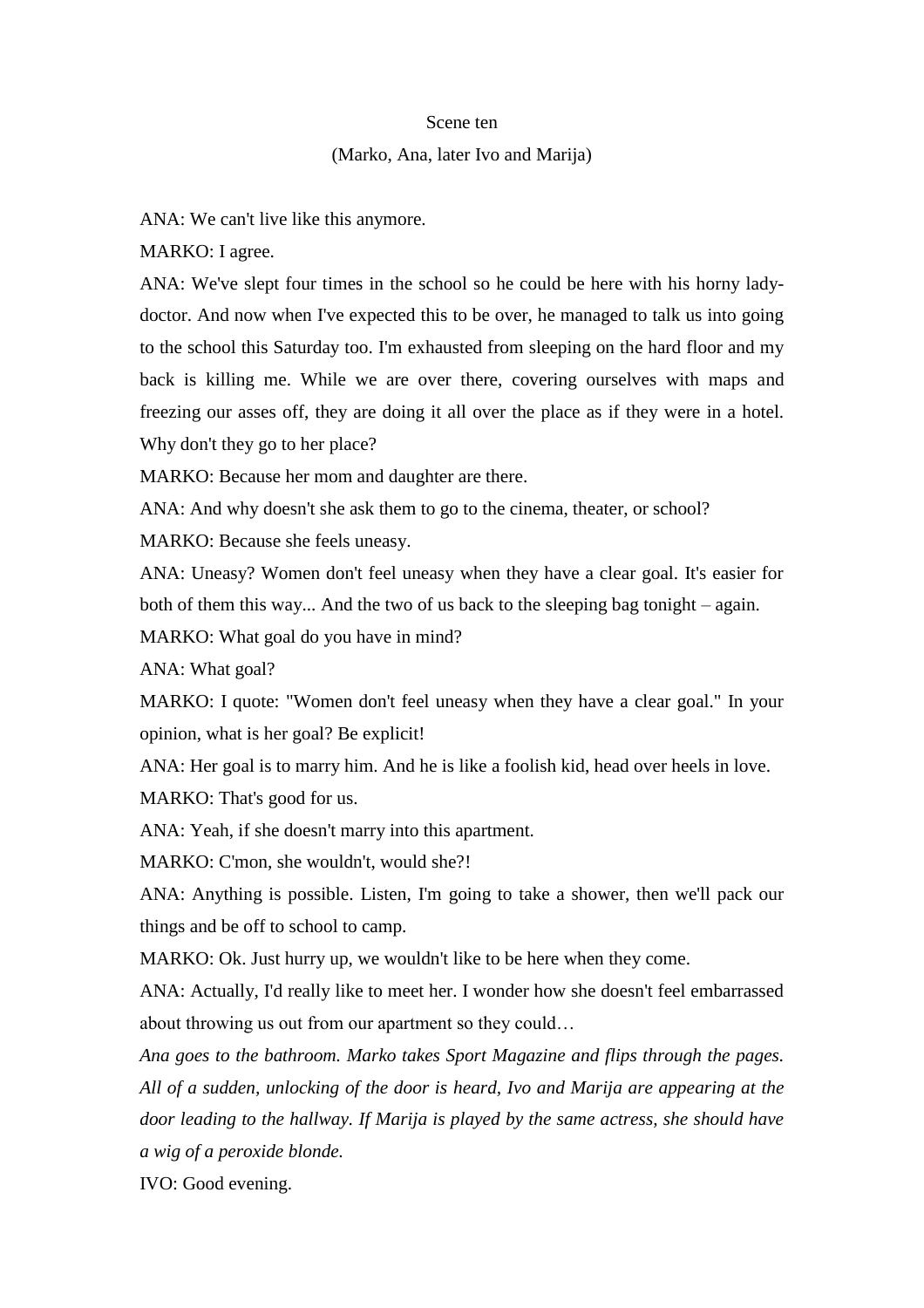MARKO: Good evening.

*Ivo and Marija enter the apartment.*

IVO: Let me introduce you. This is Marija, and this is my friend Marko.

*Marija and Marko shake hands.*

MARIJA: Nice to meet you.

MARKO: Nice to meet you.

MARIJA: Ivo talked a lot about you.

MARKO: And about you, too. I'm so glad we've finally met, too. How come you've already…, I thought you're going to…

IVO: The concert has been called off, the violinist got sick. And where's Ana?

MARKO: She's taking a shower. As soon as she is over, we're heading off to school. Straight to school!

IVO: You don't have to hurry. Take it easy.

MARIJA: You said: "straight to school"? I had known a man who used to say "straight". Sometimes he would have said: "straight to town" or "straight to the cinema" or…

MARKO: I'm sorry, but it seems to me like we met before...

MARIJA: Me too ... Oh my God, is it for real?!

MARKO: Micika!!! Is that you?

MARIJA: Markan!!! What are you doing here?!

MARKO: And where would I be?

MARIJA: I can't believe this.

MARKO: Neither can I. After all these years!

IVO: The two of you know each other?!

MARKO: Marija is my ex-girlfriend, I mean, a friend that I got to know while I was doing military service in Pula. I was telling you about her.

MARIJA: A friend?! I was just a friend to you?! I was your girlfriend, you promised to marry me and then you took to your heels! Phew! God only knows where!

MARKO: I didn't abandon you. Captain Živković and major Popović put me in the brig, and after ten days I was transferred to Vis!

MARIJA: That's a lie!

MARKO: Micika, I am telling you the truth, I swear!

MARIJA: Don't call me Micika! My name is Marija! Only my family called me Micika. I don't believe a word you said.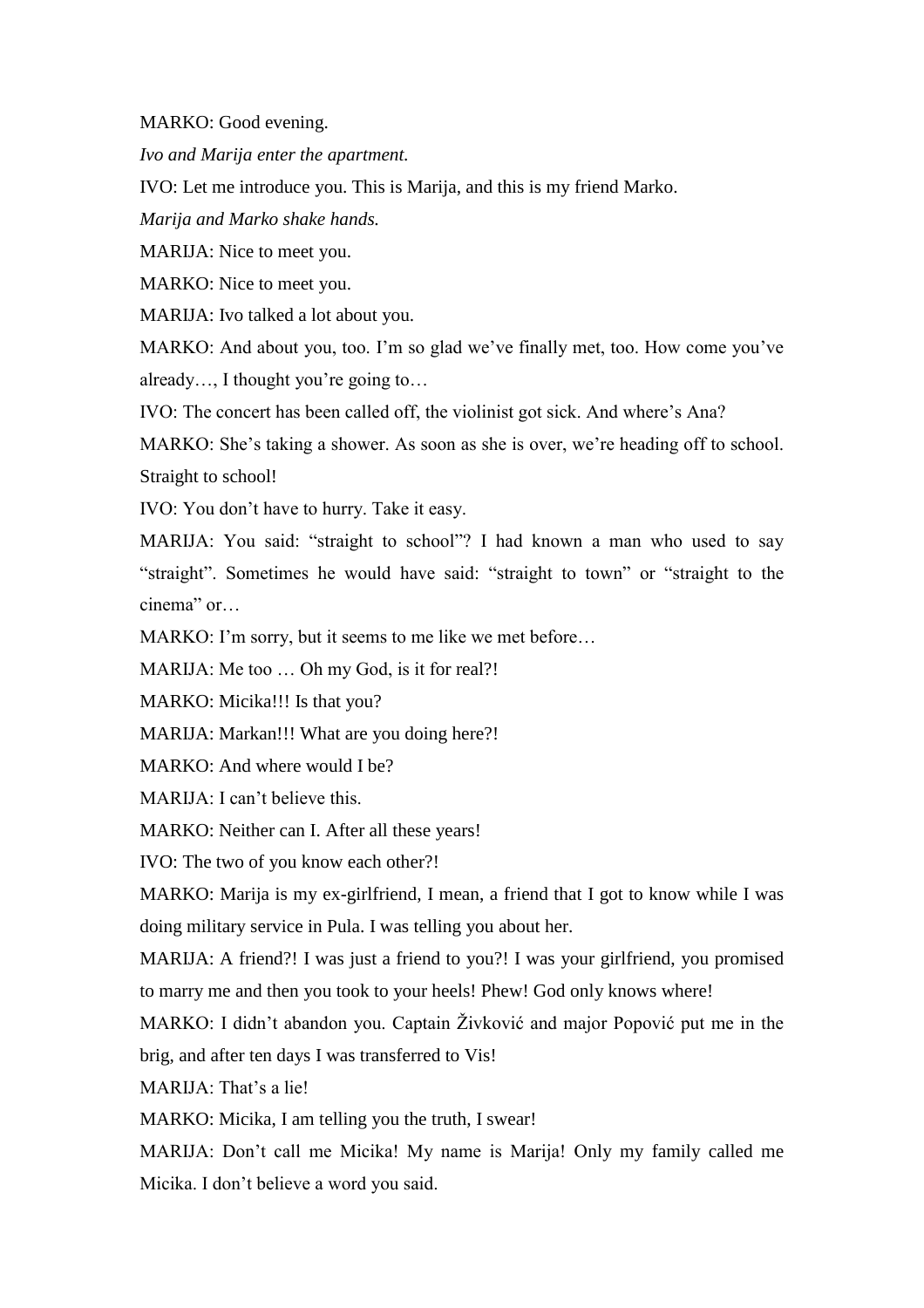IVO: He has been telling me the story about how he got into detention and how much he loved a girl while he was in the army, little did I imagine that girl could have been you.

MARIJA: Now you're just making excuses. Male solidarity. There is no excuse for a man who seduces an innocent girl, knocks her up and then vanishes into thin air forever!

MARKO: A child?!

IVO: Are you talking about your daughter?

MARIJA: Of course I'm talking about her! That bastard! Now it's all coming back to me, my whole youth. He ruined my life as well as my daughter's, who never got to know her father. Phew! All men are bastards, all of them! Goodbye!

*Marija storms out of the house slamming the door*.

MARKO: Wait a minute: the daughter, the wife, Micika - it's impossible! Sorry, I must go after her!

*Marko runs after Micika. Ivo takes a deep breath and sits on the sofa. A moment later Ana appears at the bathroom door in a bathrobe with the towel on her head.* 

ANA: What are you doing here?

IVO: The concert was cancelled so I came a bit earlier to introduce Marija to you and Marko.

ANA: So, where is Marija?

IVO: She got angry and left.

ANA: Why did she get angry?

IVO: It's difficult to explain.

ANA: And where is Marko?

IVO: He went after her.

ANA: Why did he go after her?

IVO: He wants to apologize to her for having made her pregnant.

ANA: Pregnant?! Whom?

IVO: Her!

ANA: Are you out of your mind?! What are you talking about?! My Marko doesn't have children.

IVO: He hadn't had any, not until today at least.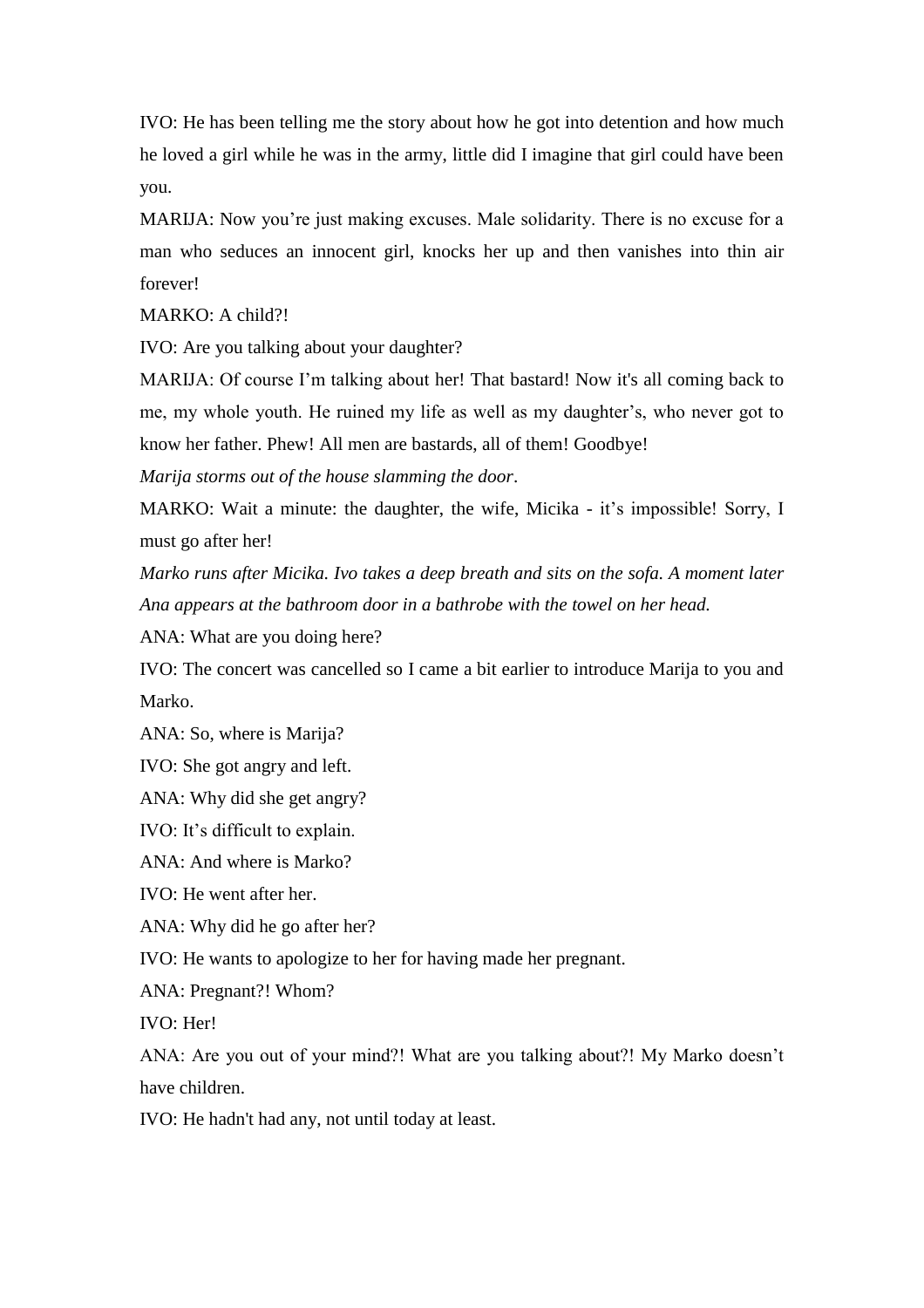## Scene eleven

## (Ivo and Marko)

*Ivo and Marko are sitting at a table (and) playing cards. Silence lasts a long time.*  IVO: Wanna beer?

MARKO: No, thanks.

*Silence.*

MARKO: The weather forecast said that it would snow tomorrow.

IVO: I don't mind. I like snow. As long as I sit in a warm apartment.

MARKO: Oh, yes.

*Silence.*

MARKO: Forgive me for everything. I didn't mean to.

*Long pause.*

IVO: No, you forgive me. If I had known she was your ex, I would never be with her. MARKO: It's not your fault.

*Long pause. They continue throwing cards.*

IVO: What is your daughter like?

MARKO: Nice, polite, the best. She started crying when she saw me. She was crying for ten minutes, and then her grandmother started to cry, then Micika, I mean Marija began to cry, and then all three of them were crying for ten minutes. And I was standing there like a fool not knowing what to say. The soup was getting cold while they were crying. Terrible.

*Pause.*

IVO: Nice that you called on them. Nice of you to have accepted their invitation for Sunday lunch. Nice of Ana to let you meet your daughter.

MARKO: Yes, she agreed to it – and now she's angry with me - says I shouldn't have stayed for five hours at lunch. What could I do when they wanted to show me family photo album – and some five hundred photos.

IVO: Five hundred photos?

MARKO: Around, about. Approximately. Listen, the girl is now twenty seven years old, and they took photos of her at least twenty times a year. You do the math. Those five hours went by like five seconds. I went through her whole life, and Marija talked about herself and how it was… Hope you're not angry.

IVO: Not at all.

MARKO: I had to listen and be polite; morover, I was interested.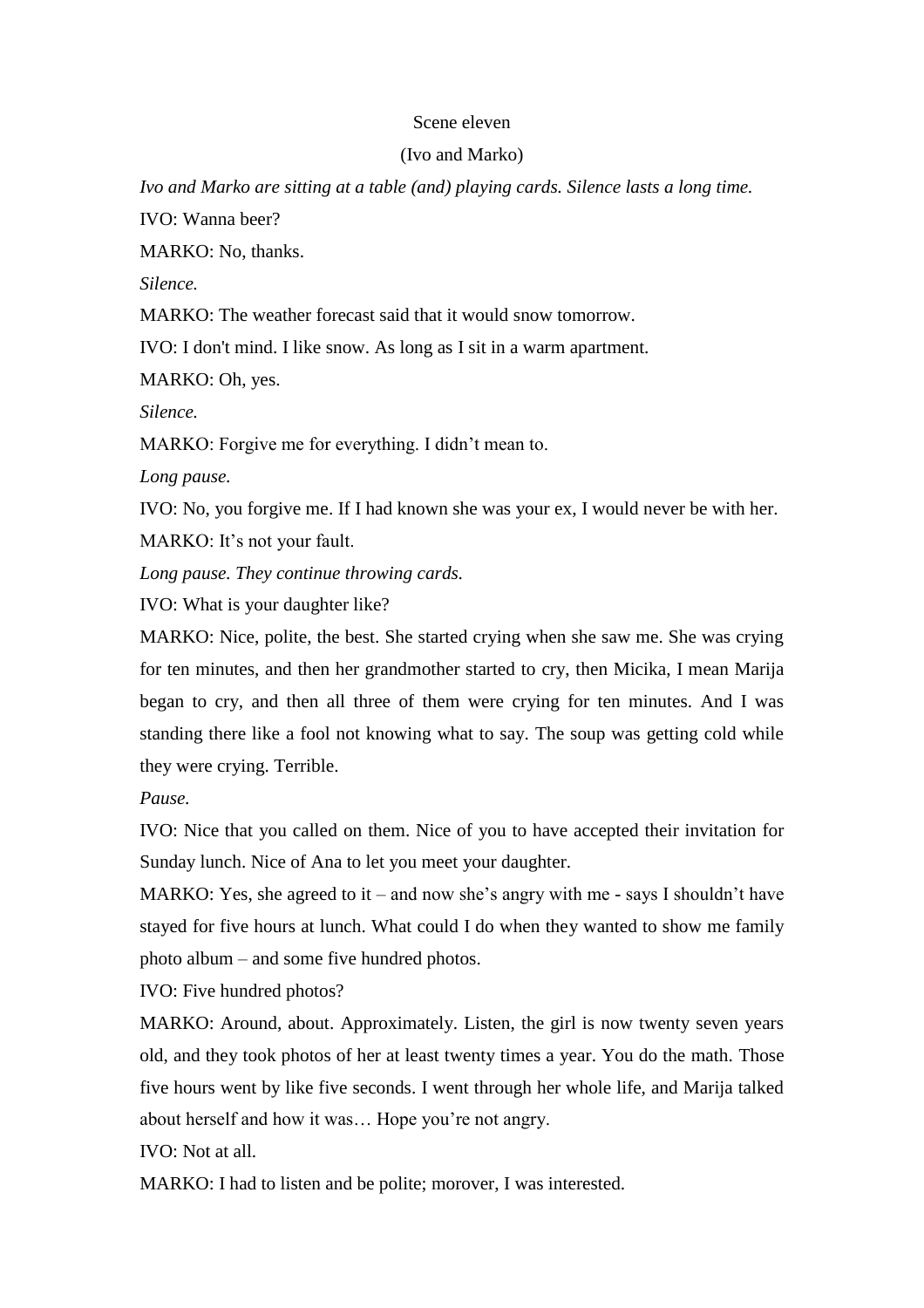*Pause.*

MARKO: I'm sorry.

IVO: Come on. It's not your fault.

MARKO: It doesn't matter. I came into your life when you were in jail and now this thing with Marija and neither of that was on purpose.

IVO: I know. It was destined to be so.

*Silence.* 

MARKO: Listen!

IVO: Yes?

MARKO: Since the day you brought Marija to meet us, not once have you gone out with her.

*Silence.* 

IVO: We talked on the phone… several times.

MARKO: It's not the same.

IVO: I think she's a bit confused about everything… it's hard for her to pick up where we left off… until everything settles down.

MARKO: Oh…

IVO: So. She needs some time.

MARKO: I'm sorry if I've spoiled something.

IVO: C'mon… I've spoiled your life with Ana. It is actually my fault that she is mad with you.

MARKO: Your fault?

IVO: If I hadn't started dating her, brought her here and introduced her to you, she wouldn't be angry with you now.

MARKO: Oh, that's true too.

*Silence*.

IVO: She never introduced me either to her mum or to her daughter.

MARKO: Well, listen… She will.

IVO: You think so?

MARKO: Yes, I do.

*Silence*.

IVO: They liked you?

MARKO: It seems so.

IVO: After you it'll be much harder for me, you know.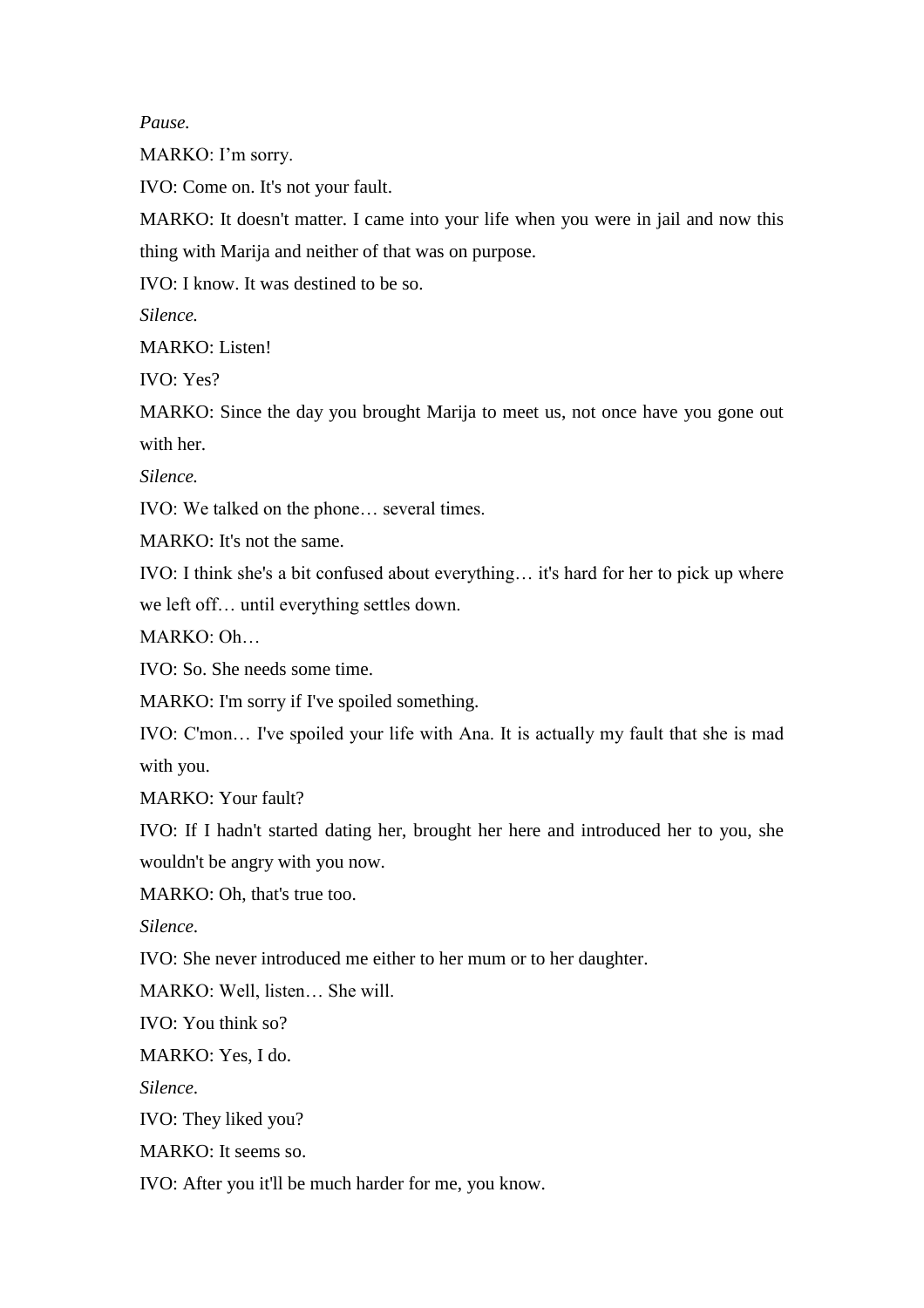MARKO: And why do you think so?

IVO: It's hard to eat ice cream after cake.

MARKO: A cake is a cake. And the second one can never be like the first one.

*Silence*.

MARKO: C'mon, let's have some of that beer!

IVO: With pleasure. I enjoy drinking beer only in company.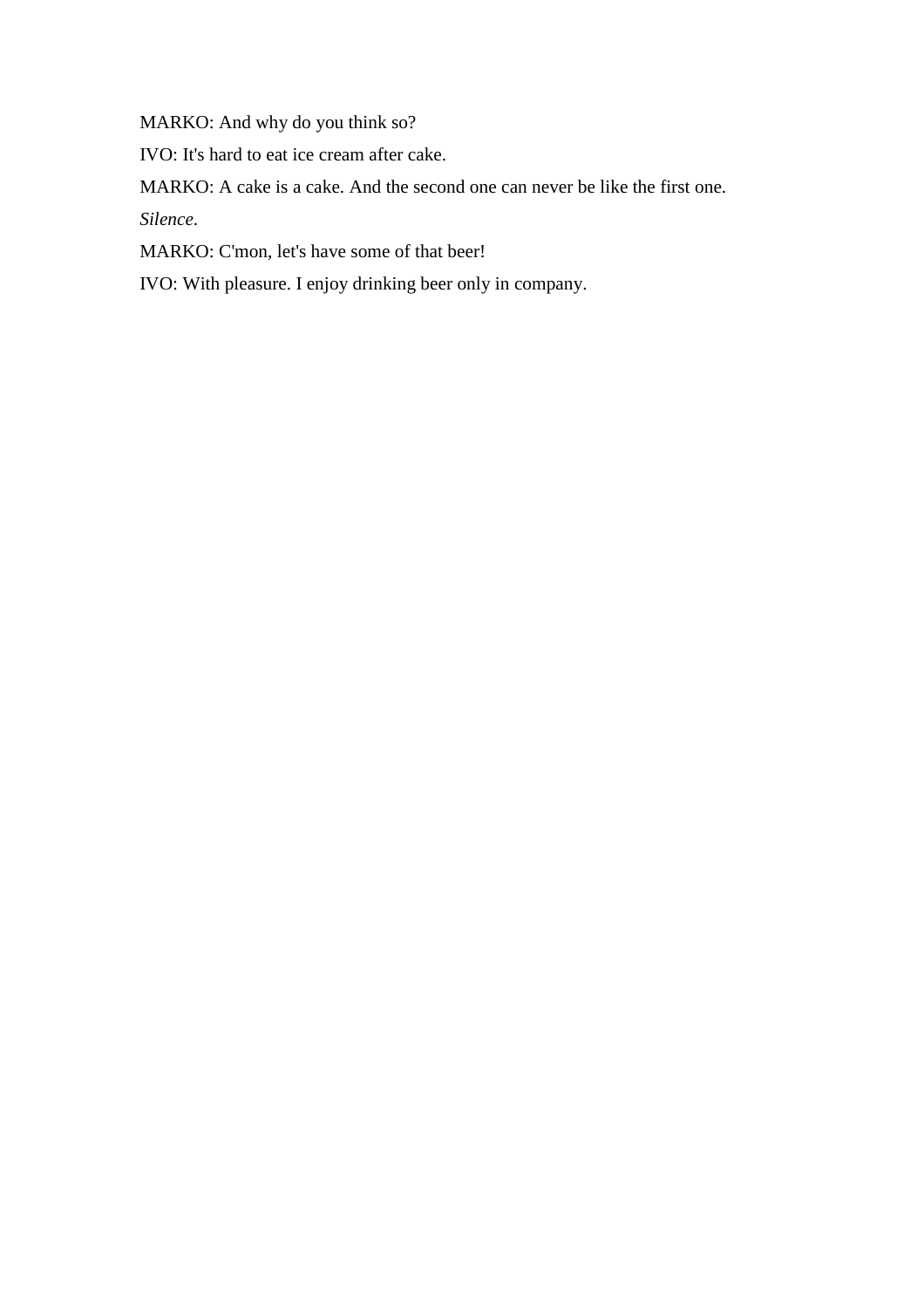#### Scene twelve

## (Marko, Marija)

*Marko is alone at home, doing some back-exercises. Doorbell rings.* 

MARKO: Who could that he?

*Marko enters the hallway, the moment after he returns with Marija*.

MARKO: Come in, it's a bit messy.

MARIJA: Oh, no problem. Sorry for popping in unannounced.

MARKO: It's alright - my wife will probably arrive any minute now, and so will Ivo.

MARIJA: Marko!

MARKO: Say it!

MARIJA: I know that your wife is in Dubrovnik at student geography competition and that she won't come back until tomorrow.

MARKO: Who told you that?

MARIJA: Ivo. And he won't be here for the next two hours either because I asked him not to come.

MARKO: How?! Why?!

MARIJA: So that I can talk to you about everything in private.

MARKO: And Ivo agreed?

MARIJA: As you can see, he did.

*Silence.* 

MARKO: Do you want to drink something?

MARIJA: No, thanks.

MARKO: Coffee, juice or tea?

MARIJA: Nothing, absolutely nothing. I wouldn't be able to concentrate on drinking… For days… I've been thinking for days that we should talk to each other, in private, face to face, and now when we got the chance, I don't want to waste our time on soda, coffee, I wouldn't like to run out of time, you know?

MARKO: Yes, I do.

*Phone rings.* 

MARIJA: Pick up.

MARKO: Excuse me!

*Marko picks up the receiver*.

MARKO: Yes… Hi, honey, are you having a good time in Dubrovnik? Great, strolling on the city walls, nice… Miss you too… No, I'm here … I was just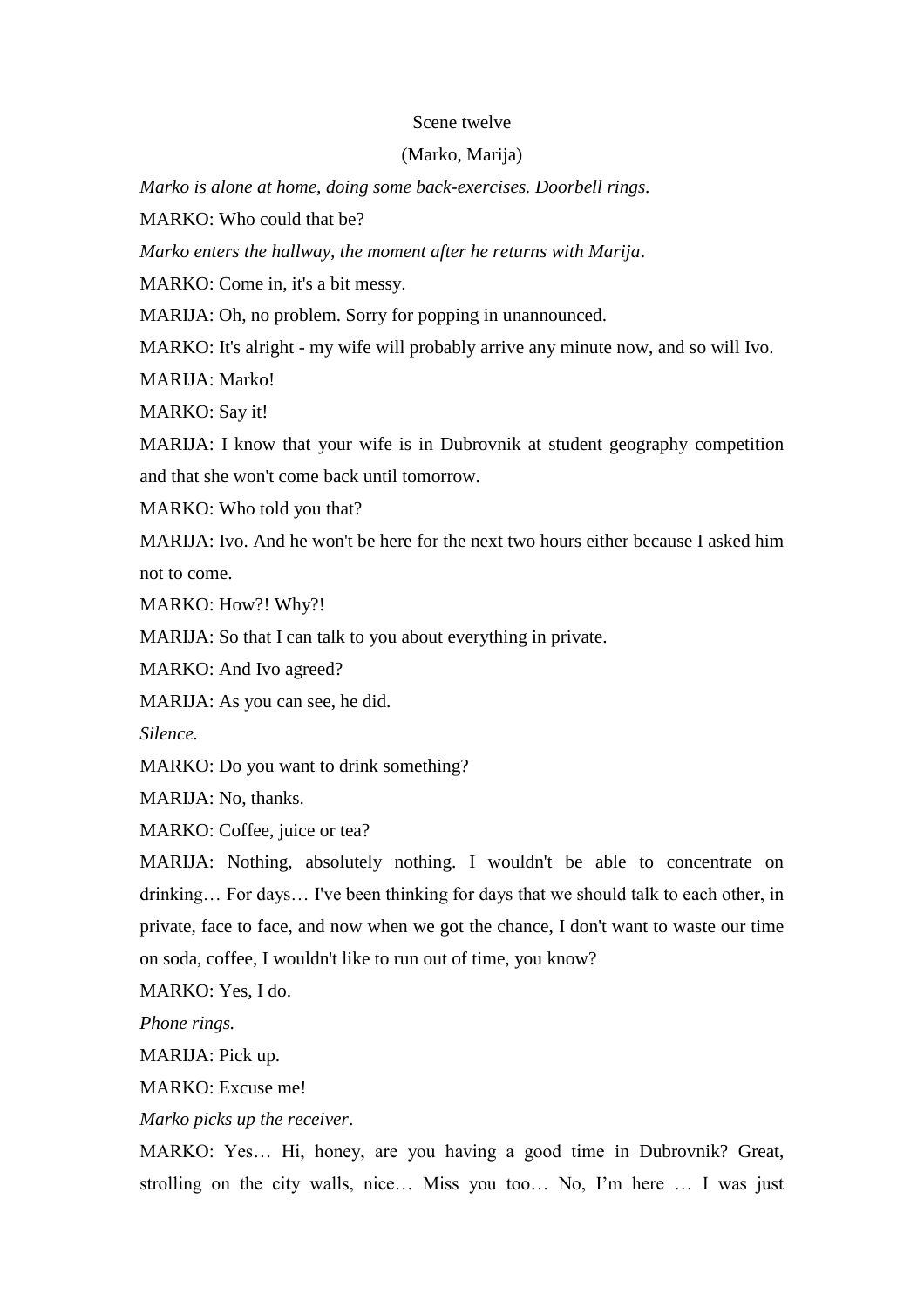exercising my back… No, I'm alone, Ivo isn't around… You have a message for him? Sure I'll say hello... Hear you soon, bye, enjoy yourself... You too honey, bye! *Marko hangs up.*

MARKO: Sorry!

MARIJA: Maybe me being here isn't such a good idea. You're married, have a wife and… I'm sorry to have bothered you, but I'm leaving now.

MARKO: Wait! You may  $g_0$  – and it is only logical that you will go one day – but before you go, please tell me why you came.

MARIJA: I'm uneasy about this, this was a wrong decision. It's best for me to leave and not say anything. I'm sorry.

MARKO: Micika!

MARIJA: Don't call me Micika. It brings back everything. I think it's best for us that we never…

MARKO: Micika, why did you come here? If you leave without telling me, you will regret it.

*Pause.*

MARIJA: OK then… I'll say why. You see, when you spent that Sunday with us, at lunch, our daughter… you thrilled her. The house was full, and she really liked it. You're all she's talking about. That also upset her, and you being a good and a kind man disarmed her. Besides, before you came she had been ready to argue with you. Back in the days she believed what I did… that you intentionally abandoned us and took off. When you set foot into our apartment and stepped in front of her, she instantly realized you didn't do it on purpose, that captain Živković and that big misunderstanding were to blame. She believed it all… and so did I.

MARKO: I wouldn't assign so much guilt to captain Živković, it was major Popović who put me to custody.

MARIJA: OK, who did what doesn't matter anymore. I just want you to know that our apartment was so full and warm that Sunday…And I was glad our daughter was happy and made myself believe I was happy for her, only to admit to myself the day before yesterday that I also had a great time, us having lunch and flipping through the family photo album... Even my mother liked you... very much. And suddenly I realized my past came back to me like the most beautiful present… I cannot think of anything without thinking of you, of what happened, could have happened or could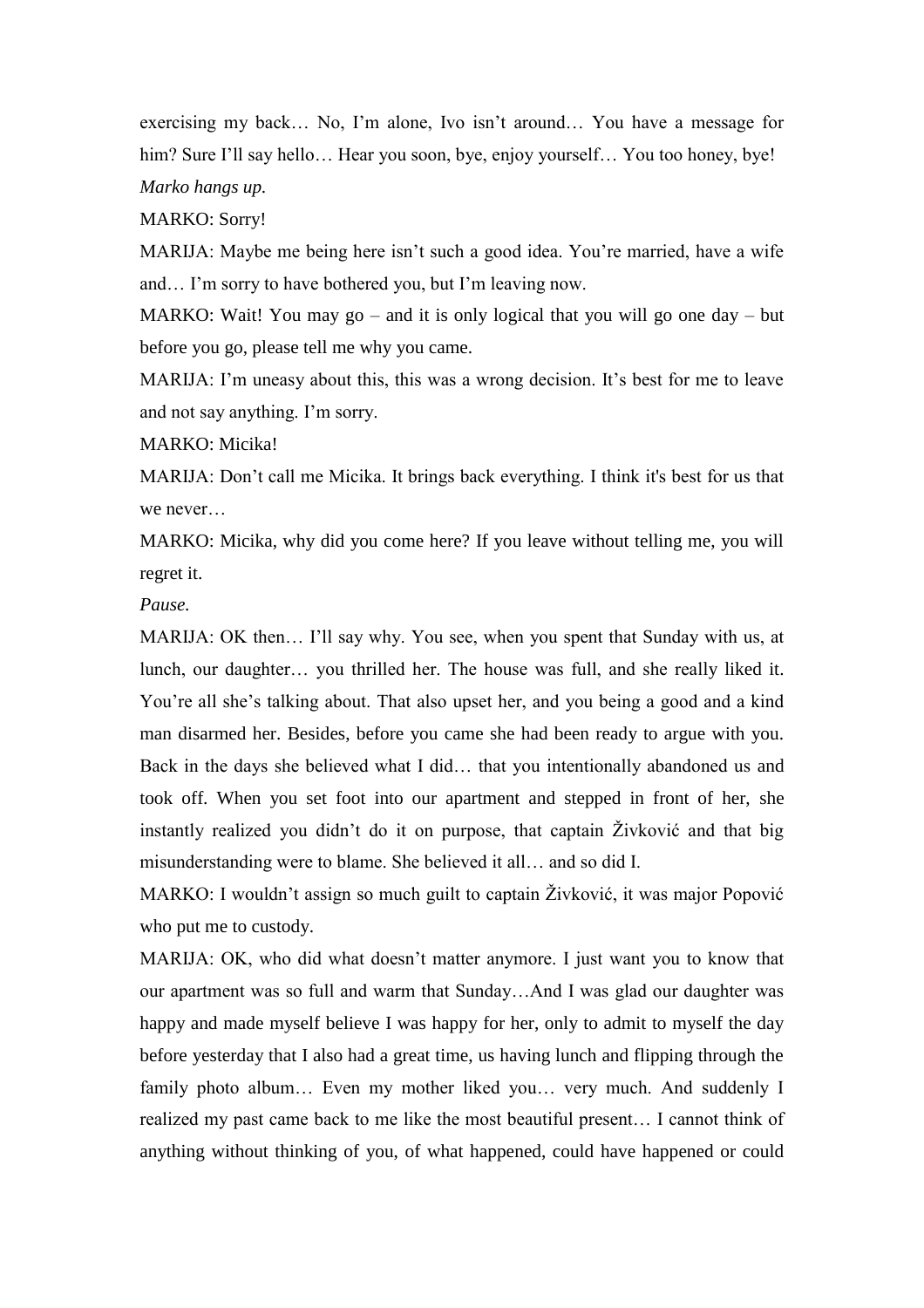happen in the future. Forgive me but I had to say this though I know you and I are destined for failure and would never...

*Marija starts to cry.*

MARKO: Micika… I think you'll understand why I cannot hug you now and wipe your tears, and I would like to do it so much… Micika, Ivo became my best friend, and I can't even think of hurting him or my wife… She went through so much, and I wouldn't want that…

*Marija starts to cry harder and runs out of the apartment.*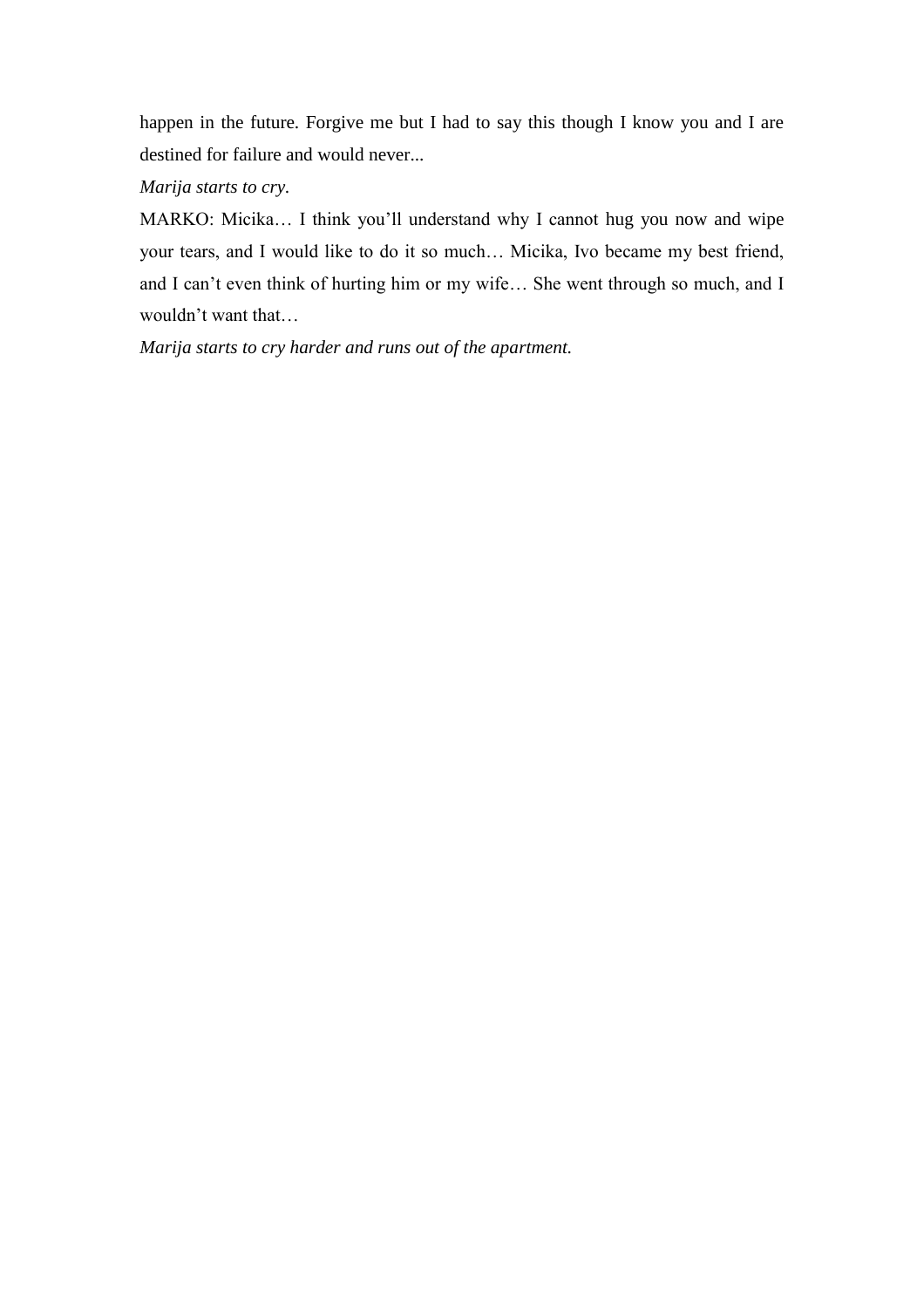## Scene thirteen

## (Ana and Ivo)

## *Ana in a bathrobe, peels potatoes, Ivo comes in.*

IVO: Hello!

ANA: Hi! How was it like?

IVO: Excellent! A wonderful mass, a wonderful sermon. That priest is really a brilliant preacher. And where is Marko?

ANA: He is having a Sunday lunch with his daughter… and her mother and grandmother.

IVO: And you, what are you doing?

ANA: Making lunch.

IVO: For whom?

ANA: For the two of us.

IVO: I see: you are peeling potatoes.

ANA: You see correctly.

IVO: Will you bake them or boil them?

ANA: Neither.

IVO: It means that…

ANA: Exactly – I am making a potato pie.

IVO: Oh, thank you very much! I'm so happy about that. I like nothing more than your potato pie.

ANA: I have noticed that you've in a bad mood lately, so I thought I might cheer you up.

IVO: Is it so noticeable?

ANA? What?

IVO: My mood?

ANA: Everything is written all over your face. It's the same with me. I have also been somehow sad and anxious lately.

IVO: But why?

ANA: Because of everything – because of Marko, because of you, because of that lady doctor, because of the daughter that showed up out of nowhere, because of this jealousy that's eating me up.

IVO: Are you jealous of Marko and the lady doctor?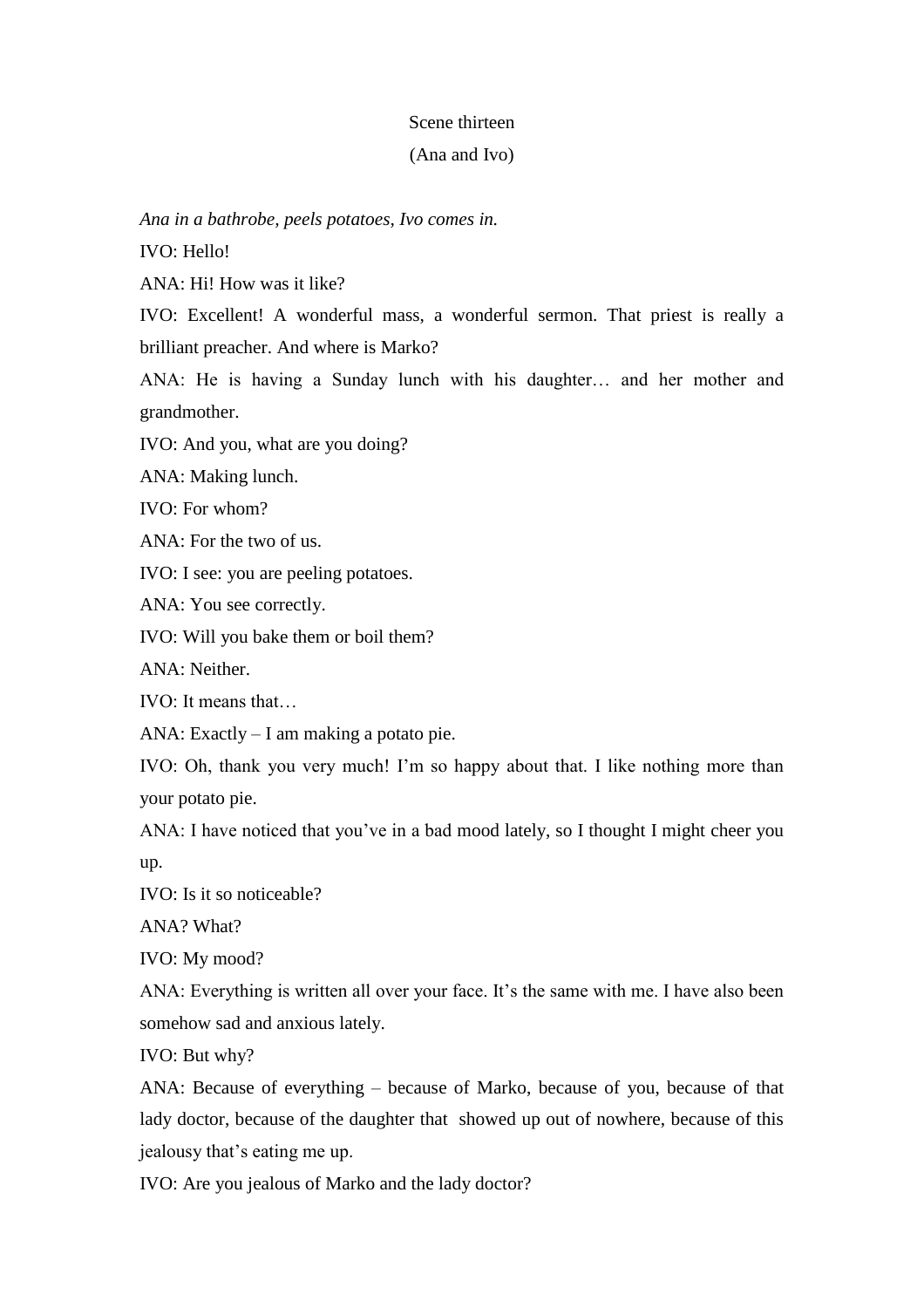ANA: No.

IVO: Then of whom?

ANA: You know it very well.

IVO: No, I don't.

*Silence.* 

ANA: You really don't understand anything, or are you just playing me?

IVO: I'm sorry, tell me. I don't have a clue about whom you are jealous of, if not of them.

ANA: You just want to annoy me, don't you?

IVO: No, not at all. I just don't understand what are you trying to say.

ANA: You're just pretending.

IVO: No, I'm not. I simply can't get why you're jealous.

ANA: C'mon. You are just pretending you don't understand anything.

IVO: What am I unable to understand? You said you were sad. I have no idea who can make you feel like that if not Marko.

ANA: Have you thought at least once that you hurt me by bringing your lady doctor here, in our apartment?

IVO: You didn't tell me anything… I thought you didn't care.

ANA: You thought I didn't care?

IVO: Yes, I did.

ANA: Well, you should know that I did care. I wanted you to be happy, but seeing you with her made my heart bleed.

IVO: Ana, you are married to Marko. You have your husband.

ANA: Sorry, but I think of you constantly. Since you were released, I have lost my peace. At first I wasn't sure of whom I love. While I was taking a walk on the city walls in Dubrovnik, I thought of how wonderful would it be if you were with me. Then I got back to the hotel, phoned you because I wanted to hear your voice, but Marko answered… It made me sad and disappointed. Do you understand what I've just said? I was unhappy because my husband answered the phone, not you. At that moment it was all clear to me. After all, we used to be so...

*Silence.* 

IVO: Marko is a good person.

ANA: I'm aware of that and I wouldn't like to hurt him… I just want to know if you ever think about me, do you still care about me or do you only have eyes for your lady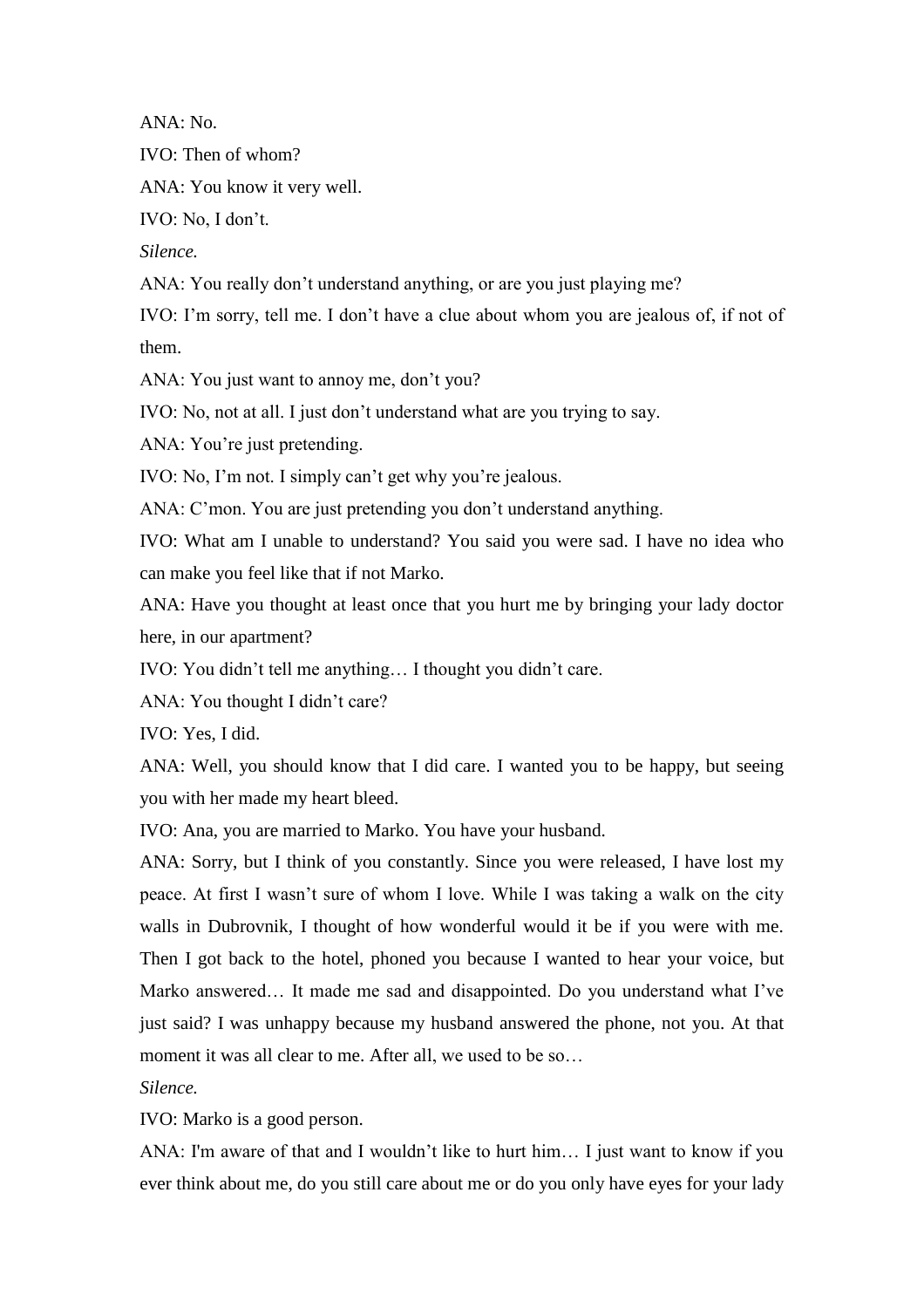doctor… I know that the two of us will never get back together, but I just want to know if you ever think about me when you are taking a walk in the street, do you ever wish that we were walking together...?

*Silence.* 

IVO: Listen, I'll be frank. When I was taking a walk in the street, on my way back from the church, I was thinking only about you and that I should never have started dating that lady doctor who constantly talks about her daughter, her mum and about that soldier from Pula, she loved so much. I also realized that we found ourselves in a very unpleasant situation because Marko became my best friend and I could never take his wife away from him, no matter how much I loved her.

*Silence.*

ANA: Why don't you talk ti him about your feelings towards me?

IVO: Never! I don't want to hurt him. I would rather live without you and suffer till the end of my life.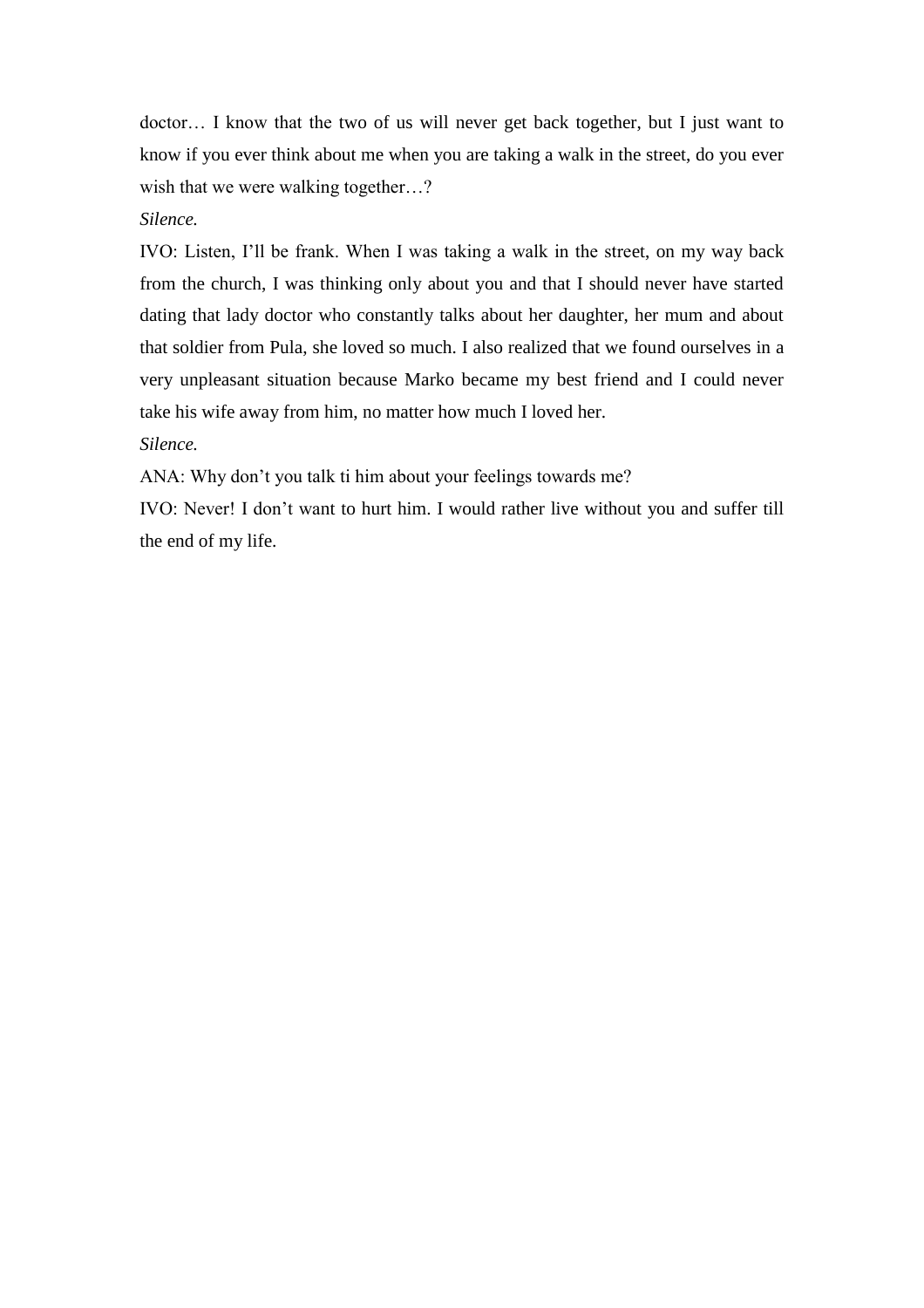## Scene fourteen

## (Marko, Ivo, later Ana then Marija)

*Marko and Ivo play cards.*

MARKO: You're lucky.

IVO: Lucky?! I thought I was playing better than you.

MARKO: Still, luck is crucial.

IVO: You think?

MARKO: I do.

IVO: It seems I'm better than you in figuring out how to play.

MARKO: If there wasn't for good cards, figuring it out wouldn't help either.

IVO: Maybe you're right. The most important thing is to get good cards.

MARKO: I agree.

*Silence.*

IVO: Where's Ana?

MARKO: I have no idea. She went out somewhere without telling me anything. Lately she hasn't been talking to me a lot. She's all in herself. I thought since it's Friday night, she'd like to go out to the movies or for a walk, but nothing.

IVO: Well, what can you do…

*Silence.*

MARKO: And your doctor? What's with her?

IVO: What about her?

MARKO: You don't go out anymore.

IVO: Well, I think she's busy. And you're often there for lunch… so it seems she doesn't have a lot of time for me.

MARKO: If that bothers you, I'll stop going there, I'm going there only because of the kid. She wants to make up for all those years she didn't have a father so I can't turn her down, but if that bothers you, I'll cut down on it.

IVO: C'mon, you won't avoid your own daughter and her mother because of me… and grandmother?

MARKO: You know I respect you.

IVO: I know. And I respect you, too.

MARKO: Thanks.

IVO: Thank you.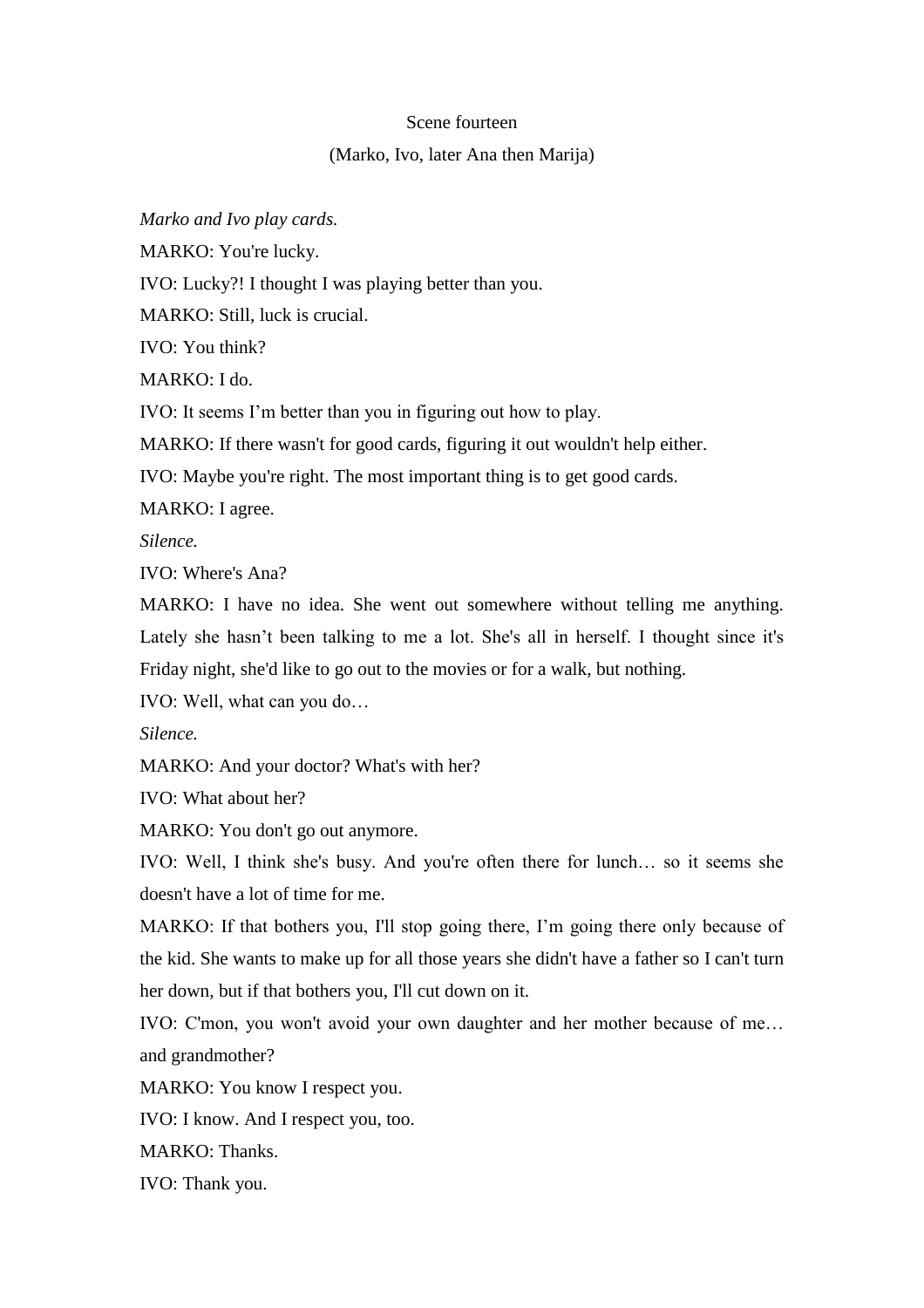*Silence.* 

IVO: Listen, dude.

MARKO: I'm listening.

*Silence.*

IVO: Oh nothing…

*Silence.*

MARKO: Did you want something?

IVO: Oh nothing…

MARKO: Just say it if you want us to talk about it. I'll be glad to hear.

IVO: Oh no, nothing... only if you want to hear, only then will I be ready to talk.

MARKO: About what?

IVO: Whatever you want to hear, I'm here.

MARKO: And what do you want to talk about? Just go on with it.

IVO: You think that I want something?

MARKO: You just said that!

IVO: And you said that you are ready...

MARKO: Only if you...

IVO: Only if I?...

MARKO: Yes, only if you…

IVO: And about what... or whom?

MARKO: Well, you already know.

IVO: Yes, I know. It's a little bit tricky.

MARKO: For me too. But we have to, we have to tell everything.

IVO: I agree, come on – you go first.

MARKO: I think it's better if you go first… Please, you go first.

IVO: I'd love to, but I want to know what you think, how you feel.

MARKO: You really want to know?

IVO: Of course.

MARKO: It's not easy to put it in words.

IVO: I agree, but we have to.

MARKO: Yes, we have to.

IVO: This won't work anymore.

MARKO: I agree…I also find it a bit…I wouldn't like neither of us to feel bad.

IVO: We share the same point of view.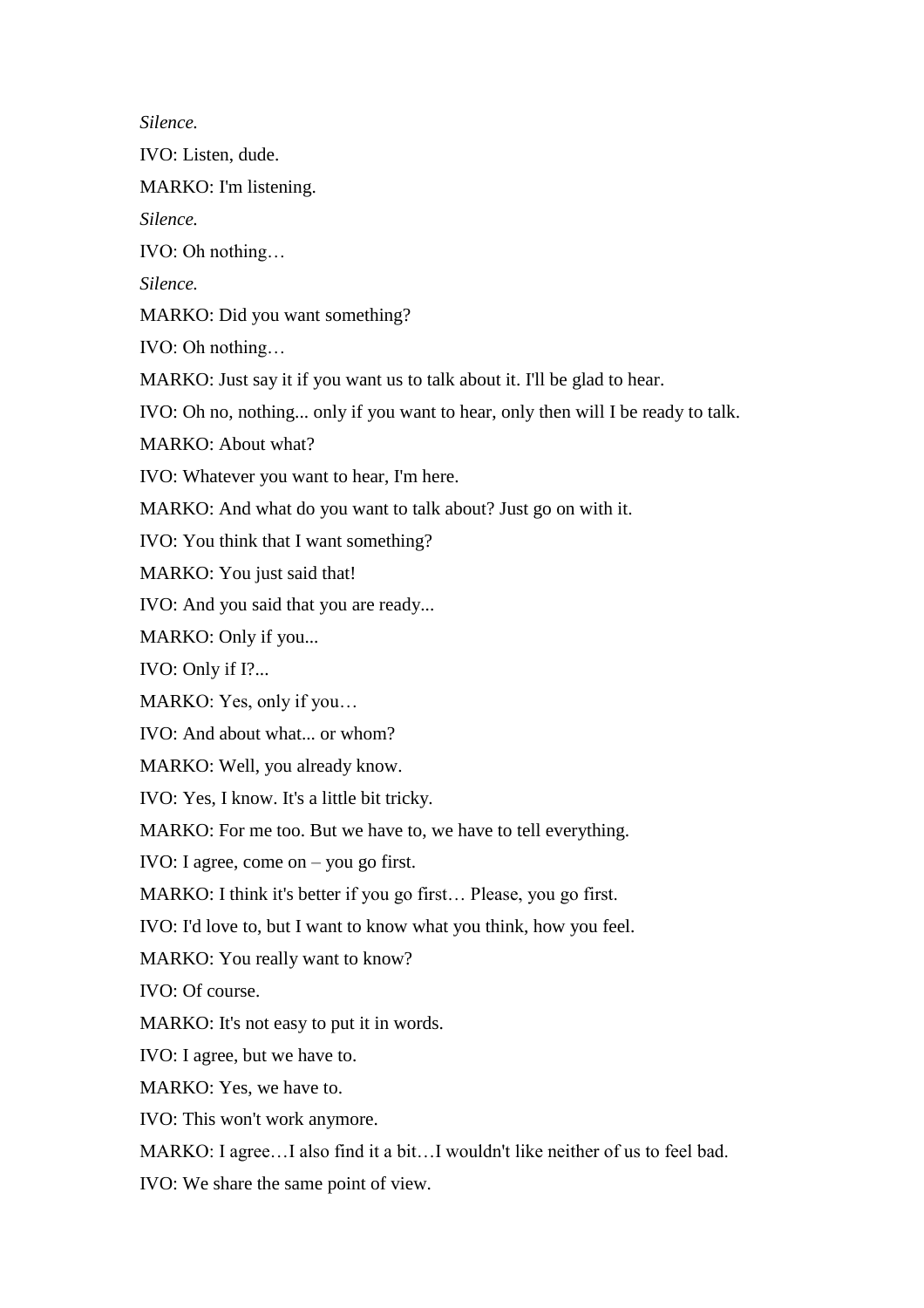MARKO: I'm glad that we agree on this.

IVO: Me too.

*Silence.* 

IVO: What are your feelings?

MARKO: Towards whom?

IVO: Towards her.

MARKO: The same as they used to be.

IVO: That's what I thought. Thank you for being honest.

*Silence.* 

MARKO: Tell me… whom did you think of?

IVO: Well, I thought of her.

MARKO: Of Ana or Marija?

IVO: Well I thought… And whom did you think of when you answered that you still have feelings for her?

MARKO: Well, I thought of… I'm sorry, I wouldn't like to hurt your feelings. I don't know what you think and feel, but I care about your happiness.

IVO: I would like you to be happy too.

*Long silence.* 

IVO: What are we going to do now?

MARKO: Why don't you suggest something?

IVO: Should we leave everything as it is?

MARKO: That's exactly what I had in mind.

IVO: That means that we won't change anything?

MARKO: Alright. As far as I can see, that's best for both of us.

IVO: So for you too?

MARKO: Absolutely.

IVO: Fine then – you carry on with Ana, and I'll take lady doctor to the movies tomorrow…And everything will be as it was.

MARKO: Fine. If you like it, I'll be honest, I like it too.

IVO: I'm glad that everybody will be satisfied.

MARKO: That's the best for all of us. If necessary, I'll go straight to school with Ana tomorrow, so that you two can be here.

IVO: Oh, that would mean a lot to me. It's been a while.

MARKO: You have to spend more time together.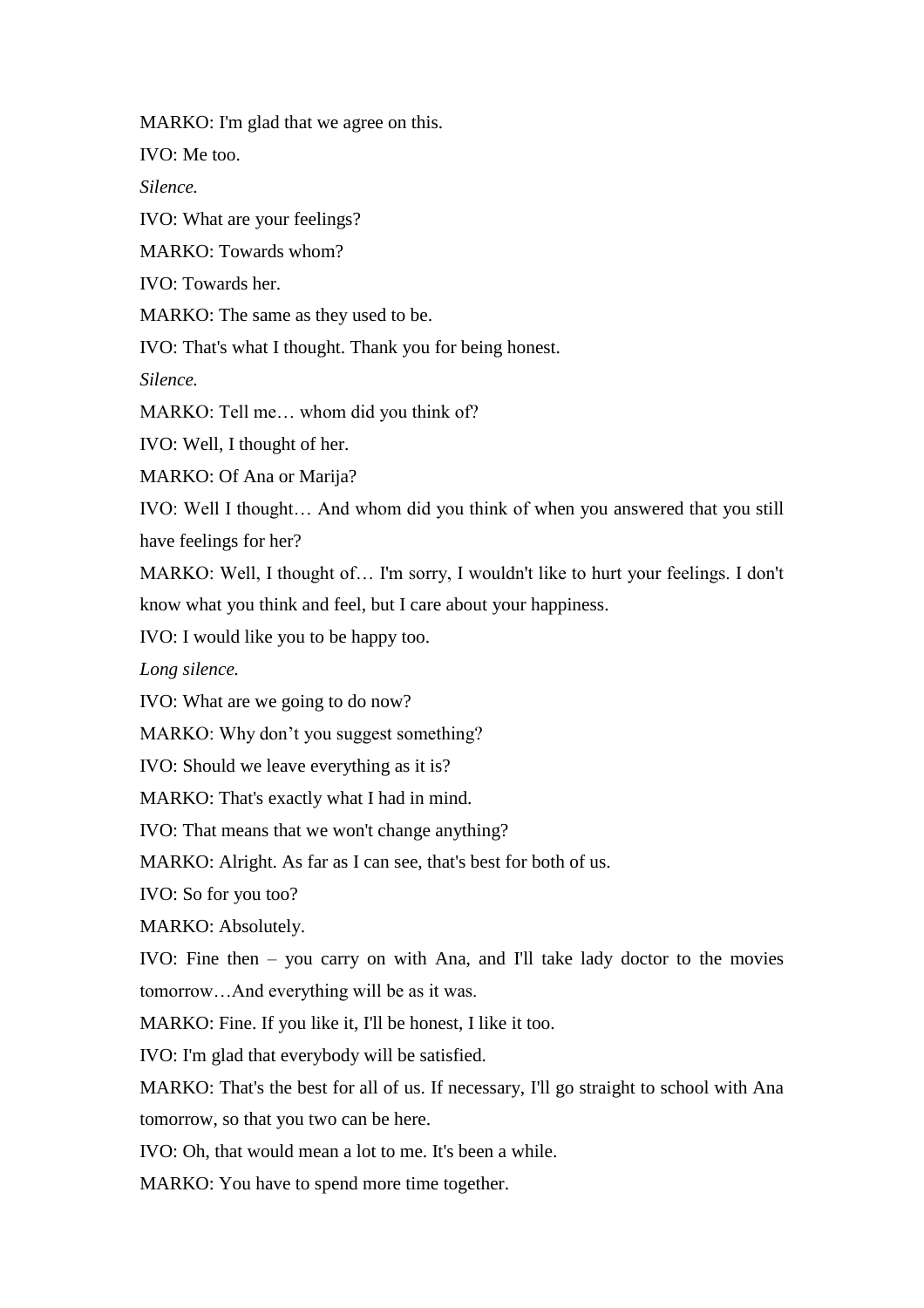IVO: Yes, I know. Two things are crucial in a relationship… stability and persistence…

*Doorbell.*

MARKO: Did you lock the door?

IVO: Yes.

*Marko enters the hallway and a moment after comes back with Ana.*

IVO: What are you doing here? I haven't seen you for ages.

ANA: Ah, you know, I had things to attend to in the town.

MARKO: I've been trying to reach you on your cell phone.

ANA: I met Marija. We had a serious conversation so I turned off my cell phone.

MARKO: You had a serious conversation?

ANA: That's right. This situation got too complicated so I decided to talk with Marija.

MARKO: How did you get her phone number?

IVO: I gave it to her.

ANA: Marija was eager to talk to me. She openly told me that because of this unusual situation she's been out of her mind these days, and that she's been waiting for the two of you to sort this out and the four of us to solve this unpleasant situation.

MARKO: Really? Thank God.

IVO: I'm glad to hear that.

ANA: Since the two of you were so indecisive, the two of us had to take it into our own hands and reach the only possible solution, which is best for all of us.

MARKO: Oh, and the two of us have just...

ANA: Have just what?

IVO: We have honestly talked about everything.

MARKO: Like brothers.

ANA: Is that so? Thank God, then everything will be easier.

MARKO: That's right, we shared our thoughts and feelings.

ANA: Good for you guys, I was afraid that you were dumb henpecked husbands who don't have guts to express their feelings.

MARKO: No, we're not.

IVO: We're not like that.

ANA: Great.

IVO: And where is Marija?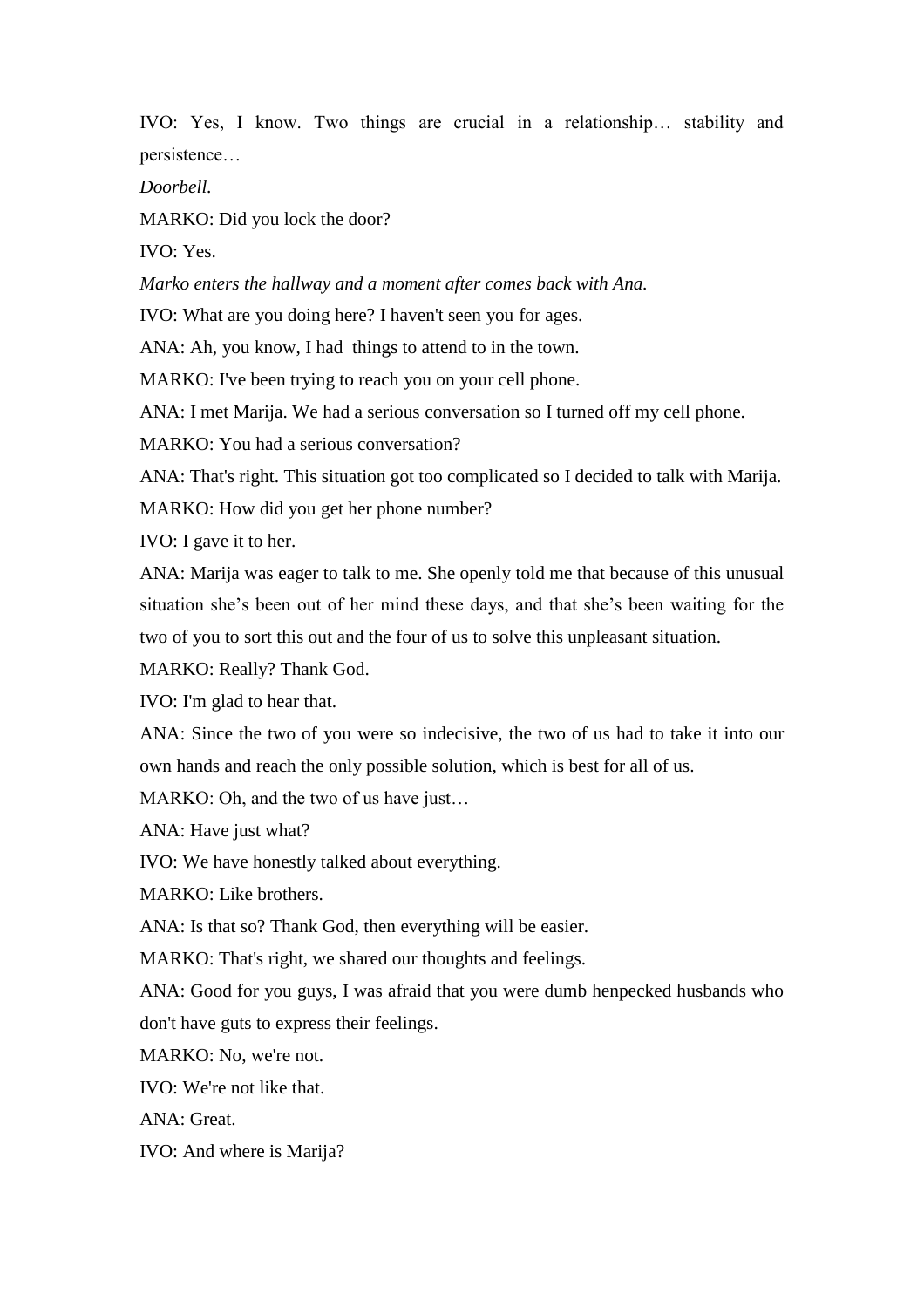ANA: She'll be here any minute now. She's trying to find a parking spot but everything is full.

MARKO: She's coming here?

ANA: Yes, she's coming. Her mother has gone to the spa for five days, and her daughter has gone for a trip to Bled with her boyfriend for the weekend. She has neglected her boyfriend lately so she decided to go out of town for a while. Anyway, Marija is alone in her empty apartment for the weekend, so it would be a shame not to use this opportunity, wouldn't it?

MARKO: Well, yeah… But, what do you mean?

ANA: Look, Marija and I have talked honestly about everything, we opened our hearts to each other and admitted that we like more our old flame.

*Silence.*

ANA: Marko, she loves you the same way I love Ivo. As I was coming up, I thought it would be difficult for me to tell this out loud, but since you and Ivo have already talked honestly, everything has fallen into its place. Isn't it right? We all came to the conclusion about what's best for all of us.

MARKO: Well, now…

IVO: Yeah, yeah, we came to the same conclusion like you and Marija did.

MARKO: Exactly, yeah, very nice.

ANA: Marko, let's go to the room to pack your things, everything you need for a weekend, Marija will take you to her apartment, and I'll finally spend two beautiful nights with Ivo.

MARKO: And later on?

ANA: What about it?

MARKO: How will we organize this later? Her mother, daughter, Marija, two apartments, the six of us, and your son in Germany?

ANA: We'll see about it later. Don't let the future get in the way of our present.

MARKO: That's right.

IVO: Nicely put.

ANA: Let's go to the bedroom to pack your things – so you don't embarrass yourself at Marija's. Let Marija see everything is ironed and neat. Let's go.

*Marko and Ana go to the bedroom. Ivo is alone for a while. He pours himself a glass of soda and drinks it. After awhile the "blond" Marija enters front door.*

MARIJA: Hey, hello.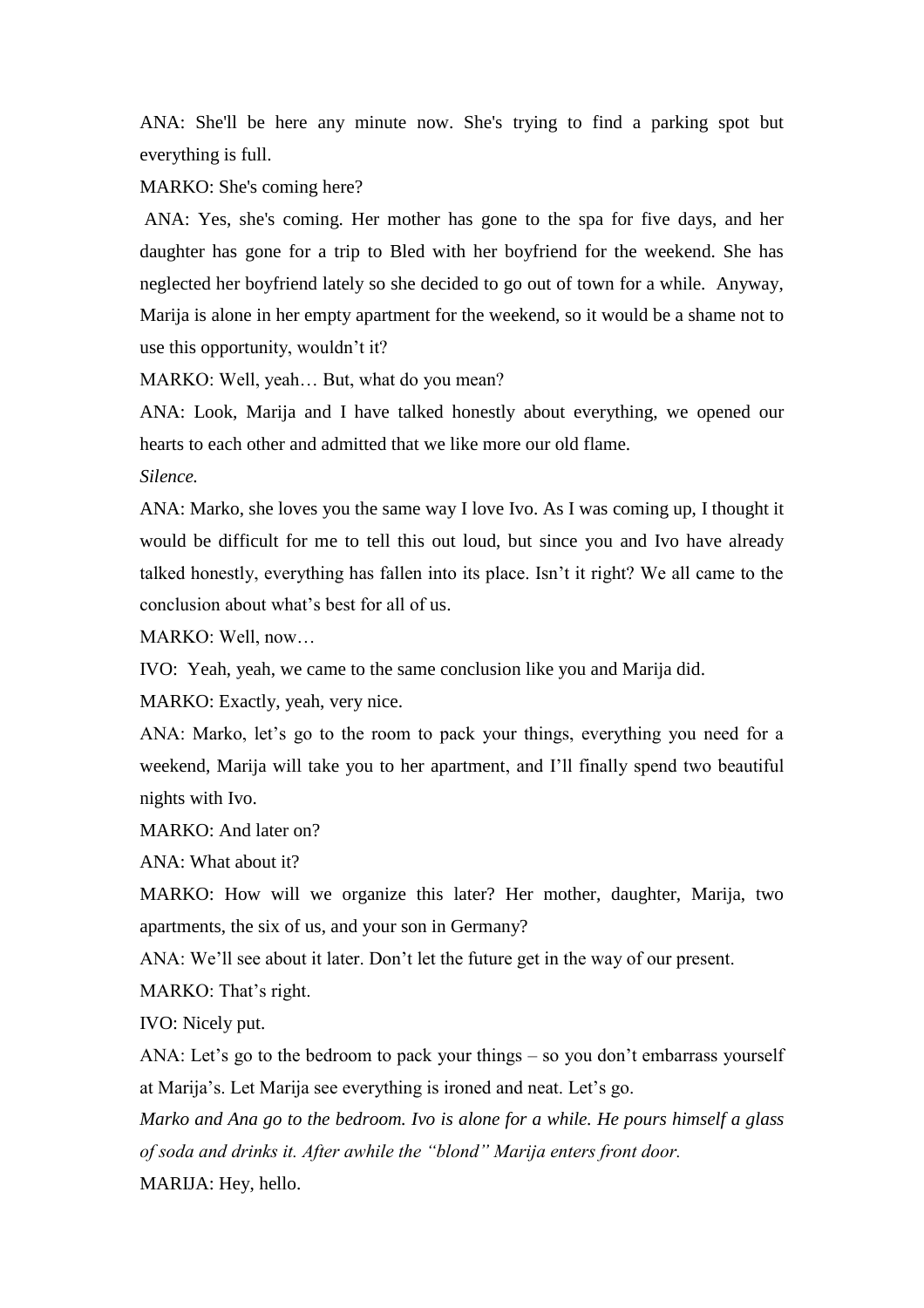IVO: Hello.

MARIJA: Where's Ana?

IVO: She's in the bedroom with Marko, they are packing his things. She's getting him ready for a weekend at your place.

MARIJA: Great. I hope you're happy with our arrangement, too.

IVO: I am, very much. It's like I got back from jail today, except for good this time.

MARIJA: I'm glad I found my old flame… It seems like my life has stopped. You know?

IVO: I know.

MARIJA: Aren't you mad at me?

IVO: No, not at all. Without you I would've never got my wife back. Aren't you mad at me?

MARIJA: Gratitude is all I feel for you. I'll go help them pack.

IVO: Go ahead.

*Marija goes to the bedroom, after a while comes Marko. Marko and Ivo are alone. Marko approaches Ivo and asks conspiratorially:*

MARKO: Dude, what will we do if the two of them find out that the two of us have a different agreement?

IVO: Marko, shut up, this has to stay our secret forever, or the two of them will think for the rest of our lives that we are real henpecked husbands.

MARKO: Ok, I'll keep quiet about our agreement for the rest of my life. And what do you really think? Are we?

IVO: Are we what?

MARKO: Are we really henpecked husbands? Please, tell me what you really think.

IVO: You know what?

MARKO: Tell me.

IVO: Spare me from answering that question honestly.

MARKO: Why?

IVO: You'll be happier without the answer. Anyway, you haven't asked the right question.

MARKO: What do you mean?

IVO: It's not important if we are henpecked husband. The only thing that's important is that we are happy and are our wives are happy with us.

MARKO: And the answer is?